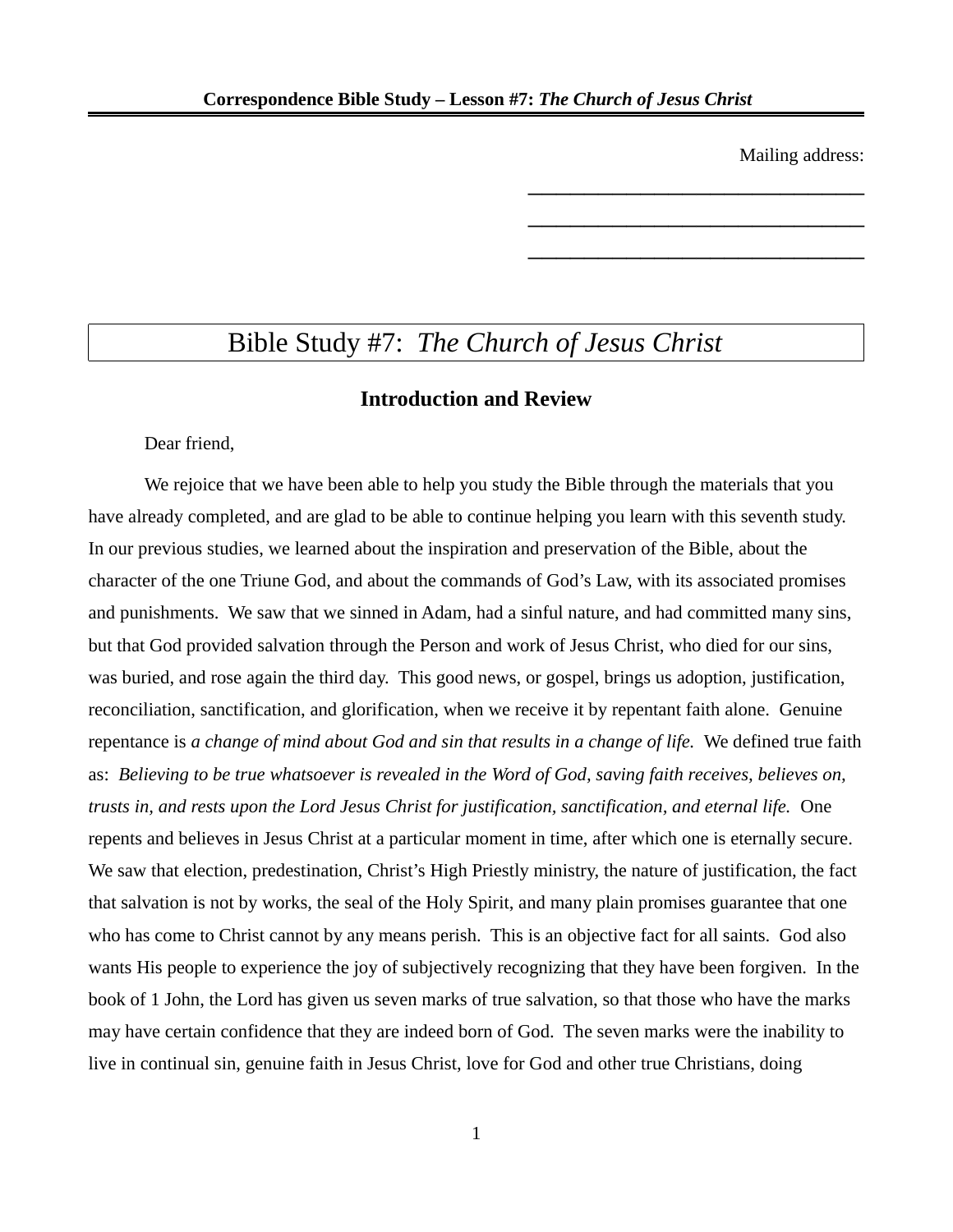righteousness, continued belief and practice of true doctrine, the testimony of the Holy Spirit, and overcoming the world-system. Since God works these marks in all His people, those who have them belong to Him, while those who do not have these marks have never been born again. Having studied the security of salvation and the nature of assurance, we are now ready to look at the institution God has placed on the earth for His service and worship, the church.

With study #7 you have also received your completed version of study #6, which has been checked and graded. Please look over that study for corrections by your Bible teacher, especially on the quiz questions, and for comments, especially at the very end of the study, and in association with your comments on whether or not you have assurance of salvation. Also, please keep your completed studies available so that you can look back at them later. Remember that you can use the blank space at the end of the study to write down any questions that you have. Also, please use this space to provide us with the names and addresses of any friends or acquaintances of yours who would also be interested in studying the Bible, so that we can send these materials to them as well. Once again, this Bible course is provided to you courtesy of Headwaters Baptist Church, P.O. Box 1261, Shelburne, ON, L9V 3M2, (519) 943-2922, www.headwatersbaptistchurch.org, pastor@headwatersbaptistchurch.org. Please let us know if you would like a personal visit for Bible study, and feel free to visit us at 426132 25 Sideroad, Mono, Ontario for Sunday morning worship at 10:30 a.m., followed by a fellowship meal and Sunday afternoon worship at 1:00 p.m., or Wednesday prayer and Bible study at 7:00 p.m. Once again, we are overjoyed that we can assist you in studying the Bible.

## **The Church:**

#### **Its Importance**

Does it really matter if we faithfully worship and serve God as a member of His church? Scripture answers this question with a resounding *yes!* There are many reasons why we should view the church as exceedingly important. First, Ephesians 5:25 tells us that "Christ also  $\frac{1}{\sqrt{2}}$  =  $\frac{1}{\sqrt{2}}$  the \_\_ \_\_, and \_\_ \_\_ \_\_ himself for it." While Christ died for everyone in the world (Hebrews 2:9; 1 John 2:2), He had His church in view in a special way. If our perfect Example, Jesus Christ, loved His church enough to die for it, should we not also have this passionate, sacrificial love for it? Second, God commands us to assemble in church. Hebrews 10:25 tells us not to be "forsaking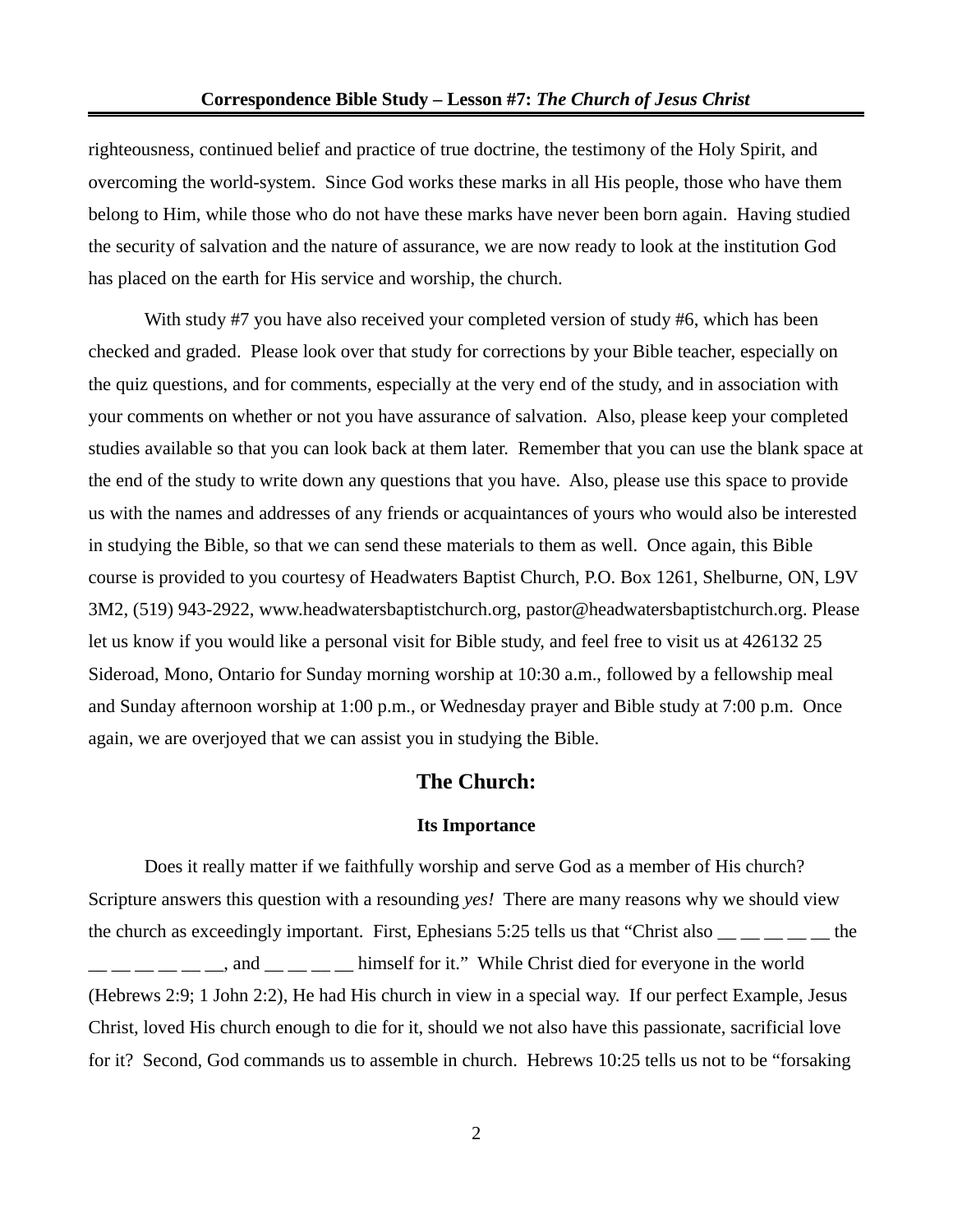#### **Correspondence Bible Study – Lesson #7:** *The Church of Jesus Christ*

the \_\_ \_\_ \_\_ \_\_ \_\_ \_\_ \_\_ \_\_ \_\_ \_\_ of ourselves together, as the manner of some *is*; but exhorting *one another*: and so much the more, as ye see the day [of Christ's return] approaching." The fourth commandment (Exodus 20:8-11) also requires church attendance, as we saw when we studied the ten commandments in Bible study #3. In fact, characteristically choosing to skip church is a sign that one is unconverted, as we learned from 1 John 2:19 in Bible study #6. Third, the church is the place where we can be built up in the faith under God-ordained leadership. The "overseers" are to "feed the church of God" spiritually (Acts 20:28), and "watch for [their] souls" (Hebrews 13:17). God gave the church officers (Ephesians 4:11) for "the  $\_\_\_\_\_\_\_\_\_\_\_\_\_\_\_$  of the saints, for the work of the ministry, for the edifying of the body of Christ [the church, Ephesians 1:22-23]: Till we all come in the unity of the  $\_\_$   $\_\_$  and of the  $\_\_$   $\_\_$   $\_\_$   $\_\_$   $\_\_$  of the Son of God, unto a perfect man, unto the measure of the stature of the fulness of Christ: That we *henceforth* be no more  $\frac{1}{1}$   $\frac{1}{1}$   $\frac{1}{1}$   $\frac{1}{1}$   $\frac{1}{1}$   $\frac{1}{1}$   $\frac{1}{1}$   $\frac{1}{1}$  tossed to and fro, and carried about with every  $\frac{1}{1}$   $\frac{1}{1}$   $\frac{1}{1}$   $\frac{1}{1}$   $\frac{1}{1}$  $\frac{1}{1}$   $\frac{1}{1}$   $\frac{1}{1}$   $\frac{1}{1}$   $\frac{1}{1}$   $\frac{1}{1}$  by the sleight of men, *and* cunning craftiness, whereby they lie in wait to deceive; But speaking the truth in love,  $\text{may} \_\_\_\_\_\_\_\_\_\$  into him in all things, which is the \_\_ \_\_ \_\_ \_\_, *even* Christ" (Ephesians 4:12-15). Do you want to make progress in holiness? Do you want to understand the faith and believe right doctrine? Do you want to grow more like Christ, have Him as your Head, and pass from spiritual immaturity to spiritual adulthood? Then you need the church! Do you want to avoid being tossed to and fro by false teaching and false teachers? This protection from evil is found in the church. God did not design us to grow as Christians on our own. In fact, removal from church membership is called being "delivered unto Satan" (1 Timothy 1:20; 1 Corinthians 5:4-5; Matthew 18:15-20). It is not safe to be outside the church! Our Lord's way is for us to learn His Word and mature spiritually in "the church of the living God, the pillar and ground of the truth" (1 Timothy 3:15).

The church is the place of the Savior's special presence. Christ walks in the midst of His churches (Revelation 1:12-13, 20). Three metaphors in Scripture illustrate this special presence. First, the church is "the body of Christ" (1 Corinthians 12:27; 1:2). This metaphor emphasizes the particular service each Christian has in his congregation as believers edify, serve, and help each other (1 Corinthians 12:13-27; Romans 12:1-16). It also emphasizes special closeness to Jesus Christ: in the church, "we are members of his  $\_\_$   $\_\_$  of his  $\_\_$   $\_\_$   $\_\_$  and of his  $\_\_$   $\_\_$ 

3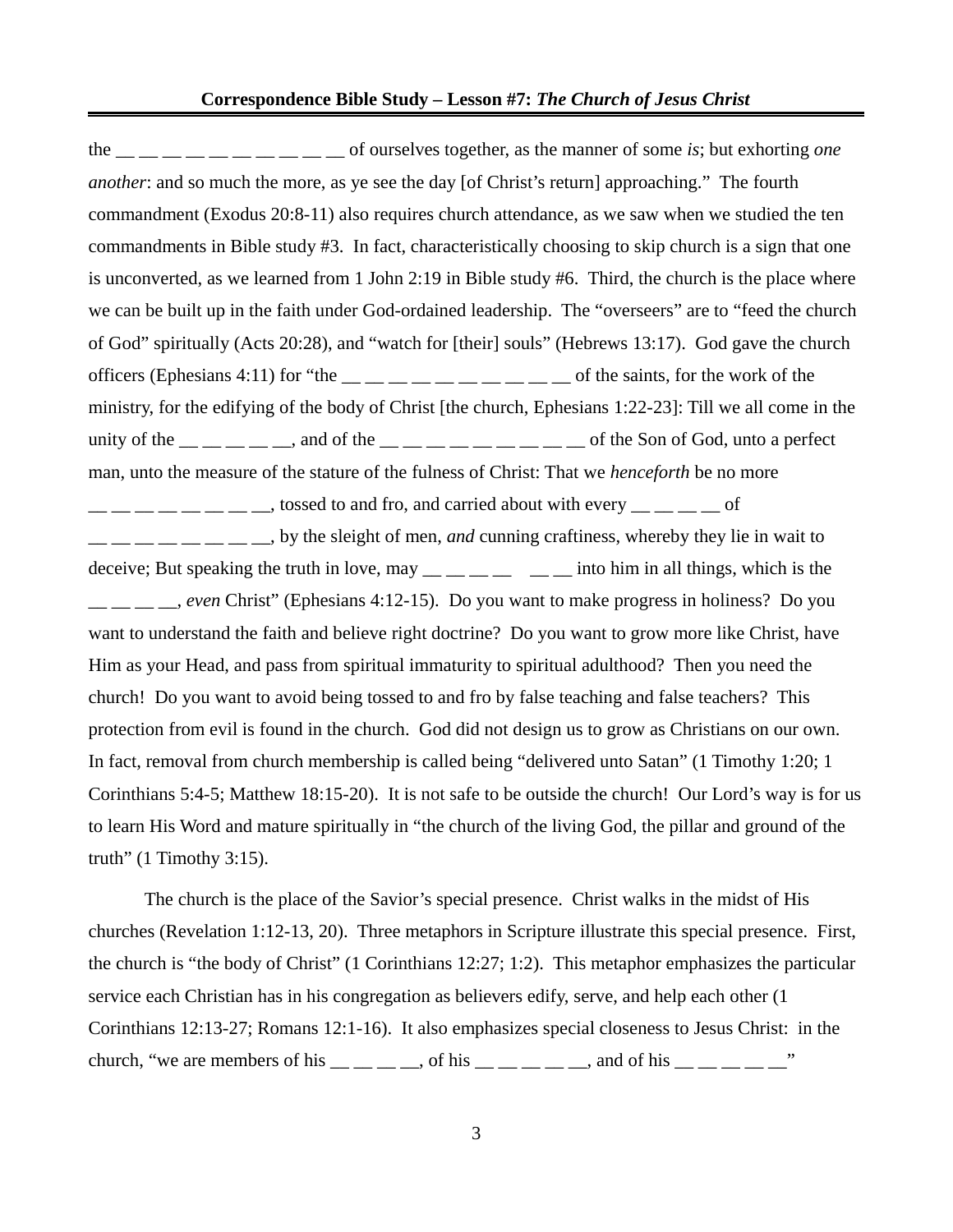#### **Correspondence Bible Study – Lesson #7:** *The Church of Jesus Christ*

(Ephesians 5:30). If you are not a church member, you lose out on the special presence of your Redeemer. Second, the church is "an holy temple in the Lord" (Ephesians 2:21; 1 Timothy 3:15; 1 Chronicles 25:6; 1 Peter 2:5). The Spirit of God dwells in the church in a special way (1 Corinthians 3:16-17). Your prayer should be, "O God, thou *art* my God; early will I \_\_ \_\_ \_\_ \_\_ thee: my soul thirsteth for thee, my flesh  $\frac{m}{m}$   $\frac{m}{m}$   $\frac{m}{m}$  for thee in a dry and thirsty land, where no water is; To  $\_\_\_\_\_\_\_\_\_\_\_\_\_\_\_\_\_$  thy  $\_\_\_\_\_\_\_\_\_\_$  and thy  $\_\_\_\_\_\_\_\_\_$  so *as* I have seen thee in the  $\degree$  (Psalm 63:1-2). Jehovah's spiritual power and glory are wonderfully revealed in His temple, His sanctuary for this age, the church. How could a believer abandon his Savior's temple? Third, the church is Christ's bride. In 2 Corinthians 11:2, Paul tells the church at Corinth, "I am jealous over you with godly jealousy: for I have  $\frac{m}{m}$   $\frac{m}{m}$   $\frac{m}{m}$  [engaged] you to one husband, that I may present *you as* a chaste virgin to Christ." (Note also Ephesians 5:23-33.) The church is the special object of love to her spiritual Husband, the Lord Jesus Christ. She has a special closeness to Him, as a wife has a unique union with her husband. She is the object of His special care, watchfulness, protection, and affection. While every believer will, in eternity future, have the special closeness to Christ symbolized by the bridal relationship (Revelation 21:2; Romans 7:4), on the earth, only those who are part of the church have this union. Who would want to miss out on this?

This special closeness to Christ is found, before heaven, only in the church of God. It is not available by listening to Christian radio, TV preachers, or Internet sermons. It is not found through reading good Christian books. It is not found in a home Bible study group with a few friends. All of these other things can be spiritually beneficial (although there are so many very deceptive false teachers on the radio, TV, and Internet, as well as writing books, 2 Timothy 4:3-4, that you should avoid (Romans 16:17) the great majority of them, and be extremely cautious about the rest—you need the discernment you will only gain in a good congregation!), but they are no substitute for the only institution God has ordained for His work in this age, the church.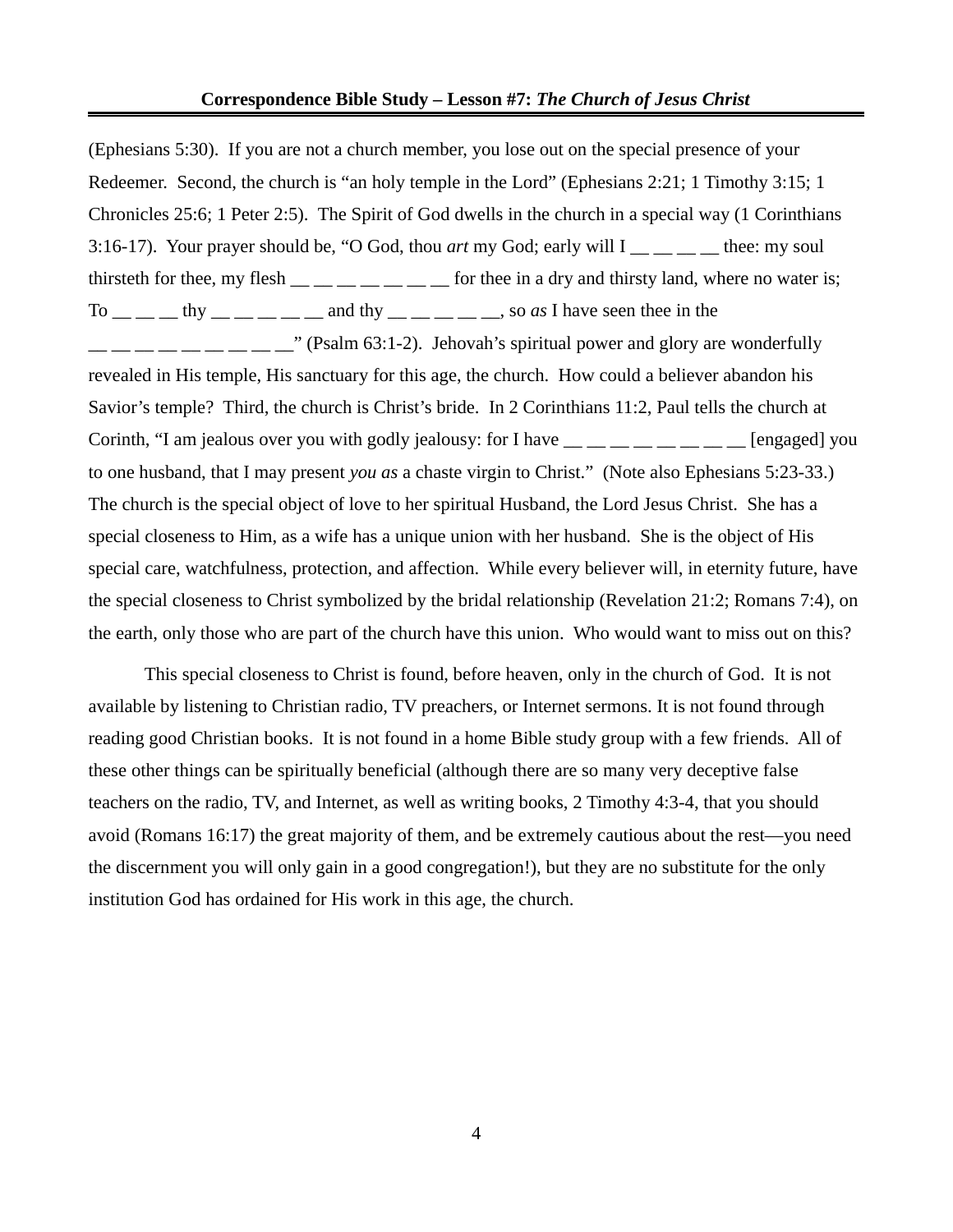# **The Church:**

#### **Its Definition**

What does the word *church* mean, anyway? It is a translation of the Greek word *ekklesia,* which appears [1](#page-4-0)15 times in the text of the New Testament.<sup>1</sup> In addition to being translated as *church*, it could be rendered as *assembly* or *congregation.* In the New Testament *ekklesia* is translated as *assembly* three times (Acts 19:32, 39, 41), and our English Bible has the word *congregation* where the Greek translation of the Old Testament has *ekklesia* (cf. Deuteronomy 23:1; 31:30). Outside of the Bible, the word *ekklesia* was in "common usage for several hundred years before the Christian era and was used to refer to an assembly of persons constituted by well-defined membership."<sup>[2](#page-4-1)</sup> The Lord Jesus Christ called His congregation "my church" (Matthew 16:18), to distinguish it from other types of assemblies or congregations. As we will see in greater detail as we proceed in this study, *the church of Christ is an assembly of baptized believers, organized to carry out the Lord's work*.

Many people today use the word *church* in senses that are entirely absent from the Bible. Some call the building where people meet for worship a *church*, but the word *ekklesia* does not designate the building, but the congregation, whether or not it meets in a church building. In the days of the apostles, there were few, if any, churches that had a building specifically constructed for their assemblies. People also use the word *church* to refer to a denomination; they speak of "the Methodist Church" or "the Catholic Church" or "the Baptist Church." However, an *ekklesia* is an assembly of people, not a denomination. There were no denominations in the first century, anyway—they developed later. There were only independent churches.

Many speak of the "Universal Church," which, although variously defined, often is said to consist of all believers in the whole world. Particular congregations are then said to be little parts of the one, great universal church made up of all the Christians on earth. However, in the Bible, the *church* or *ekklesia* never refers to all believers in the whole world. (You can look up all the references

<span id="page-4-0"></span><sup>1</sup> The word appears in Matthew 16:18; 18:17; Acts 2:47; 5:11; 7:38; 8:1,3; 9:31; 11:22, 26; 12:1, 5; 13:1; 14:23, 27; 15:3- 4, 22, 41; 16:5; 18:22; 19:32, 39, 41; 20:17, 28; Romans 16:1, 4-5, 16, 23; 1 Corinthians 1:2; 4:17; 6:4; 7:17; 10:32; 11:16, 18, 22; 12:28; 14:4-5, 12, 19, 23, 28, 33-35; 15:9; 16:1, 19; 2 Corinthians 1:1; 8:1, 18-19, 23-24; 11:8, 28; 12:13; Galatians 1:2, 13, 22; Ephesians 1:22; 3:10, 21; 5:23-25, 27, 29, 32; Philippians 3:6; 4:15; Colossians 1:18, 24; 4:15-16; 1 Thessalonians 1:1; 2:14; 2 Thessalonians 1:1, 4; 1 Timothy 3:5, 15; 5:16; Philemon 2; Hebrews 2:12; 12:23; James 5:14; 3 John 6, 9-10; Revelation 1:4, 11, 20; 2:1, 7-8, 11-12, 17-18, 23, 29; 3:1, 6-7, 13-14, 22; 22:16.

<span id="page-4-1"></span><sup>2</sup> *Greek-English Lexicon of the New Testament Based on Semantic Domains,* Johannes P. Louw & Eugene A. Nida, New York, NY: United Bible Societies, 1989.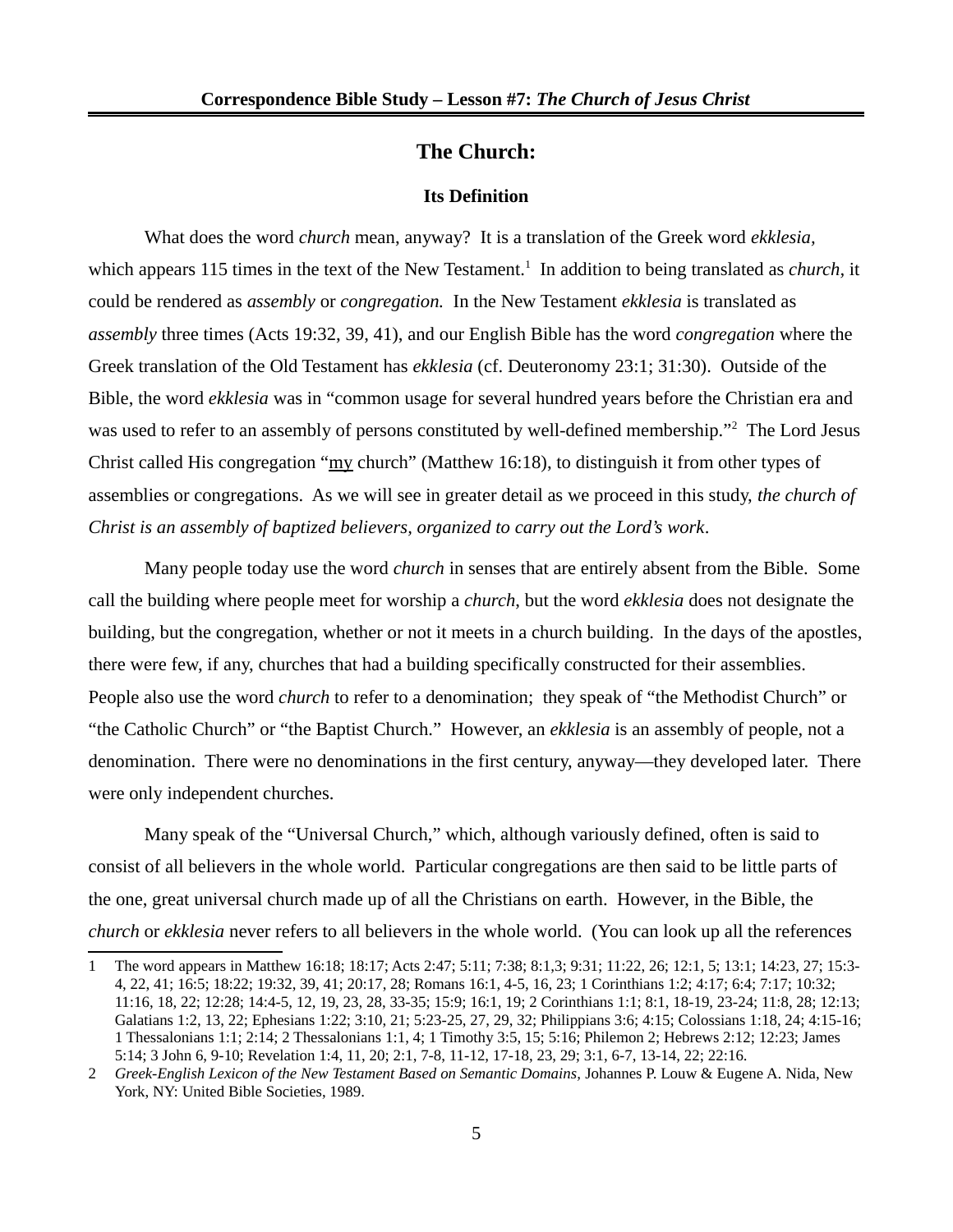in the last footnote to see this for yourself.) The *family of God* is a universal, invisible entity that consists of all believers everywhere (Galatians 3:26), but a *church* is a particular, local, visible congregation. The metaphors for the church show that the idea of a universal or an invisible church is false. The church is Christ's body, His temple, and His bride. Bodies are very local and visible—a bunch of flesh and bones scattered around the globe is not a body. A temple is in one particular location, available for everyone to see; bricks scattered all over the place are not a building at all. And certainly every man on his wedding day rejoices that his bride is very local and visible, not invisible or cut into little pieces which are scattered all over the earth! Christ's church is not a building, a denomination, or something universal and invisible; it is a particular type of assembly. What is it that distinguishes Christ's assembly from all other assemblies?

# **The Church:**

#### **Its Marks**

Different types of assemblies have different identifying marks. The distinguishing features of an assembly of baseball fans at a stadium, of an assembly of opera lovers at a music hall, and of an assembly of legislators in congress make them easy to tell apart. Likewise, the church of Christ has a number of marks that set it apart from all other assemblies. We will look at five of these marks. The Lord's church has the Bible for its sole authority, is a self-governing, independent congregation, practices the ordinances of baptism and the Lord's Supper, is faithful to Biblical doctrine, and conforms to Biblical practices.

I. *The Bible is the sole authority for faith and practice*

2 Timothy 3:16-17 tells us that " $\frac{1}{2}$   $\frac{1}{2}$   $\frac{1}{2}$   $\frac{1}{2}$   $\frac{1}{2}$   $\frac{1}{2}$   $\frac{1}{2}$   $\frac{1}{2}$   $\frac{1}{2}$   $\frac{1}{2}$   $\frac{1}{2}$   $\frac{1}{2}$   $\frac{1}{2}$   $\frac{1}{2}$   $\frac{1}{2}$   $\frac{1}{2}$   $\frac{1}{2}$   $\frac{1}{2}$   $\frac{1}{2}$ \_\_ \_\_ \_\_ \_\_ \_\_ \_\_ \_\_ \_\_ \_\_ \_\_ \_\_ of God, and *is* profitable for doctrine, for reproof, for correction, for instruction in righteousness: That the man of God may be \_\_ \_\_ \_\_ \_\_ \_\_ \_\_ \_\_, throughly furnished unto all good works." The church of God accepts the Bible as the inspired Word of God. As we learned in study #1, every word of the Bible, from Genesis to Revelation, is as much God's Word as if He spoke it audibly. "All" Scripture is given by "inspiration." Also, the church accepts the Bible as its only authority. Since Scripture is able to make us "perfect" and "throughly furnished," completely equipped, for "all" good works, the church neither needs nor accepts any other authority for its belief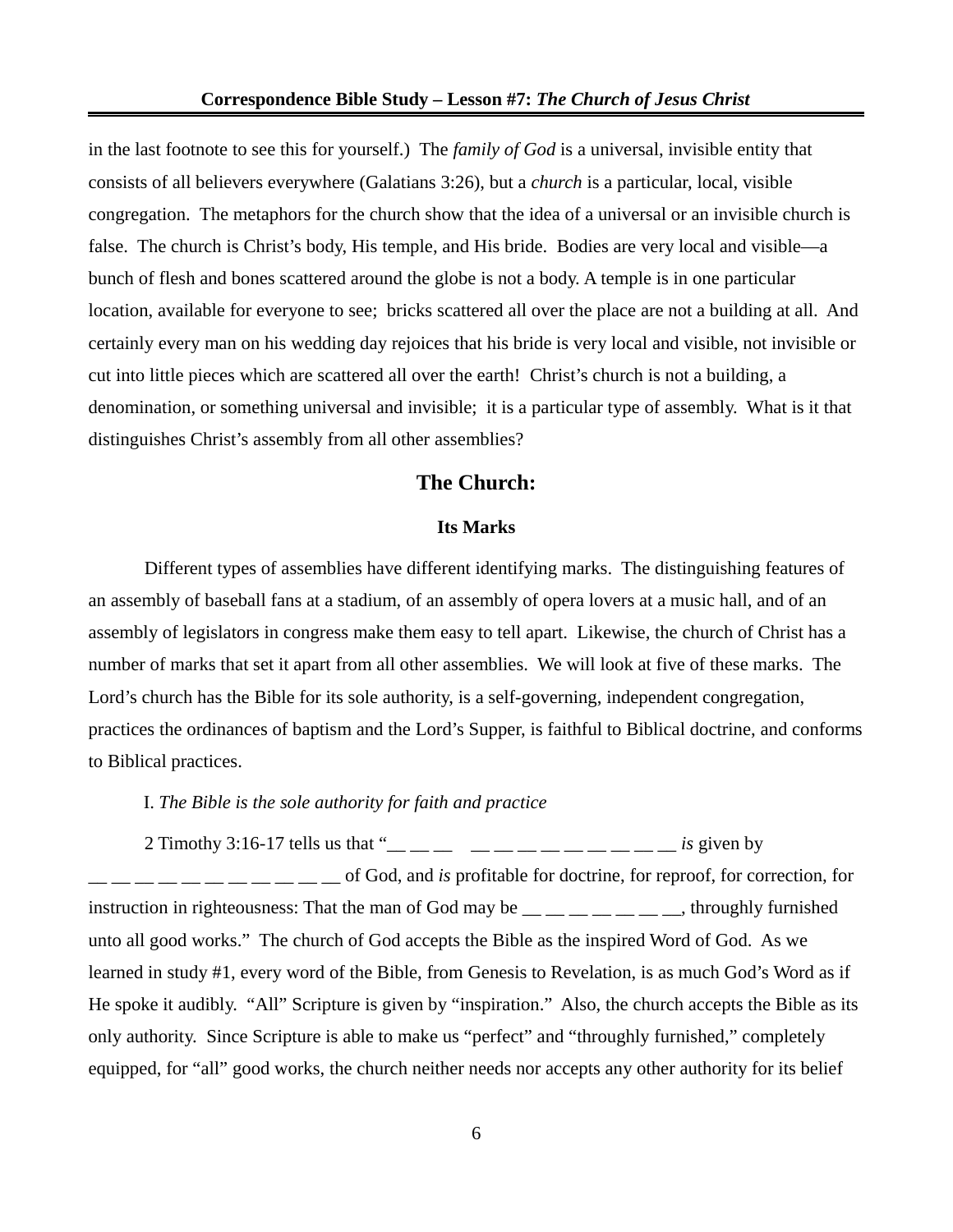and practice. God has said, "Ye shall not add unto the word which I command you, neither shall ye diminish *ought* from it, that ye may keep the commandments of the LORD your God which I command you" (Deuteronomy 4:2; cf. Deuteronomy 12:32; Proverbs 30:6; Matthew 15:3; Revelation 22:18-19). The Lord Jesus' church rejects the authority of human traditions, of other books that pretend be inspired and to add to or complete God's already perfect Word, and of human beings who claim to be infallible or to be prophets bringing new revelation. It follows the whole Bible, and only the Bible.

We also learned in Bible study #1 that God has preserved every word of the Scriptures. Recall that Psalm 12:6-7 promised, "The \_\_ \_\_ \_\_ \_\_ \_\_ of the LORD *are* \_\_ \_\_ \_\_ \_\_ words: *as* silver tried in a furnace of earth, purified seven times. Thou shalt  $\_\_$   $\_\_$  them, O LORD, thou shalt  $\_\_$ 

 $\Box$   $\Box$   $\Box$  them from this generation for ever." All of those preserved words would be available and in use by God's people from generation to generation (Isaiah 59:21). In the Old Testament era, Israel was the guardian of the Scriptures (Romans 3:2). In our current time period, the church, as "the pillar and ground of the truth" (1 Timothy 3:15; cf. Matthew 28:18-20; John 17:8), is the guardian of the preserved Word of God. While Satan has never been able to defeat God and take His Word from His people, the devil has used wicked men to attempt to corrupt the Bible. The apostle Paul testified that even in the first century there were "many, which corrupt the word of God" (2 Corinthians 2:17). A good church will defend the perfectly preserved Word of God, which is found in the traditional Old Testament Hebrew Masoretic text and the traditional New Testament Greek Received Text, the basis for the English King James Version of the Bible. The New Testament Greek text underlying the King James Bible has been available and in use by God's churches and people ever since it was given to the first century churches by inspiration. Satan has corrupted various passages in modern English Bible versions that seek to replace the King James Version. Note the comparisons below between the pure Word of God in the King James Bible (KJB) and the corruptions in various modern "Bible" versions. The popular New International Version (NIV) is used, but these, and many other corruptions, are found in almost all other modern English "Bibles":

| <b>King James Bible</b>  | <b>New International</b> | <b>Doctrine attacked</b> | Comment                  |  |
|--------------------------|--------------------------|--------------------------|--------------------------|--|
|                          | <b>Version</b>           |                          |                          |  |
| And without              | Beyond all question, the | Deity of Christ          | Nearly 100% of Greek     |  |
| controversy great is the | mystery of godliness is  |                          | manuscripts (MSS) in     |  |
| mystery of godliness:    | great: He appeared in a  |                          | existence read God. A    |  |
| God was manifest in the  | body, was vindicated by  |                          | handful have been        |  |
| flesh, justified in the  | the Spirit, was seen by  |                          | corrupted to read who or |  |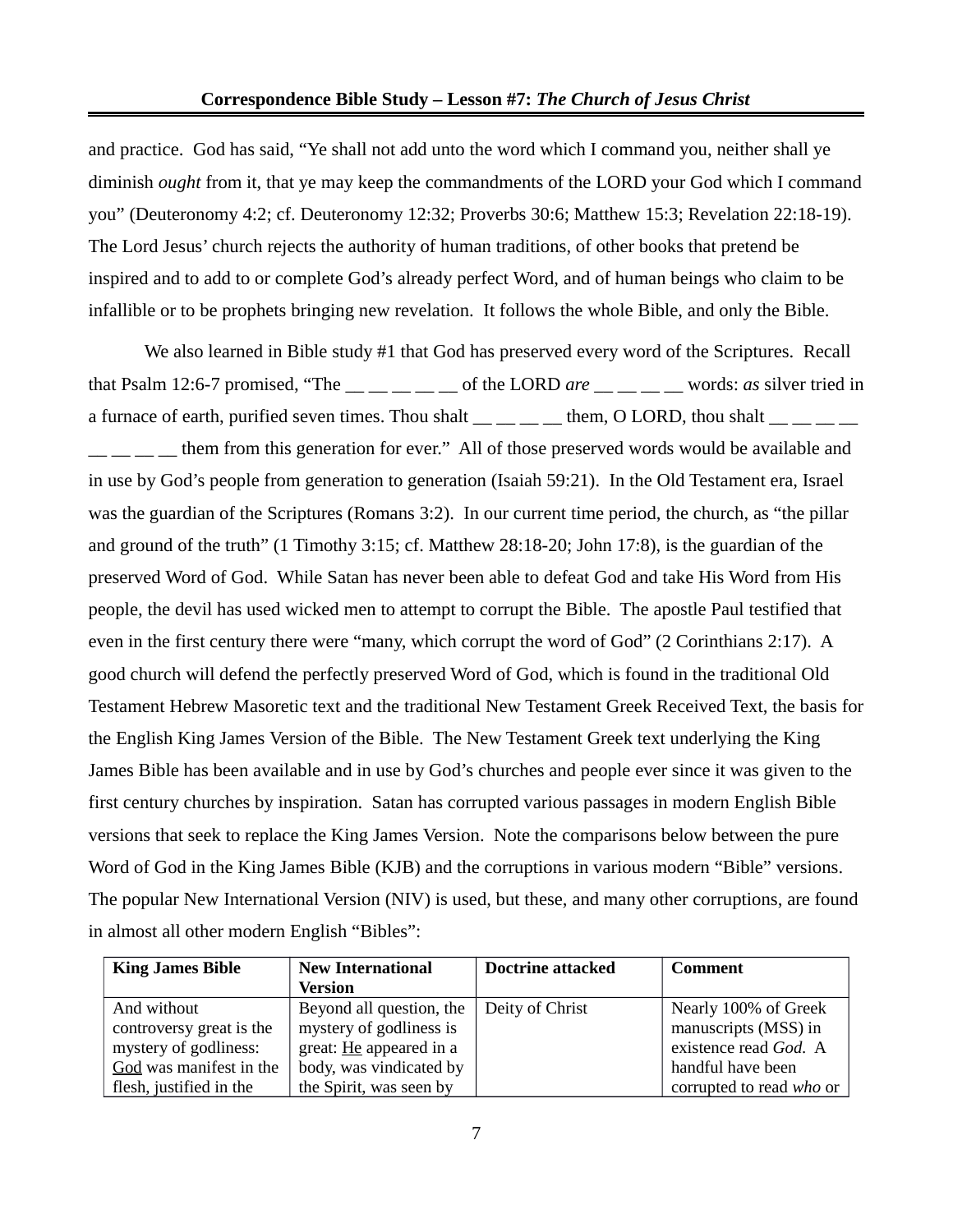| Spirit, seen of angels,<br>preached unto the<br>Gentiles, believed on in<br>the world, received up<br>into glory. (1 Timothy<br>3:16)                                                                                                                         | angels, was preached<br>among the nations, was<br>believed on in the<br>world, was taken up in<br>glory. $(1$ Timothy 3:16)                                                                                                                                     |                              | which instead. Both of<br>these readings have<br>grammatical problems.<br>Not one Greek MSS<br>says he. The NIV has a<br>very deceptive footnote<br>on the word he which<br>states, "Some<br>manuscripts [read]<br>God." One would think<br>that most MSS say he,<br>while "some," that is, a<br>few, read God, but<br>actually the<br>overwhelming majority<br>read God and not even<br>one says he! Textual<br>footnotes in modern<br>"Bible" versions should<br>not be trusted. The<br>NIV's alteration<br>removes the testimony<br>of this verse to Christ's<br>Deity. |
|---------------------------------------------------------------------------------------------------------------------------------------------------------------------------------------------------------------------------------------------------------------|-----------------------------------------------------------------------------------------------------------------------------------------------------------------------------------------------------------------------------------------------------------------|------------------------------|----------------------------------------------------------------------------------------------------------------------------------------------------------------------------------------------------------------------------------------------------------------------------------------------------------------------------------------------------------------------------------------------------------------------------------------------------------------------------------------------------------------------------------------------------------------------------|
| And every spirit that<br>confesseth not that Jesus<br>Christ is come in the<br>flesh is not of God: and<br>this is that spirit of<br>antichrist, whereof ye<br>have heard that it should<br>come; and even now<br>already is it in the<br>world. (1 John 4:3) | but every spirit that<br>does not acknowledge<br>Jesus ["Christ is come<br>in the flesh" removed]<br>is not from God. This is<br>the spirit of the<br>antichrist, which you<br>have heard is coming<br>and even now is already<br>in the world. (1 John<br>4:3) | Humanity of Christ           | The overwhelming<br>majority of MSS read<br>with the KJV again. The<br>NIV allows for a false<br>"Jesus" (2 Corinthians<br>11:4; Matthew 24:24) in<br>this verse, one who is<br>not fully God and fully<br>Man in one Person.                                                                                                                                                                                                                                                                                                                                              |
| But I say unto you, That<br>whosoever is angry with<br>his brother without a<br>cause shall be in danger<br>of the judgment:<br>(Matthew 5:22)                                                                                                                | But I tell you that<br>anyone who is angry<br>["without a cause"<br>removed] with his<br>brother will be subject<br>to judgment. (Matthew<br>5:22                                                                                                               | <b>Sinlessness of Christ</b> | Once again, thousands<br>of Greek MSS have<br>"without a cause." Five<br>do not. In Mark 3:5,<br>Christ was angry<br>because of the hardness<br>of men's hearts. The<br>NIV, by teaching that<br>men should never be<br>angry, even at sin,<br>blasphemously makes<br>the Lord Jesus into a<br>sinner.                                                                                                                                                                                                                                                                     |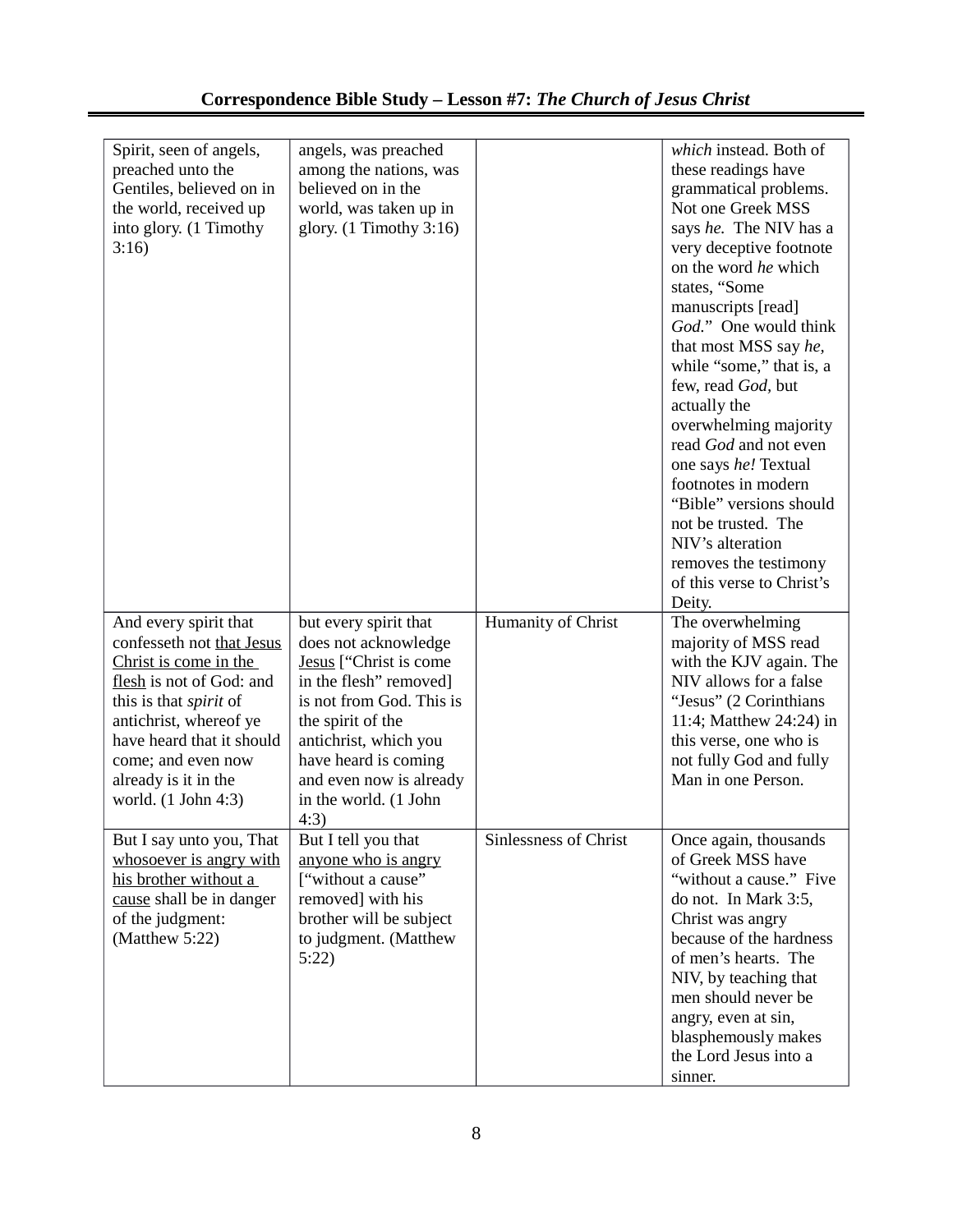### **Correspondence Bible Study – Lesson #7:** *The Church of Jesus Christ*

| In whom we have<br>redemption through his<br>blood, even the<br>forgiveness of sins:<br>(Colossians 1:14)                                                                                                                                                             | in whom we have<br>redemption, ["through<br>his blood" removed] the<br>forgiveness of sins<br>(Colossians 1:14)                                                                                                                                                                                          | <b>Blood of Christ</b>        | "Through his blood" is<br>found in the majority of<br>Greek MSS. The NIV's<br>removal of this passage<br>attacks the fact that<br>Christ's blood washes<br>away our sins.                                                                                                                                                                                                                                                                                      |
|-----------------------------------------------------------------------------------------------------------------------------------------------------------------------------------------------------------------------------------------------------------------------|----------------------------------------------------------------------------------------------------------------------------------------------------------------------------------------------------------------------------------------------------------------------------------------------------------|-------------------------------|----------------------------------------------------------------------------------------------------------------------------------------------------------------------------------------------------------------------------------------------------------------------------------------------------------------------------------------------------------------------------------------------------------------------------------------------------------------|
| Who being the<br>brightness of his glory,<br>and the express image<br>of his person, and<br>upholding all things by<br>the word of his power,<br>when he had by himself<br>purged our sins, sat<br>down on the right hand<br>of the Majesty on high;<br>(Hebrews 1:3) | The Son is the radiance<br>of God's glory and the<br>exact representation of<br>his being, sustaining all<br>things by his powerful<br>word. After he had<br>provided purification<br>for sins ["by himself"<br>removed], he sat down<br>at the right hand of the<br>Majesty in heaven.<br>(Hebrews 1:3) | <b>Cross of Christ</b>        | "By himself" is found in<br>the overwhelming<br>majority of MSS. The<br>truth that Christ's work<br>on the cross is perfectly<br>sufficient to save is<br>attacked by removing<br>the fact that the Lord<br>Jesus purged our sins<br>"by himself." The NIV<br>leaves room here for us<br>to help pay for our own<br>sins and denies the<br>sufficiency of Christ's<br>redemptive work.                                                                         |
| Mark 16:9-20 records<br>the resurrection of<br>Christ and His<br>ascension into heaven.                                                                                                                                                                               | The NIV separates<br>Mark 16:9-20 from v. 8<br>with a large line to<br>indicate that the gospel<br>"really" ends in v. 8,<br>and it then states that<br>the "most reliable"<br>sources do not have<br>Mark 16:9-20.                                                                                      | <b>Resurrection of Christ</b> | Mark 16:9-20 is found<br>in thousands of Greek<br>MSS. It is missing in<br>only three. Two of<br>these have clear signs of<br>being tampered with at<br>this point and are some<br>of the most corrupt<br>MSS ever discovered, <sup>3</sup><br>while the third was only<br>created in the 12 <sup>th</sup><br>century! The NIV, after<br>an extremely deceptive<br>and inaccurate footnote,<br>removes 11 whole<br>verses from God's<br>Word, removes entirely |

<span id="page-8-0"></span>3 The two manuscripts are codex Sinaiticus (also called *Aleph*) and codex Vaticanus (also called *B*). Sinaiticus is "covered with . . . alterations of an obviously correctional character[,] brought in by at least ten different revisers . . . it is plain that this . . . codex bears upon its face the most incontestable proof of its corrupt and defective character . . . on many occasions 10, 20, 30, 40 words are dropped through very carelessness . . . the impurity of the Codex Sinaiticus, in every part of it, was fully recognized by those best acquainted with it, and that from the beginning until the time when it was finally cast aside as worthless for any practical purpose." Likewise, "in the Gospels alone Codex B (Vatican) leaves out words or whole clauses no less than 1,491 times. It bears traces of careless transcription on every page." Anyone who places weight on what these two MSS say, when they differ from over "ninety-nine out of a hundred of the whole body of extant MSS," is exceedingly foolish. (Quotes from pgs. 73-80 *True or False? The Westcott-Hort Textual Theory Examined,* ed. David Otis Fuller. Grand Rapids, MI: Grand Rapids International Publications, 1973).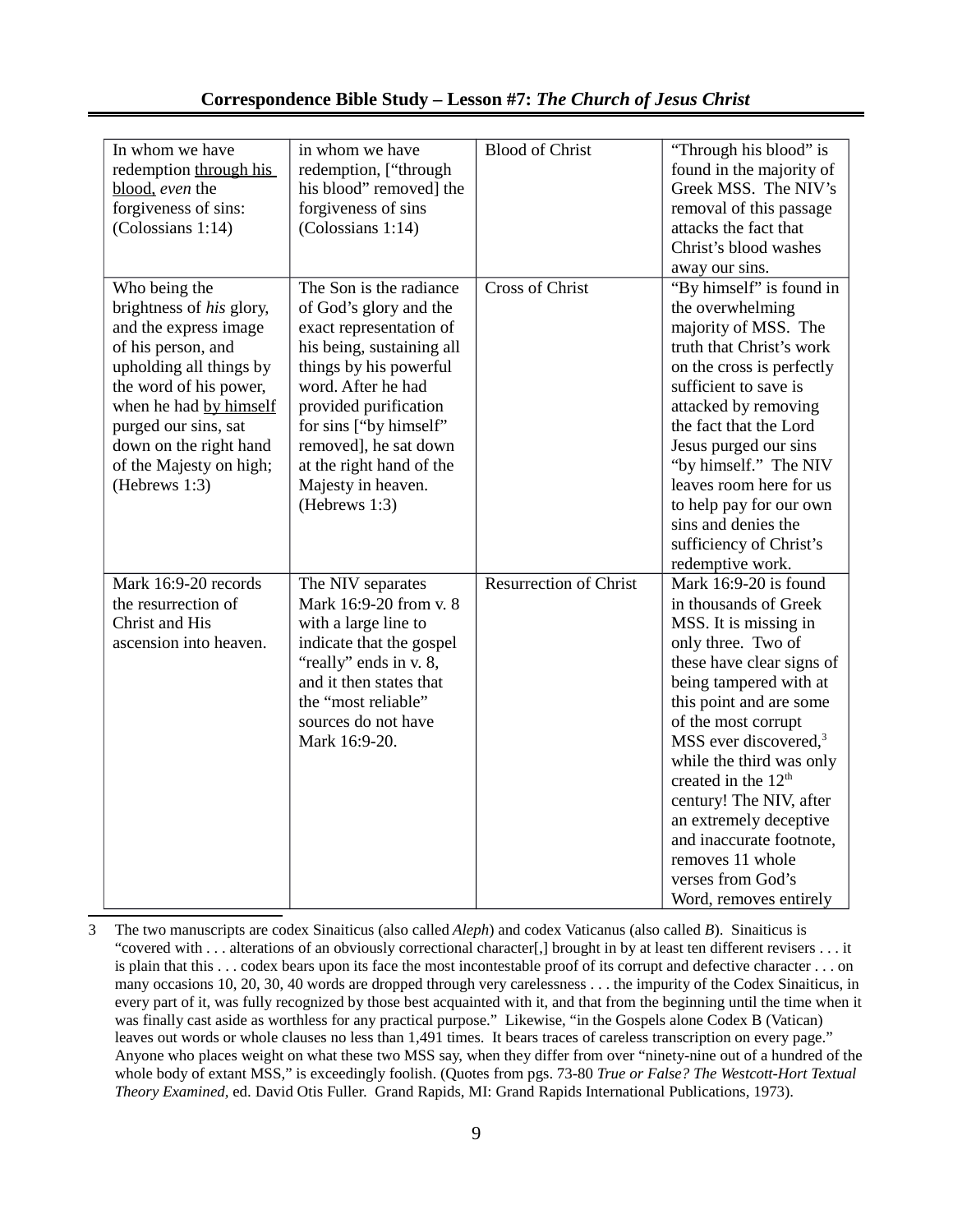| For there are three that<br>bear record in heaven,<br>the Father, the Word,<br>and the Holy Ghost: and<br>these three are one. (1<br>John 5:7)                                                                                                                      | For there are three that<br>testify ["in heaven, the<br>Father, the Word, and<br>the Holy Ghost: and<br>these three are one"<br>removed]: (1 John 5:7)                                                                                               | The Trinity                       | the record of Christ's<br>appearances after His<br>resurrection from the<br>book of Mark, removes<br>His return to heaven to<br>sit at the right hand of<br>God, and ends Mark's<br>gospel, the "good<br>news," not with Christ's<br>triumphant resurrection<br>and ascension, but with<br>"they [the disciples]<br>were afraid"!<br>Ancient translational,<br>patristic, and MSS<br>evidence support the<br>reading of the KJB,<br>which was also found in<br>every English Bible<br>before its day. Removal<br>of the Trinity in 1 John<br>5:7 creates a<br>grammatical error in the<br>Greek text. God did not<br>inspire grammar errors.<br>The NIV removes the<br>clearest single verse on<br>the Trinity from the |
|---------------------------------------------------------------------------------------------------------------------------------------------------------------------------------------------------------------------------------------------------------------------|------------------------------------------------------------------------------------------------------------------------------------------------------------------------------------------------------------------------------------------------------|-----------------------------------|-------------------------------------------------------------------------------------------------------------------------------------------------------------------------------------------------------------------------------------------------------------------------------------------------------------------------------------------------------------------------------------------------------------------------------------------------------------------------------------------------------------------------------------------------------------------------------------------------------------------------------------------------------------------------------------------------------------------------|
| As it is written in the<br>prophets, Behold, I send<br>my messenger before<br>thy face, which shall<br>prepare thy way before<br>thee. The voice of one<br>crying in the wilderness,<br>Prepare ye the way of<br>the Lord, make his paths<br>straight. (Mark 1:2-3) | It is written in Isaiah the<br>prophet: "I will send<br>my messenger ahead of<br>you, who will prepare<br>your way"—"a voice of<br>one calling in the desert,<br>Prepare the way for the<br>Lord, make straight<br>paths for him."" (Mark<br>$1:2-3$ | Error-free nature of<br>Scripture | Word of God!<br>Over 99% of Greek<br>MSS have the KJB<br>reading. "I send my<br>messenger before<br>thee" is Malachi 3:1,<br>and "The voice of one<br>. paths straight" is Isaiah<br>40:3. The KJB<br>correctly states these<br>quotes are from the<br>"prophets." The NIV<br>says that Malachi 3:1<br>was written by "Isaiah<br>the prophet," inserting<br>an error into God's<br>Word.                                                                                                                                                                                                                                                                                                                                |
| But go ye and learn<br>what that meaneth, I<br>will have mercy, and not                                                                                                                                                                                             | But go and learn what<br>this means: 'I desire<br>mercy, not sacrifice.'                                                                                                                                                                             | Salvation                         | The overwhelming<br>majority of MSS have<br>"to repentance." The                                                                                                                                                                                                                                                                                                                                                                                                                                                                                                                                                                                                                                                        |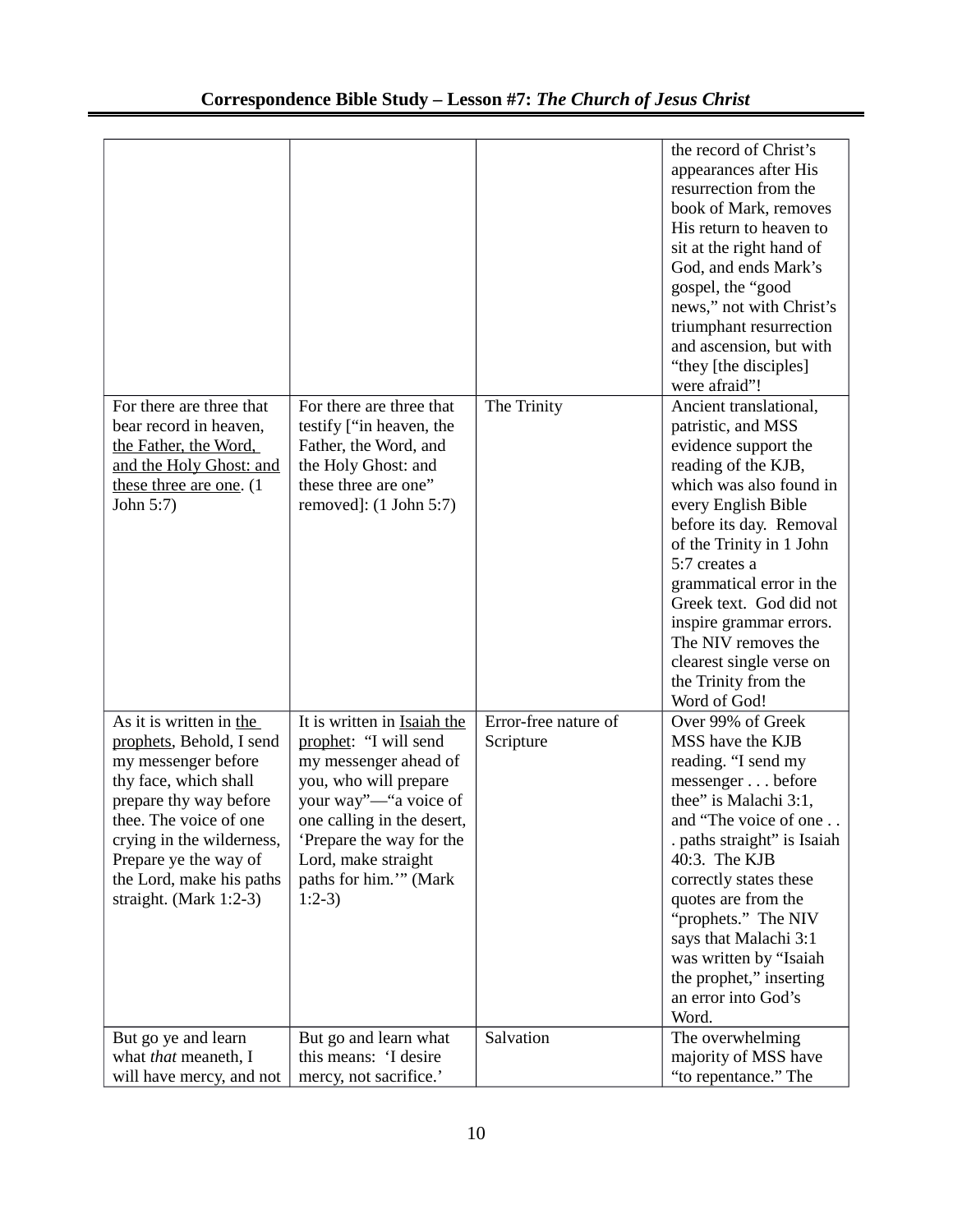# **Correspondence Bible Study – Lesson #7:** *The Church of Jesus Christ*

| sacrifice: for I am not<br>come to call the | For I have not come to    |                | NIV attacks the fact that |
|---------------------------------------------|---------------------------|----------------|---------------------------|
|                                             | call the righteous, but   |                | sinners must repent if    |
| righteous, but sinners to                   | sinners ["to repentance"  |                | they wish to be saved.    |
| repentance. (Matthew                        | removed]." (Matthew       |                |                           |
| 9:13)                                       | 9:13)                     |                |                           |
| Where their worm dieth                      | Mark 9:44, 46 are taken   | Hell           | Once again, 99%+ of       |
| not, and the fire is not                    | out of the Bible.         |                | MSS have the verses.      |
| quenched. (Mark 9:44,                       |                           |                | The NIV removes these     |
| 46)                                         |                           |                | warnings about hell.      |
| And as they went on                         | As they traveled along    | <b>Baptism</b> | Acts 8:37 is clearly      |
| their way, they came                        | the road, they came to    |                | attested by extremely     |
| unto a certain water:                       | some water and the        |                | early textual witnesses,  |
| and the eunuch said,                        | eunuch said, "Look,       |                | reaching close to the     |
| See, here is water; what                    | here is water. Why        |                | lifetime of the apostles. |
| doth hinder me to be                        | shouldn't I be            |                | It has the support of     |
| baptized? And Philip                        | baptized?" [v. 37         |                | Greek MSS and the         |
| said, If thou believest                     | removed] And he gave      |                | ancient Old Latin, Latin  |
| with all thine heart, thou                  | orders to stop the        |                | Vulgate, Syriac,          |
| mayest. And he                              | chariot. Then both        |                | Ethiopic, Armenian,       |
| answered and said, I                        | Philip and the eunuch     |                | Arabic, Slavonic, etc.    |
| believe that Jesus Christ                   | went down into the        |                | versions. The KJB         |
| is the Son of God. And                      | water and Philip          |                | shows that baptism is     |
| he commanded the                            | baptized him. (Acts       |                | for believers only, upon  |
| chariot to stand still:                     | $8:36-38$                 |                | confession of their faith |
| and they went down                          |                           |                | in Jesus Christ. The      |
| both into the water, both                   |                           |                | NIV, in this passage,     |
| Philip and the eunuch;                      |                           |                | would allow for the       |
| and he baptized him.                        |                           |                | baptism of unrepentant    |
| (Acts 8:36-38)                              |                           |                | Muslims, Hindus,          |
|                                             |                           |                | atheists, and whoever     |
|                                             |                           |                | else wants it.            |
| And lead us not into                        | And lead us not into      | Prayer         | <b>Thousands of Greek</b> |
| temptation, but deliver                     | temptation, but deliver   |                | MSS read with the KJB;    |
| us from evil: For thine                     | us from the evil one      |                | only three do not, and    |
| is the kingdom, and the                     | ["for thine is the        |                | these three do not even   |
| power, and the glory, for                   | kingdom, and the          |                | agree with each other on  |
| ever. Amen. (Matthew                        | power, and the glory, for |                | how to change the         |
| 6:13)                                       | ever. Amen." removed]'    |                | passage. In Matthew       |
|                                             | (Matthew $6:13$ )         |                | 6:9-13, the Lord Jesus    |
|                                             |                           |                | gives us a model for      |
|                                             |                           |                | prayer. He tells us that  |
|                                             |                           |                | we should end our         |
|                                             |                           |                | prayers by giving glory   |
|                                             |                           |                | to God for His eternal    |
|                                             |                           |                | kingdom, power, and       |
|                                             |                           |                | glory. The NIV denies     |
|                                             |                           |                | that we should end our    |
|                                             |                           |                | prayers with this,        |
|                                             |                           |                |                           |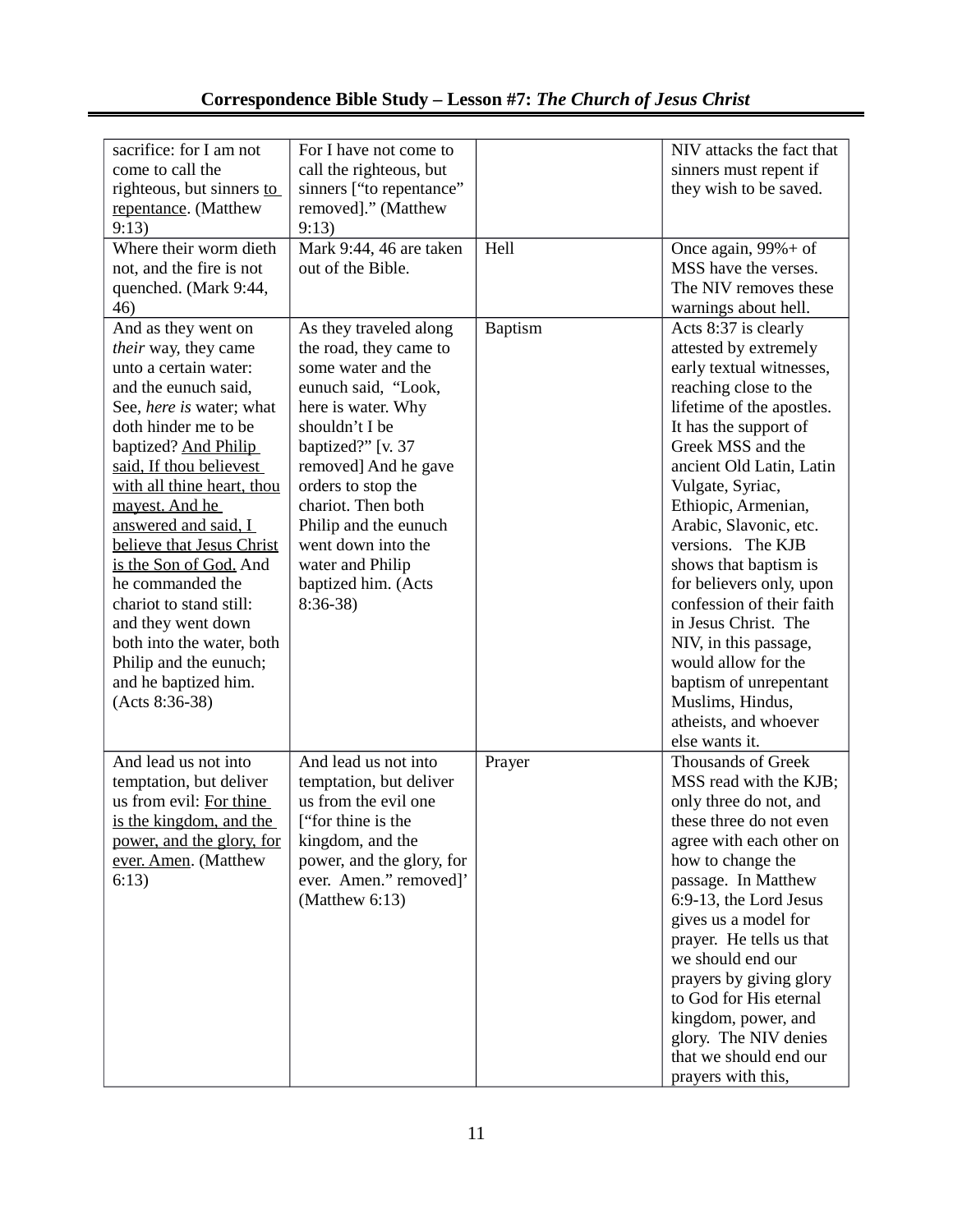|  | teaching instead that we |
|--|--------------------------|
|  | should end focusing on   |
|  | ourselves. In the KJB,   |
|  | prayer begins and ends   |
|  | with God. In the NIV,    |
|  | prayer begins with "our  |
|  | Father," v. 9, but ends  |
|  | with the "evil one," the |
|  | devil!                   |

A faithful church will take the warning of Revelation 22:18-19 very seriously: "For I testify unto every man that heareth the words of the prophecy of this book, If any man shall add unto these things, God shall add unto him the plagues that are written in this book: And if any man shall take away from the words of the book of this prophecy, God shall take away his part out of the book of life, and out of the holy city, and *from* the things which are written in this book." It will fulfill its role as the institution ordained by God to defend the Scriptures. It will not preach from corrupt English versions, but will warn its membership about them. It will use the pure, preserved Word of God, found in English in the King James Version.<sup>[4](#page-11-0)</sup>

The Lord's church recognizes the Bible as the perfectly inspired Word of God. It does not follow any other book, nor recognize any human traditions, as an authority for what it should believe and practice. It should also reject all corrupt translations of the Bible to follow the Greek and Hebrew texts God has perfectly preserved, which are represented in the English language in the King James Version, the traditional English Bible.

## II. *Congregational government and church autonomy*

Within the world of what calls itself Christianity today, people have many different ideas about the structure of the church. There is much confusion on this topic. Thankfully, the Bible is clear. The church of Christ has a *congregational* form of government. This means that the members of the assembly have ultimate decision making authority, under the headship of the Lord Jesus Christ and with the advice of the pastor or pastors. Also, nobody is allowed to join the church of God, or remain in its membership, who has not been born again and whose life does not show evidence of regeneration. Furthermore, Christ's churches are *autonomous:* every assembly is independent of every other congregation. No hierarchy tells the church what to do. Where does the Bible teach these things?

<span id="page-11-0"></span><sup>4</sup> Please contact us if you would like further information on the matter of Bible texts and versions.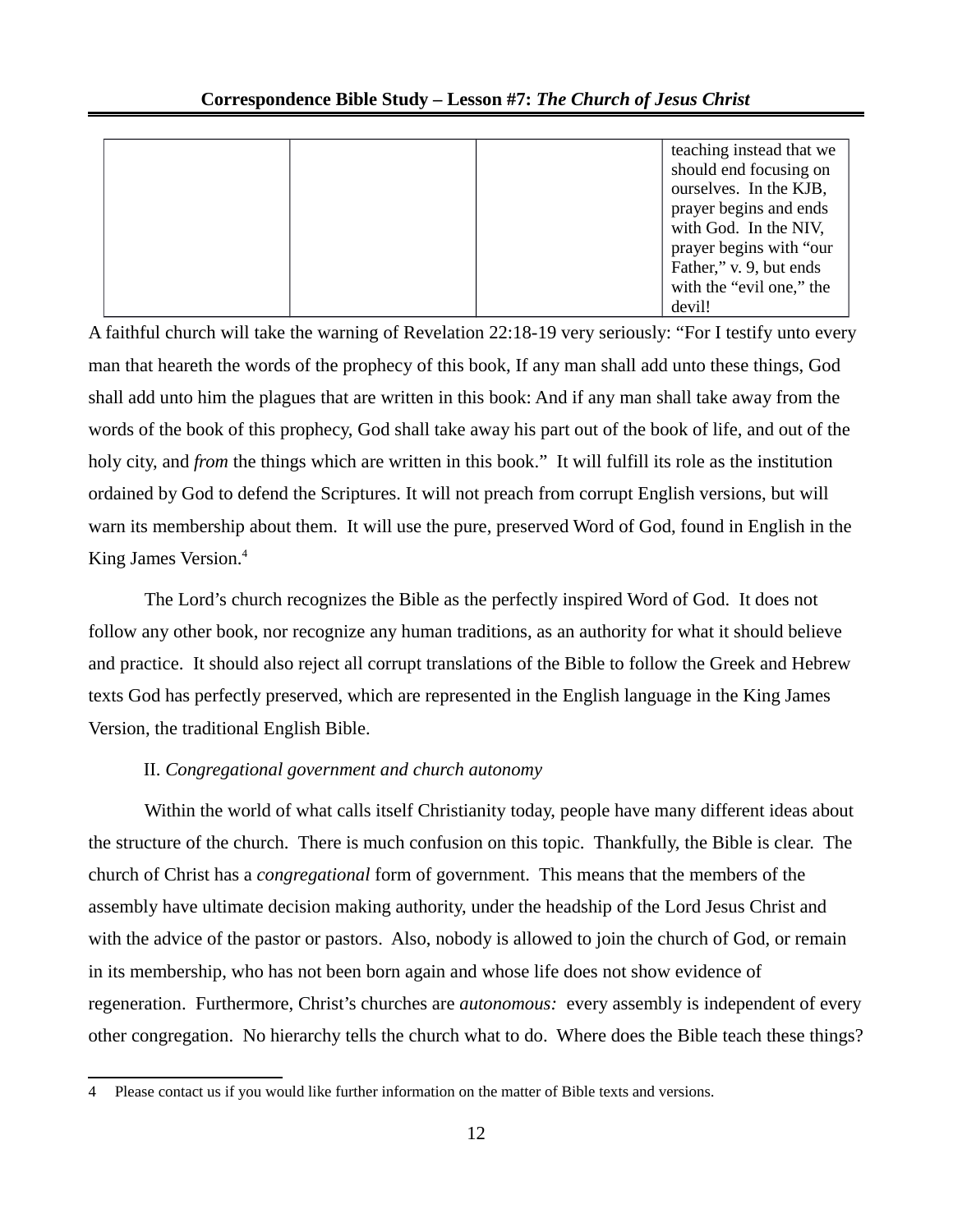1 Peter 2:5, 9 refers to believers as "an holy  $\frac{m}{m}$   $\frac{m}{m}$   $\frac{m}{m}$   $\frac{m}{m}$   $\frac{m}{m}$  to offer up spiritual sacrifices, acceptable to God by Jesus Christ. . . . But ye *are* a chosen generation, a <sub>\_\_</sub> \_\_ \_\_ \_\_ , an holy nation, a peculiar people; that ye should shew forth the praises of him who hath called you out of darkness into his marvellous light." Everyone who has been born again is, in a spiritual sense, a priest. He can come directly to God and offer Him the sacrifices of praise, thanks, and a holy life. No believer, including church leadership, has this position of spiritual priesthood any more than every other believer. Church membership is limited to those who are already born again, and are thus spiritually priests. People do not join the church to be saved, but because they already are saved. Notice the membership of the church at Corinth included only "them that are \_\_ \_\_ \_\_ \_\_ \_\_ \_\_ \_\_ \_\_ \_\_ \_\_ in Christ Jesus, called *to be* \_\_ \_\_ \_\_ \_\_ \_\_ \_\_" (1 Corinthians 1:2; cf. Romans 1:7; Philippians 1:1; Colossians 1:2). Those who could not testify of their conversion or show evidence of sanctification in their lives were not let into the membership. If "ungodly men . . . crept in unawares [secretly]" (Jude 4) into the congregation, so that some who already were church members stopped living a holy life, or departed from the faith, the church was responsible to remove the disobedient ones from the membership roll. In Matthew 18:15-17, the Lord Jesus explained the steps of this process: "Moreover if thy brother shall  $\_\_ \_\_ \_\_ \_\_ \_\_$  against thee, go and  $\frac{1}{1}$   $\frac{1}{1}$   $\frac{1}{1}$   $\frac{1}{1}$   $\frac{1}{1}$  his fault between thee and him  $\frac{1}{1}$   $\frac{1}{1}$   $\frac{1}{1}$   $\frac{1}{1}$   $\frac{1}{1}$   $\frac{1}{1}$   $\frac{1}{1}$   $\frac{1}{1}$   $\frac{1}{1}$   $\frac{1}{1}$   $\frac{1}{1}$   $\frac{1}{1}$   $\frac{1}{1}$   $\frac{1}{1}$  thou hast gained thy brother. But if he will not hear *thee, then* take with thee one or two more, that in the mouth of  $\frac{m}{m}$   $\frac{m}{m}$  or  $\frac{m}{m}$   $\frac{m}{m}$  witnesses every word may be established. And if he shall neglect to hear them,  $\_\_\_\_\_\_\_\_$  *it* unto the  $\_\_\_\_\_\_\_\_$ : but if he neglect to hear the church, let him be unto thee as an  $\frac{1}{1}$   $\frac{1}{1}$   $\frac{1}{1}$   $\frac{1}{1}$   $\frac{1}{1}$   $\frac{1}{1}$   $\frac{1}{1}$   $\frac{1}{1}$   $\frac{1}{1}$   $\frac{1}{1}$   $\frac{1}{1}$   $\frac{1}{1}$   $\frac{1}{1}$   $\frac{1}{1}$   $\frac{1}{1}$   $\frac{1}{1}$   $\frac{1}{1}$   $\frac{1}{1}$   $\frac{1}{1}$   $\frac{1}{1}$ congregation falls into sin, another member is to deal with him privately about his error. If he repents, no further action is necessary. However, if he will not listen to the private rebuke, then two or three are to deal with the sinning one. If he listens to them, once again, it is all over. If he will not listen to them either, the matter is taken before the entire church. If the disobedient member will still not repent, he is treated like a "heathen man [an unsaved person] and a publican [a Roman tax collector—an ungodly man]," that is, he is removed from the church membership and is treated like an unsaved person. The church members are to "put away from among [themselves] that wicked person" (1 Corinthians 5:13), to "mark them which cause divisions and offences contrary to the doctrine which [they] have learned; and avoid them" (Romans 16:17) and to "withdraw . . . from every brother that walketh disorderly . . .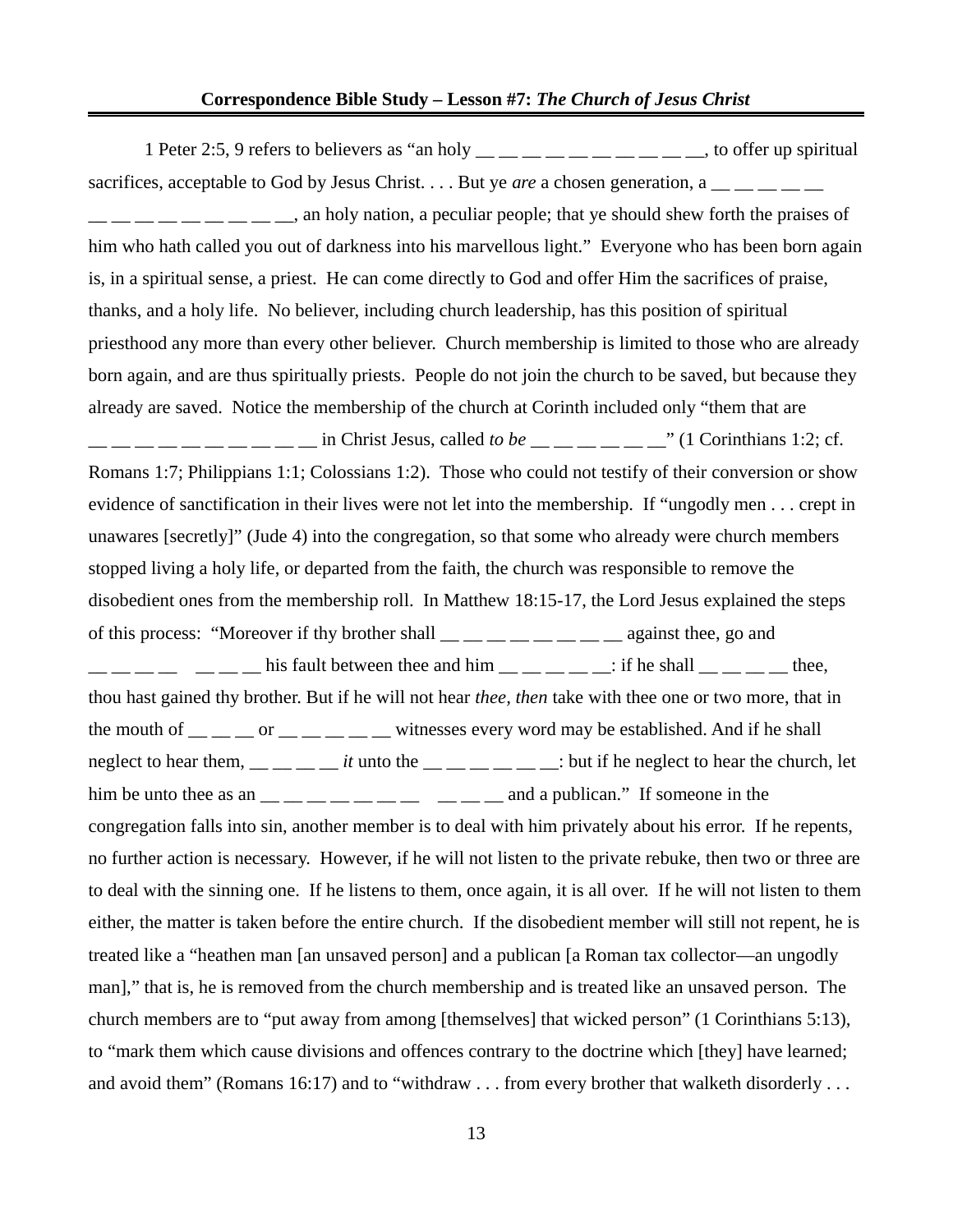if any man obey not [the Word of God], [they are to] note that man, and have no company with him, that he may be ashamed" (2 Thessalonians 3:6, 14). This is done to honor and obey God and to maintain the testimony of the church to the world. Church discipline is also done in hope that the sinning one will repent and be restored to church fellowship (Galatians 6:1; 1 Corinthians 5:4-5; 2 Corinthians 2:6-7). A congregation that allows unsaved people into its membership, or refuses to remove those who are unrepentantly living in sin, and so gets filled up with ungodly people, ceases to be a church of Christ (Revelation 1:20; 2:5; 2:16; 3:3). The true church maintains a membership roll (Acts 1:15; 5:13) of born-again and faithful people.

No hierarchy tells the congregation of the Lord what to do—only "Christ is the head of the church" (Ephesians 5:23). Each assembly is autonomous or independent. We have just learned that Matthew 18:15-17 teaches that when someone falls into sin, he is dealt with privately, then by two or three, and then by the congregation. If he does not repent, the church has the power to remove him. The assembly does not need to appeal to the decision of some person or group higher in authority before expelling the sinner from its membership—it can decide on its own, and its decision is final, ratified by heaven (Matthew 18:18-19) with the authority of Jesus Christ (Matthew 18:20). Whoever or whatever can control the membership of an organization has ultimate power over it; since, as Matthew 18 demonstrates, the church body as a whole controls its own membership, it is the highest authority for its own affairs. Other passages of Scripture illustrate how individual churches determine their own courses of action. In Acts 15:22-23, decisions were made by the "whole church," not the leadership alone. In Acts 6:5, the "whole multitude" of the church membership chose the deacons. The church membership authorized its own church planters or missionaries (Acts 13:1-4; 15:40). In Acts 14:23, the church voted to select its own elders or pastors, for the word translated *ordain* means "to choose or elect to office by the raising of hands,"<sup>[5](#page-13-0)</sup> as is verified in the only other place the word appears in the New Testament (2 Corinthians 8:19, "*was . . . chosen* of the churches"). The Bible contains no trace of

<span id="page-13-0"></span><sup>5</sup> Χειροτονέω *(Cheirotoneo), Greek-English Lexicon of the New Testament Based on Semantic Domains,* Johannes P. Louw & Eugene A. Nida, New York, NY: United Bible Societies, 1989. The *Greek-English Lexicon,* H. G. Liddell & R. Scott (Oxford: Clarendon Press, 1996), gives the meaning to "stretch out the hand, for the purpose of giving one's vote in the assembly . . . vote . . . elect . . . by show of hands," and the *Greek-English Lexicon of the New Testament and other Early Christian Literature,* 3rd. ed. (BDAG), rev. & ed. Frederick W. Danker (Chicago, IL: University of Chicago, 2000), states it is "to elect or choose someone for definite offices or tasks, choose," giving instances of the word in the New Testament and early Christian literature where it is used for "congregations choos[ing] a representative ... congregations choos[ing] envoys . . . congregations are to elect their own supervisors (*episcopoi*) and ministers (*diakonoi*)."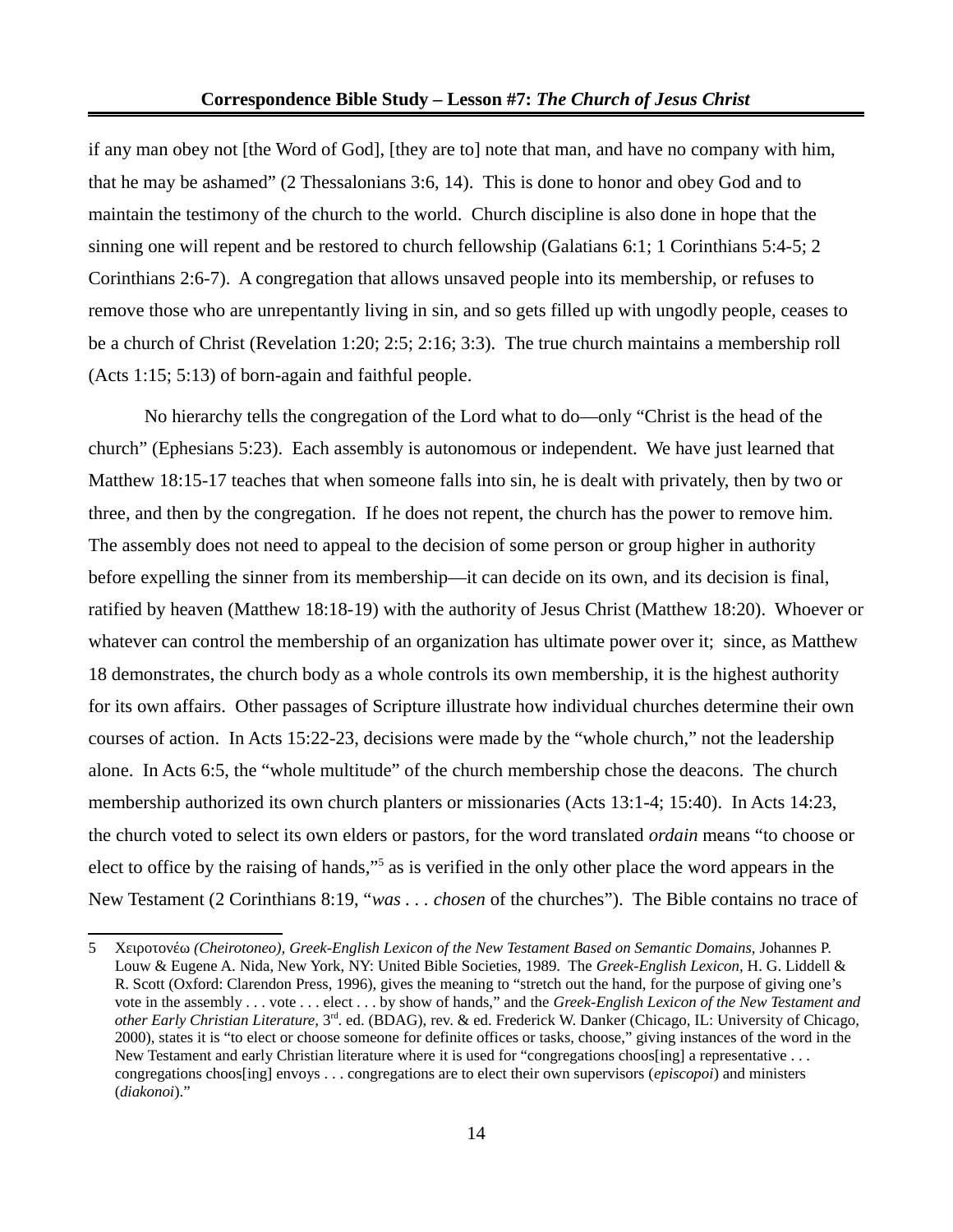archbishops, metropolitans, cardinals, a pope, presidents, or any other sort of top-down chain of command. Nor does it refer to any convention, national assembly, ecumenical council, association, world headquarters, or any equivalent body that has the power to tell churches what to do. Rather, the Lord Jesus said, "One is your Master, *even* Christ; and all ye are <u>\_</u> \_ \_ \_ \_ \_ \_ \_ \_ \_ \_ \_ And call no *man* your  $\frac{m}{m}$  \_ \_ \_ \_ \_ \_ [in the sense of a spiritual office] upon the earth: for one is your Father, which is in heaven. Neither be ye called masters: for one is your Master, *even* Christ. But he that is \_\_ \_\_ \_\_ \_\_ \_\_ \_\_ \_\_ \_\_ among you shall be your servant. And whosoever shall exalt himself shall be abased; and he that shall humble himself shall be exalted" (Matthew 23:8-12). While united in love and concern for each other, every church of Christ is organizationally independent of every other church. The Lord's assemblies are free to choose to work together to promote the work of God in the world, and they often do work together in this way, but no governmental tie or hierarchy binds them together.

The Biblical doctrine of congregational church government does not exclude offices of leadership in the assembly. The Bible teaches that there are two positions of leadership in the church today:[6](#page-14-0) the offices of pastor and of deacon. Three Greek words refer to the pastoral office: *episcopos,*  translated *overseer* (Acts 20:28) or *bishop* (1 Timothy 3:1)*, presbuteros,* translated as *elder* (1 Timothy 5:17)*,* and *poimen,* translated *pastor* (Ephesians 4:11) or *shepherd* (1 Peter 2:25)*.* The bishop, elder, and pastor are not three different officers, but three different titles for the same position. In Acts 20:17, 28 the "elders" (from *presbuteros*) are also "overseers" (from *episcopos*), and they are to "feed," that is, "shepherd" or "pastor" (related to *poimen)* the "flock" (*poimneon*). In 1 Peter 5:1-2, the "elders" (from *presbuteros)* are to "feed" (from *poimen,* "shepherd/pastor") the "flock," taking the "oversight" (from *episcopos,* "bishop") thereof. While the pastors or overseers of the church are not to act as dictators, being "lords over *God's* heritage" (1 Peter 5:3), church members should have deep respect for them. Hebrews 13:7, 17 command, " $\frac{m}{m}$   $\frac{m}{m}$   $\frac{m}{m}$   $\frac{m}{m}$   $\frac{m}{m}$  them which have the rule over you, who have spoken unto you the word of God: whose faith \_\_ \_\_ \_\_ \_\_ \_\_ \_\_, considering the end of *their*

<span id="page-14-0"></span><sup>6</sup> The church also sends out *evangelists*, who are commonly called *missionaries* today, to preach the gospel and start new churches (Ephesians 4:11; Acts 21:8; 8:5, 12, 40). The offices of *apostle* and *prophet* were only for the foundation period of the church (Ephesians 2:20) and are no longer needed since, with the completion of the New Testament, the foundation of the church is complete and finished. There were only twelve apostles (Revelation 21:14), and they had physically seen Christ after His resurrection and so could bear eyewitness testimony to that fact, among other qualifications (Acts 1:21-22). They could do miracles like raising the dead (Acts 20:9-10). If someone claims to be an apostle today, it is worth asking him if he has been alive for the last 2,000 years and is an eyewitness of the Lord's resurrection. He can also be asked which one of the twelve he is. Finally, he should be asked for the names and addresses of some people he has raised from the dead.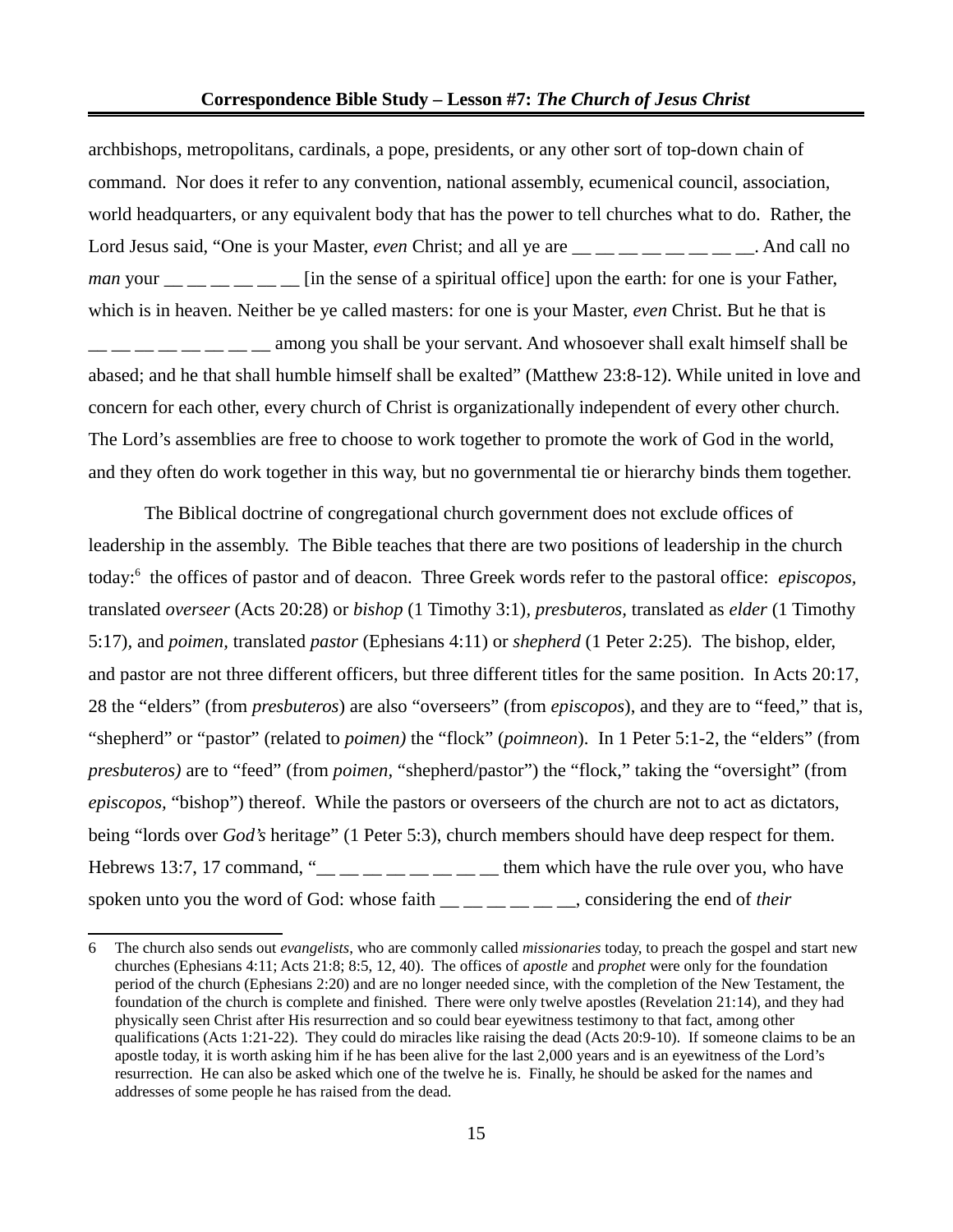conversation.  $\ldots$  \_\_ \_ \_ \_ them that have the \_\_ \_\_ \_ over you, and \_\_ \_ \_ \_ \_ \_ yourselves: for they watch for your souls, as they that must give account, that they may do it with joy, and not with grief: for that *is* unprofitable for you." The overseers are very important to a church. While they are obviously not infallible, we must take what they say very seriously, recognize their wisdom and knowledge of the Scriptures, and obey their godly counsel. Rejecting pastoral guidance is a dangerous business! The position of *deacon* is one of service to the church and of meeting physical needs; in Acts 6:1-5, seven deacons were chosen to help with the material needs of the congregation so that the pastors could "give [themselves] continually to prayer, and to the ministry of the word" (Acts 6:4). The word *deacon* is sometimes translated *servant* in the Bible (Matthew 23:11; Mark 9:35). The church chooses deacons to help and serve the pastors and church body. Neither the pastor nor the deacon is referred to as a class of "clergy" which is over the "laity," supposedly the rest of the church. Nothing like the word "laity" or "layman" is found in the Bible, while the Greek word *kleros,* from which the English word *clergy* is derived, is found in 1 Peter 5:3, where it is translated "heritage" and refers to the entire congregation! The true church, then, has no "laity," but is made up entirely of "clergy." Nor should the pastor or deacon be called *reverend,* a title only used for God (Psalm 111:9), or *Father,* for God is our only spiritual and heavenly Father (Matthew 23:9). The two Biblical offices in the congregation do have certain qualifications, listed in 1 Timothy 3:1-13<sup>[7](#page-15-0)</sup> and Titus 1:5-9.<sup>[8](#page-15-1)</sup> These passages are worthy of serious study and meditation. The pastor must be a holy, "blameless" man (1 Timothy 3:1), with knowledge, ability and experience in the study and teaching of the Scriptures (v. 2,

<span id="page-15-0"></span><sup>7</sup> 1 This *is* a true saying, If a man desire the office of a bishop, he desireth a good work. 2 A bishop then must be blameless, the husband of one wife, vigilant, sober, of good behaviour, given to hospitality, apt to teach; 3 Not given to wine, no striker, not greedy of filthy lucre; but patient, not a brawler, not covetous; 4 One that ruleth well his own house, having his children in subjection with all gravity; 5 (For if a man know not how to rule his own house, how shall he take care of the church of God?) 6 Not a novice, lest being lifted up with pride he fall into the condemnation of the devil. 7 Moreover he must have a good report of them which are without; lest he fall into reproach and the snare of the devil. 8 Likewise *must* the deacons *be* grave, not doubletongued, not given to much wine, not greedy of filthy lucre; 9 Holding the mystery of the faith in a pure conscience. 10 And let these also first be proved; then let them use the office of a deacon, being *found* blameless. 11 Even so *must their* wives *be* grave, not slanderers, sober, faithful in all things. 12 Let the deacons be the husbands of one wife, ruling their children and their own houses well. 13 For they that have used the office of a deacon well purchase to themselves a good degree, and great boldness in the faith which is in Christ Jesus.

<span id="page-15-1"></span><sup>8</sup> 5 For this cause left I thee in Crete, that thou shouldest set in order the things that are wanting, and ordain elders in every city, as I had appointed thee: 6 If any be blameless, the husband of one wife, having faithful children not accused of riot or unruly. 7 For a bishop must be blameless, as the steward of God; not selfwilled, not soon angry, not given to wine, no striker, not given to filthy lucre; 8 But a lover of hospitality, a lover of good men, sober, just, holy, temperate; 9 Holding fast the faithful word as he hath been taught, that he may be able by sound doctrine both to exhort and to convince the gainsayers.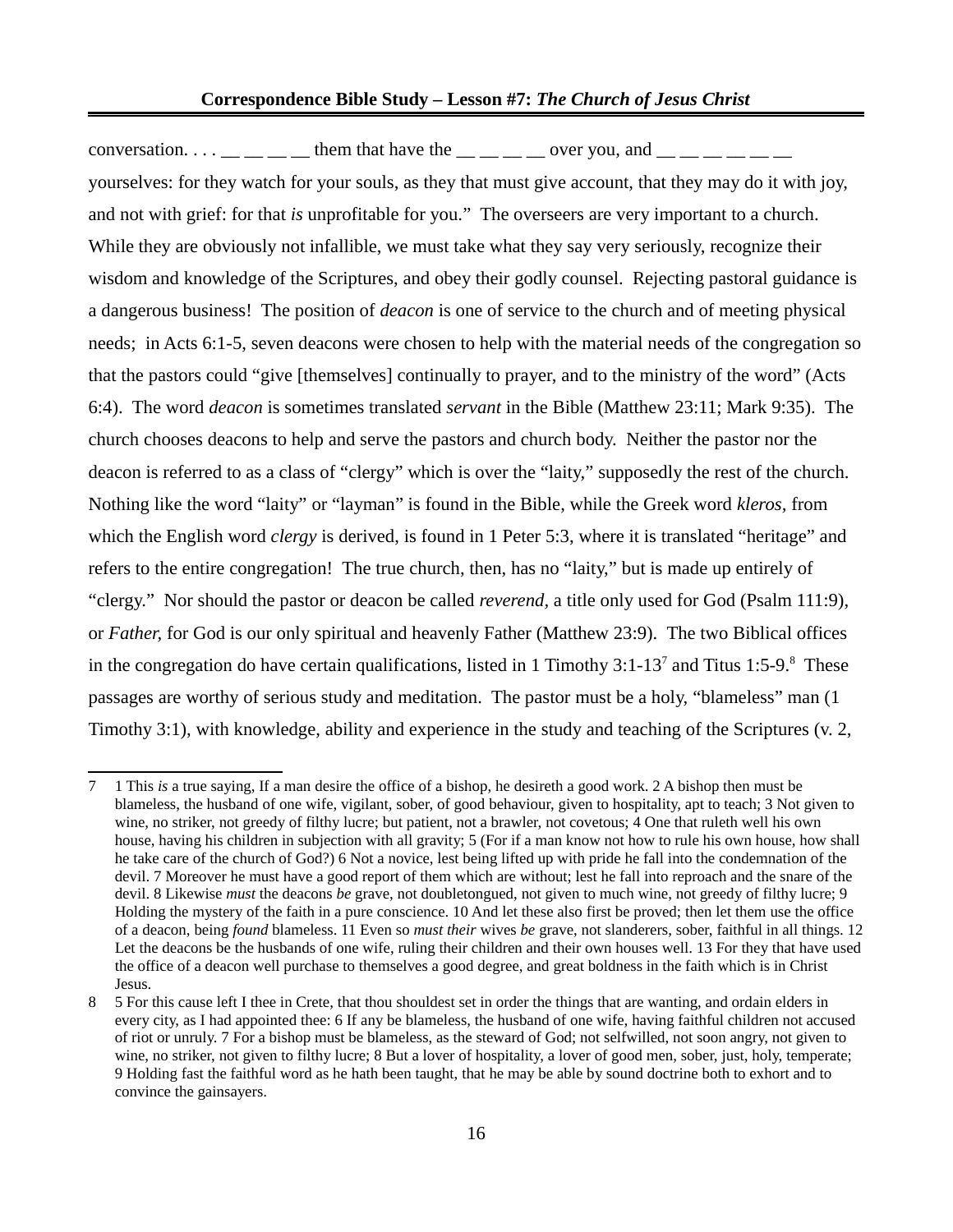6). He must be the "husband of one wife," and must be one who "ruleth well his own house, having his children in subjection with all gravity," (v. 2, 4), so a man who is divorced, remarried (unless his wife has died), or who has rebellious and ungodly children, is disqualified (cf. Mark 10:11-12; Romans 7:1- 3; Titus 1:6). Since it is obvious that only a man can be a "husband" (1 Timothy 3:2; Titus 1:6), women cannot have the office of pastor (cf. 1 Timothy 2:11-15; 1 Corinthians 14:34-37). Deacons must also be holy men with obedient, godly families (1 Timothy 3:7-13). The two offices of pastor and deacon are very valuable to the church of the Lord Jesus.

We have learned that each one of the Lord's churches is an independent congregation, free from all hierarchy and organizational ties. The members of each assembly, as spiritual priests of God, have the authority to govern the affairs of their church, following Jesus Christ, the only Head of the church. True churches guard their membership, allowing only those who have been born again and show evidence of regeneration in their lives to be members. God has instituted two important positions of leadership in the church: the pastor, also called the overseer, bishop, or elder, and the deacon. These offices have specific spiritual qualifications. Obedience to the Biblical pattern for church government is extremely important if congregations are to give glory to their Lord and effectively serve Him.

## III. *Biblical ordinances of baptism and the Lord's Supper*

Paul commended the church at Corinth because it kept "the ordinances" as he had "delivered them" (1 Corinthians 11:2). Christ has given His church two ordinances to practice today: baptism and the Lord's Supper. The Lord's Supper is also called *communion*. The Savior told His church to baptize those who had been taught the gospel, and promised that He would be with His congregations of Biblically baptized believers "alway, *even* unto the end of the world" (Matthew 28:18-20). Scripture also declares that the church would show forth Christ's death in the Lord's Supper "till he come" (1 Corinthians 11:26). These promises demonstrate that the congregation of Christ would maintain the true practice of the two ordinances until the return of the Lord Jesus. Religious organizations that have corrupted these important practices cannot be churches of Christ. Let us, then, carefully study what God's Word says about them!

We should first consider that baptism and the Supper are not *sacraments,* but *ordinances.* An ordinance is a religious act commanded by Christ. A sacrament is a religious ritual that (supposedly) contributes to receiving salvation. Some "Christian" religions call baptism and communion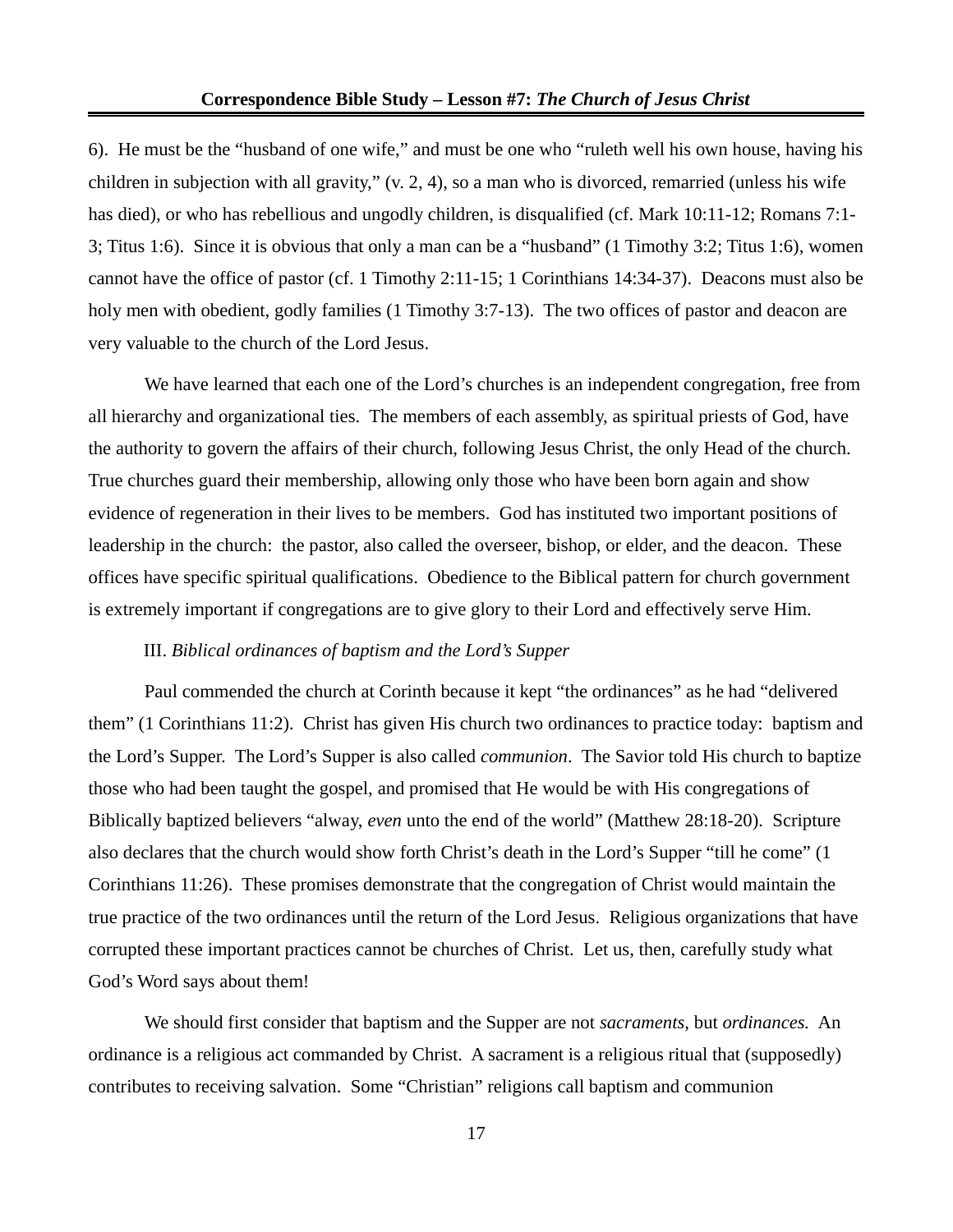sacraments. Others say that there are seven sacraments, adding confirmation, the Mass, penance, extreme unction, matrimony, and ordination to baptism and the Supper. (It is amazing that anyone would claim that these seven sacraments are from God, when nothing like the "sacraments" of confirmation, the Mass, penance, or extreme unction is mentioned even once in the Bible! Nor does matrimony, getting married, help save someone from his sin. Finally, if someone is still unsaved, and so needs sacraments to help him get into God's favor, what business does he have receiving the "sacrament" of ordination and taking the office of pastor?) Actually, the Bible never calls anything a sacrament; there are not seven sacraments, or two sacraments. There are zero sacraments. Neither baptism nor communion removes sin.<sup>[9](#page-17-0)</sup> We will see that one actually needs to have his sin washed away in the blood of Jesus Christ before he can properly participate in either ordinance.

#### A. Baptism

Baptism is mentioned close to 100 times in the New Testament—it is important! There are four essential aspects to a Biblical baptism. A valid baptism requires a Scriptural candidate, a Scriptural mode, a Scriptural purpose, and a Scriptural authority. Let us look at each of these.

A believer is the only Scriptural candidate for baptism. The ordinance is for those who have repented and believed the gospel, are consequently born again, and therefore show their regeneration in their changed lives. Baptism is the "answer of a good conscience before God" (1 Peter 3:21). Lost people, therefore, cannot be Scripturally baptized. Infants, since they cannot repent or believe (Jonah 4:11; Deuteronomy 1:39), cannot be Biblically baptized. The Bible contains no examples, or even the slightest hint, of infant baptism. The Lord Jesus Christ taught that the proper order is "believeth and is baptized" (Mark 16:16). The apostle Peter preached "Repent, and be baptized" (Acts 2:38). John the Baptist required people to confess their sins before he would baptize them (Matthew 3:6)—obviously no infants were receiving baptism! In Acts 8:12, when people "when [people]  $\_\_\_\_\_\_\_$ Philip [the evangelist] preaching the things concerning the kingdom of God, and the name of Jesus Christ, they were  $\_\_\_\_\_\_\_\_\_\_\_\_\_\_\_$  both  $\_\_\_\_\_\_$  and  $\_\_\_\_\_\_\_\_$ . Men and women who believed were baptized, but babies were not. In Acts 8:36-38, when a new believer, a man who was a eunuch, asked Philip, "See, *here is* water; what doth hinder me to be baptized? [Then] Philip said, If

<span id="page-17-0"></span><sup>9</sup> For a detailed study of passages that allegedly prove that baptism takes away sin, please request a free copy of *Heaven Only For The Baptized? The Gospel of Christ vs. Pardon through Baptism,* by Thomas Ross. The book can be downloaded from the Internet at http://faithsaves.net/baptismal-regeneration/.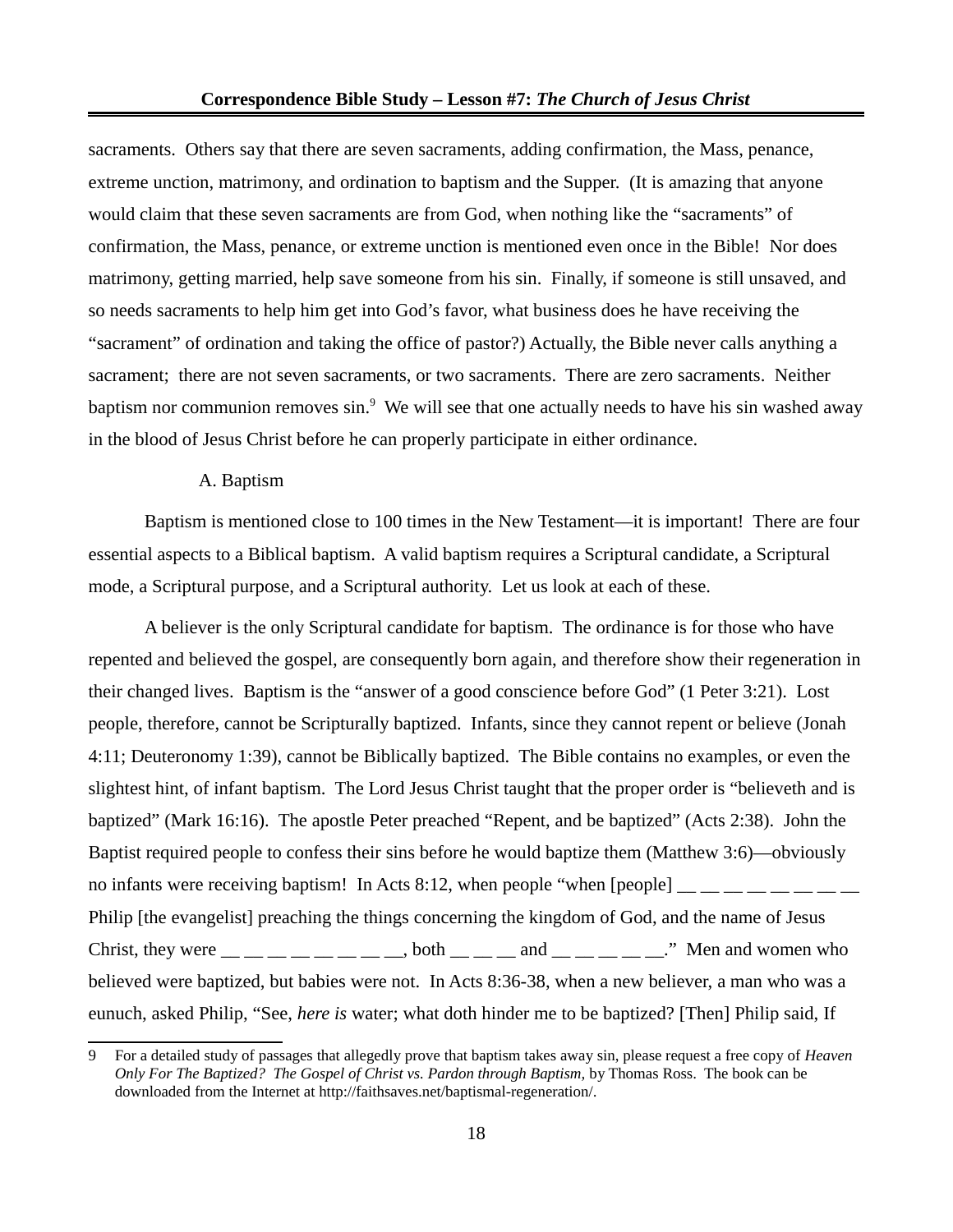thou believest with all thine heart, thou mayest. And [the eunuch] answered and said, I believe that Jesus Christ is the Son of God. . . . [so] they went down both into the water, both Philip and the eunuch; and he baptized him." People may call the application of water to adults who are still not saved, or to infants, "baptism," but the Word of God does nothing of the kind.

The Scriptural mode of baptism is dipping or immersion. The Greek verb translated "baptize," *baptidzo,* means "to dip . . . to immerse, to submerge."[10](#page-18-0) To *baptize* and to *immerse* are synonymous terms. The Greek words for *pour* or *sprinkle* are never used for baptism.<sup>[11](#page-18-1)</sup> Many verses of Scripture prove that immersion is the way God's church practices this ordinance. Colossians 2:12 reads,  $\frac{1}{1}$   $\frac{1}{1}$   $\frac{1}{2}$  with him [Christ] in baptism, wherein also ye are  $\frac{1}{1}$   $\frac{1}{2}$   $\frac{1}{2}$  with *him* through the faith of the operation of God, who hath raised him from the dead." Baptism is a picture of Christ's death, burial, and resurrection (something we will speak of again when we look at the meaning of baptism). When people are buried, they are put all the way under the ground—they do not just have a little bit of dirt poured or sprinkled on their heads! Only if someone is placed completely under water, and then brought up again, can baptism picture the death, burial, and resurrection of the Lord Jesus. The examples of the baptism of Christ and of others also show that immersion was practiced. "Jesus, when he was baptized, went up straightway <u>out of the water</u>" (Matthew 3:16). "Jesus . . . was baptized of John <u>in</u> Jordan. And straightway coming up <u>out of the water</u>, he saw the heavens opened, and the Spirit like a dove descending upon him" (Mark 1:9-10). "John also was baptizing in Aenon near to Salim, because there was much water there [do sprinkling or pouring require "much water"?]: and they came, and were baptized" (John 3:23). "they went down both into the water, both Philip and the eunuch; and he baptized him. And when they were come up out of the water, the Spirit of the Lord caught away Philip, that the eunuch saw him no more: and he went on his way rejoicing" (Acts 8:38- 39). Interestingly, the founders and leaders of the modern denominations which practice sprinkling or pouring instead of dipping knew that the churches of the Bible practiced immersion—but they decided

<span id="page-18-0"></span><sup>10</sup> *Greek English Lexicon of the New Testament,* Henry Thayer. The *Greek-English Lexicon of the New Testament and other Early Christian Literature,* ed. William Danker (3rd ed.— BDAG) states that *baptidzo* is "in Greek literature generally to put or go under water." See also *baptidzo,* pg. 529-530, *Theological Dictionary of the New Testament,* vol. 1, ed. Gerhard Kittel, trans. Geoffrey Bromiley, Grand Rapids, MI: Eerdmans, 1964).

<span id="page-18-1"></span><sup>11</sup> The word for "sprinkle" is *rantidzo* (cf. Hebrews 9:21), and "pour" is *keo* (cf. Acts 2:17, *ekkeo,* "pour out," Job 29:6 LXX, "pour," *keo*). Neither word is used for baptism.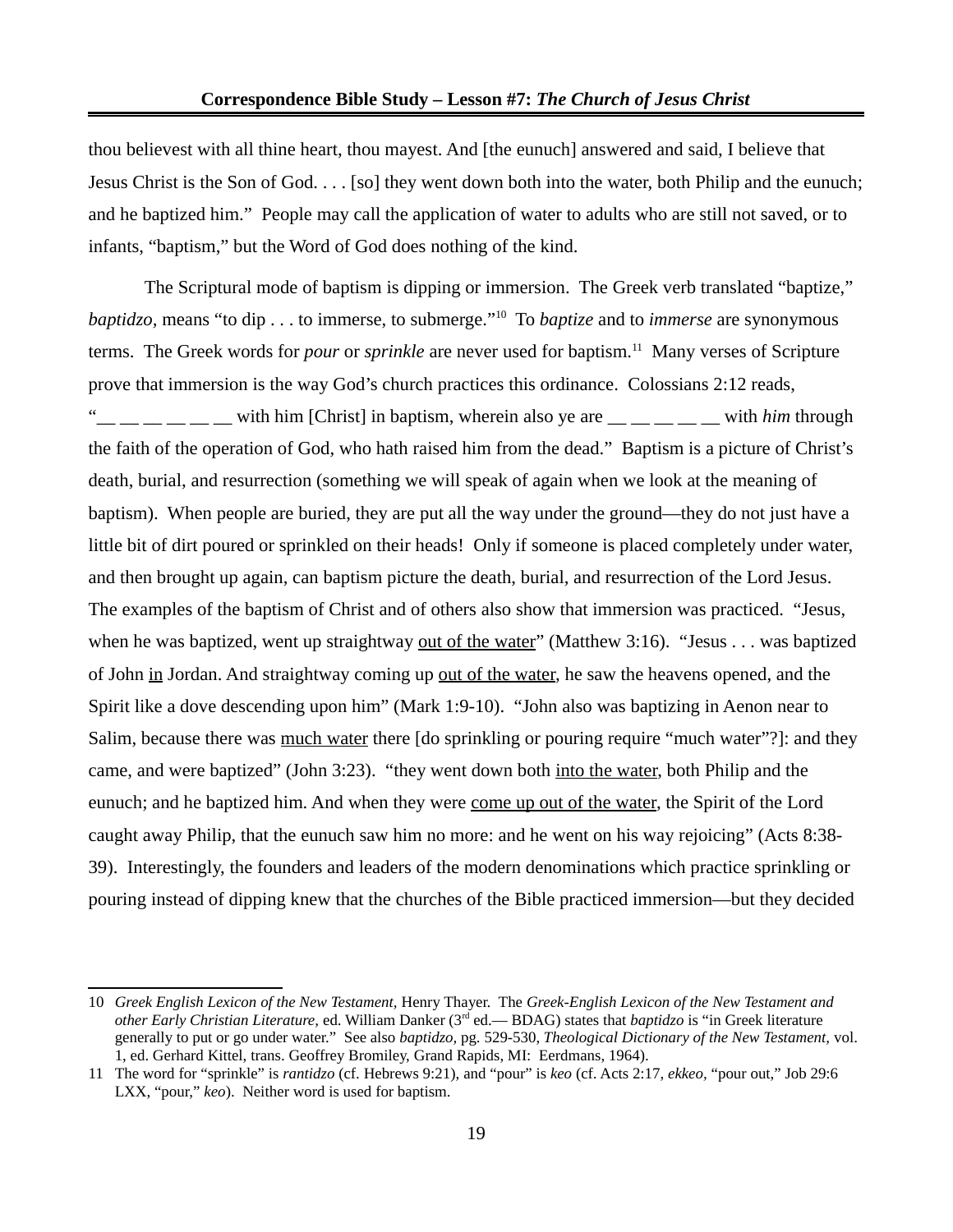to do it their own way instead!<sup>[12](#page-19-0)</sup> We, however, dare not reject God's pattern for us. We must do things the Bible way, and baptize only by immersion.

Baptism has a Scriptural purpose. It is to picture the death, burial, and resurrection of the Lord Jesus Christ. Baptism also pictures our death to our old way of life and resurrection to a new life in Christ, based on our union with the risen Savior. When we believed in the Lord and were born again, we died to our old sinful ways and were raised again to spiritual life in Christ. Romans 6:3-6 reads, "Know ye not, that so many of us as were baptized into Jesus Christ were baptized into \_\_ \_\_ \_\_  $\frac{1}{1}$   $\frac{1}{1}$   $\frac{1}{2}$   $\frac{1}{2}$   $\frac{1}{2}$  Therefore we are  $\frac{1}{1}$   $\frac{1}{1}$   $\frac{1}{1}$   $\frac{1}{1}$  with him by baptism into  $\frac{1}{1}$   $\frac{1}{1}$   $\frac{1}{1}$   $\frac{1}{1}$   $\frac{1}{1}$   $\frac{1}{1}$   $\frac{1}{1}$   $\frac{1}{1}$   $\frac{1}{1}$ as Christ was  $\frac{m}{m}$   $\frac{m}{m}$   $\frac{m}{m}$   $\frac{m}{m}$  from the dead by the glory of the Father, even so we also should  $\_\_\_\_\_\_\_\_\$  in  $\_\_\_\_\_\_\_\_\_\_\_\_\_$  of  $\_\_\_\_\_\_\_\_$ For if we have been planted together in the  $\frac{1}{1}$  \_\_ \_\_ \_\_ \_\_ \_\_ of his death, we shall be also *in the likeness* of *his* resurrection: Knowing this, that our old man is crucified with *him*, that the body of sin might be destroyed, that henceforth we should  $\_\_\_\_\_\_\_\_\_\_\_\_\_\_\_\_\_$   $\_\_\_\_\_\_$  sin." Galatians 3:27 also tells us that "as many of you as have been baptized into Christ have  $\frac{1}{\frac{1}{1-\frac{1}{1-\frac{1}{1-\frac{1}{1-\frac{1}{1-\frac{1}{1-\frac{1}{1-\frac{1}{1-\frac{1}{1-\frac{1}{1-\frac{1}{1-\frac{1}{1-\frac{1}{1-\frac{1}{1-\frac{1}{1-\frac{1}{1-\frac{1}{1-\frac{1}{1-\frac{1}{1-\frac{1}{1-\frac{1}{1-\frac{1}{1-\frac{1}{1-\frac{1}{1-\frac{1}{1-\frac{1}{1-\frac{1}{1-\frac{1}{1-\frac{1}{1-\frac{1}{1-\frac{1}{1-\frac{$ uniform. The uniform identifies the man with his new position as a solider in the military. Baptism is the "uniform" one puts on after joining the army of the Lord Jesus Christ. It publicly identifies you with the Savior. It lets the world know that you are on His side. It tells everyone that you believe that He died, was buried, and rose again, and that this work of love He did for you has taken away your sins. It is a declaration that you have been given a new heart, are dead to your old ungodly ways, and have determined that you will serve the Son of God. What a beautiful emblem of the work of Christ, and of His salvation of sinners, is seen in baptism!

The church of Christ is the only Biblical administrator of baptism today. If you want to get baptized, you cannot just go with a friend of yours to a pool and have him dip you in the water. In

<span id="page-19-0"></span><sup>12</sup> Roman Catholicism practiced immersion widely for over a thousand years before switching, several centuries ago, to pouring. The Eastern Orthodox denominations still practice immersion (on infants, however). Martin Luther, the founder of the Lutheran denomination, stated in a sermon on baptism in 1518, that "baptism is . . . when we dip anything wholly in water, that it is completely covered over. . . . it should be thus, and would be right . . . [for] the child or any one who is to be baptized, [to] be completely sunk down into the water, and dipt again and drawn out" (*Opera Lutheri, I.* 319, folio ed., quoted on pg. 108, Christian, J. T., *A History of the Baptists,* vol. 1, Texarkana, TX: Bogard Press, 1922.) John Calvin, who is essentially the founder of the Reformed and Presbyterian denominations, stated that "it is evident that the term *baptize* means to immerse, and that this was the form used by the primitive Church" (Calvin, *Institutes,* 4:15:19, trans. Henry Beveridge). John Wesley, the founder of the Methodist denomination, commenting on Romans 6:4, stated that the "ancient manner of baptizing [was] by immersion" (*John Wesley's Notes on the Old and New Testaments,* 1767).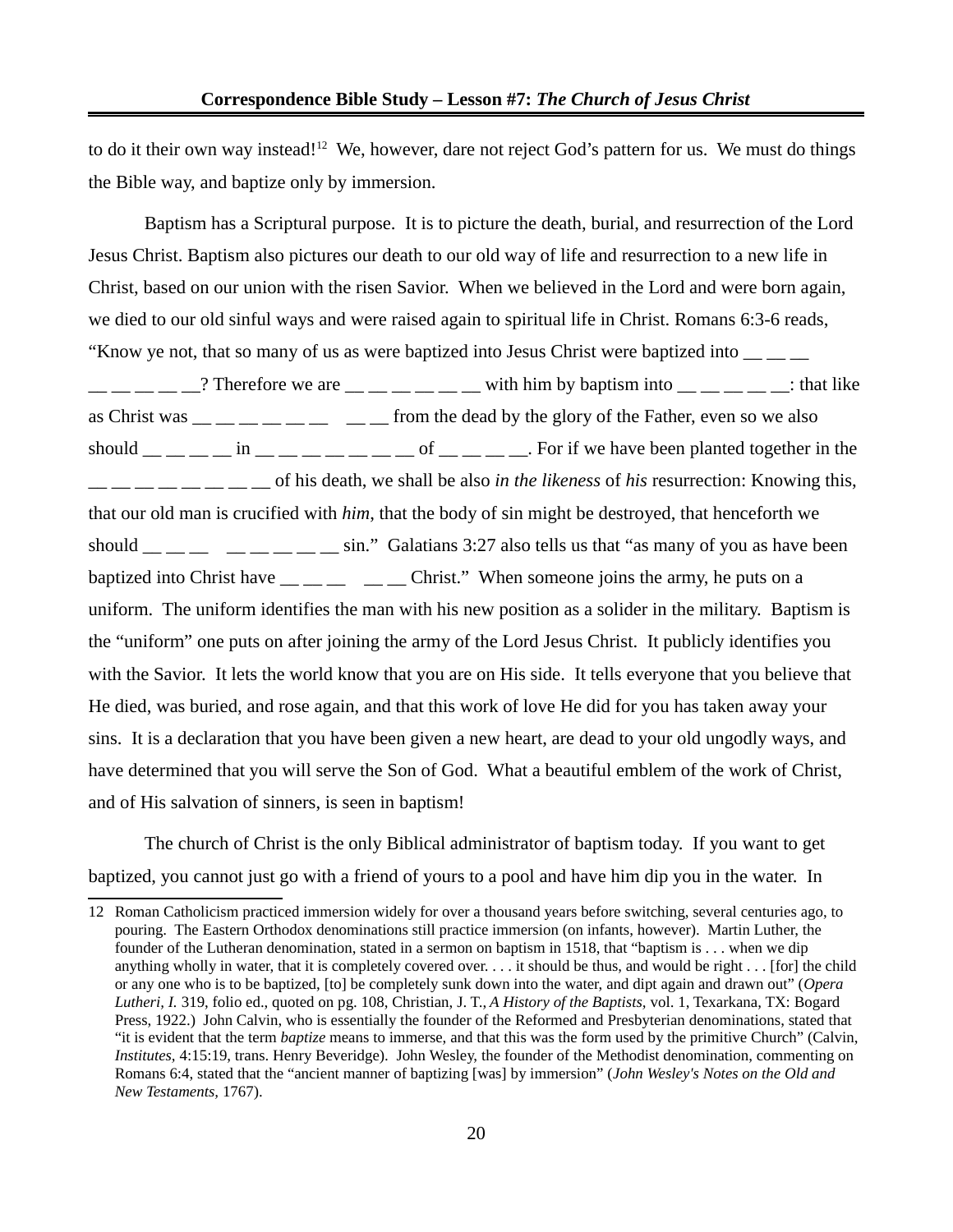Matthew 28:18-20, the Lord Jesus spoke to His church, "saying, All power is given unto me in heaven and in earth.  $\frac{1}{\sqrt{2}}$  \_\_ \_\_ \_\_ therefore, and \_\_ \_\_ \_\_ \_\_ all nations, \_\_ \_\_ \_\_ \_\_ \_\_ \_\_ \_\_ them in the name of the  $\frac{1}{1}$   $\frac{1}{1}$   $\frac{1}{1}$  and of the  $\frac{1}{1}$   $\frac{1}{1}$  and of the  $\frac{1}{1}$   $\frac{1}{1}$   $\frac{1}{1}$   $\frac{1}{1}$   $\frac{1}{1}$   $\frac{1}{1}$   $\frac{1}{1}$  $\frac{1}{1}$   $\frac{1}{1}$   $\frac{1}{1}$   $\frac{1}{1}$   $\frac{1}{1}$  them to observe all things whatsoever I have commanded you: and, lo, I am  $\frac{1}{1-\frac{1}{1-\frac{1}{1-\frac{1}{1-\frac{1}{1-\frac{1}{1-\frac{1}{1-\frac{1}{1-\frac{1}{1-\frac{1}{1-\frac{1}{1-\frac{1}{1-\frac{1}{1-\frac{1}{1-\frac{1}{1-\frac{1}{1-\frac{1}{1-\frac{1}{1-\frac{1}{1-\frac{1}{1-\frac{1}{1-\frac{1}{1-\frac{1}{1-\frac{1}{1-\frac{1}{1-\frac{1}{1-\frac{1}{1-\frac{1}{1-\frac{1}{1-\frac{1}{1-\frac{1}{1-\frac{1}{1-\frac{1}{1-\frac{1}{1-\frac{1}{1-\frac{1}{1-\frac{1}{$ out preaching, teach people to be saved, baptize them in the name of the Father, Son, and Holy Spirit, and then teach them all things whatsoever are commanded in the Bible. Our Lord's command in Matthew 28 helps us understand why baptism adds us to the membership of the church that authorizes the ordinance; "by one Spirit are we all baptized into one body [the body of Christ, the church]" (1 Corinthians 12:13; cf. 1 Corinthians 12:27; 1:2). In Acts 2:41-42, those that "gladly received [Peter's] word [the gospel message] were baptized: and the same day there were added *unto them* about three thousand souls. And they continued stedfastly in the apostles' doctrine and fellowship, and in breaking of bread, and in prayers." What were these three thousand new converts "added" to? Acts 2:47 tells us, "the Lord added to the church daily such as should be saved." After you are born again, baptism is the means through which you join the church. This also shows us why baptism cannot be performed by just anybody. If your friend dunked you in a pool, what church would you have just become a member of?

The ordinance of baptism began when God gave John the Baptist direct authority from Him (Matthew 21:23-26; John 1:33) to begin to immerse believers. John was to preach the gospel (John 1:29) and prepare people for the ministry of Christ (Luke 1:17). The Lord Jesus, as an example for His people to follow, submitted to John's baptism (Matthew 3:13-17). The apostles also were immersed by John (Acts 1:20-22). The Baptist preached the gospel, people repented and believed, and John baptized these converts. When the Lord Jesus began His ministry, John the Baptist directed his converts to follow Christ, telling them that He was the promised Messiah and Savior (John 1:29-37; 3:26-30). The Lord Jesus started His church (Matthew 16:18; 18:17) from the people who were saved and baptized through the ministry of John. The Lord Himself and those first church members also preached the gospel, so that people were born again and added to the church through baptism (John 4:1-2; Matthew 4:17; Mark 3:14). After Christ died and rose again, He commanded His church, "Go ye into all the world, and  $\frac{1}{\sqrt{1-\frac{1}{2}}}\frac{1}{\sqrt{1-\frac{1}{2}}}$  the  $\frac{1}{\sqrt{1-\frac{1}{2}}}\frac{1}{\sqrt{1-\frac{1}{2}}}$  to  $\frac{1}{\sqrt{1-\frac{1}{2}}}\frac{1}{\sqrt{1-\frac{1}{2}}}\frac{1}{\sqrt{1-\frac{1}{2}}}\frac{1}{\sqrt{1-\frac{1}{2}}}\frac{1}{\sqrt{1-\frac{1}{2}}}\frac{1}{\sqrt{1-\frac{1}{2}}}\frac{1}{\sqrt{1-\frac{1}{2}}}\frac{1}{\sqrt{1-\frac{1}{2}}}\frac{1$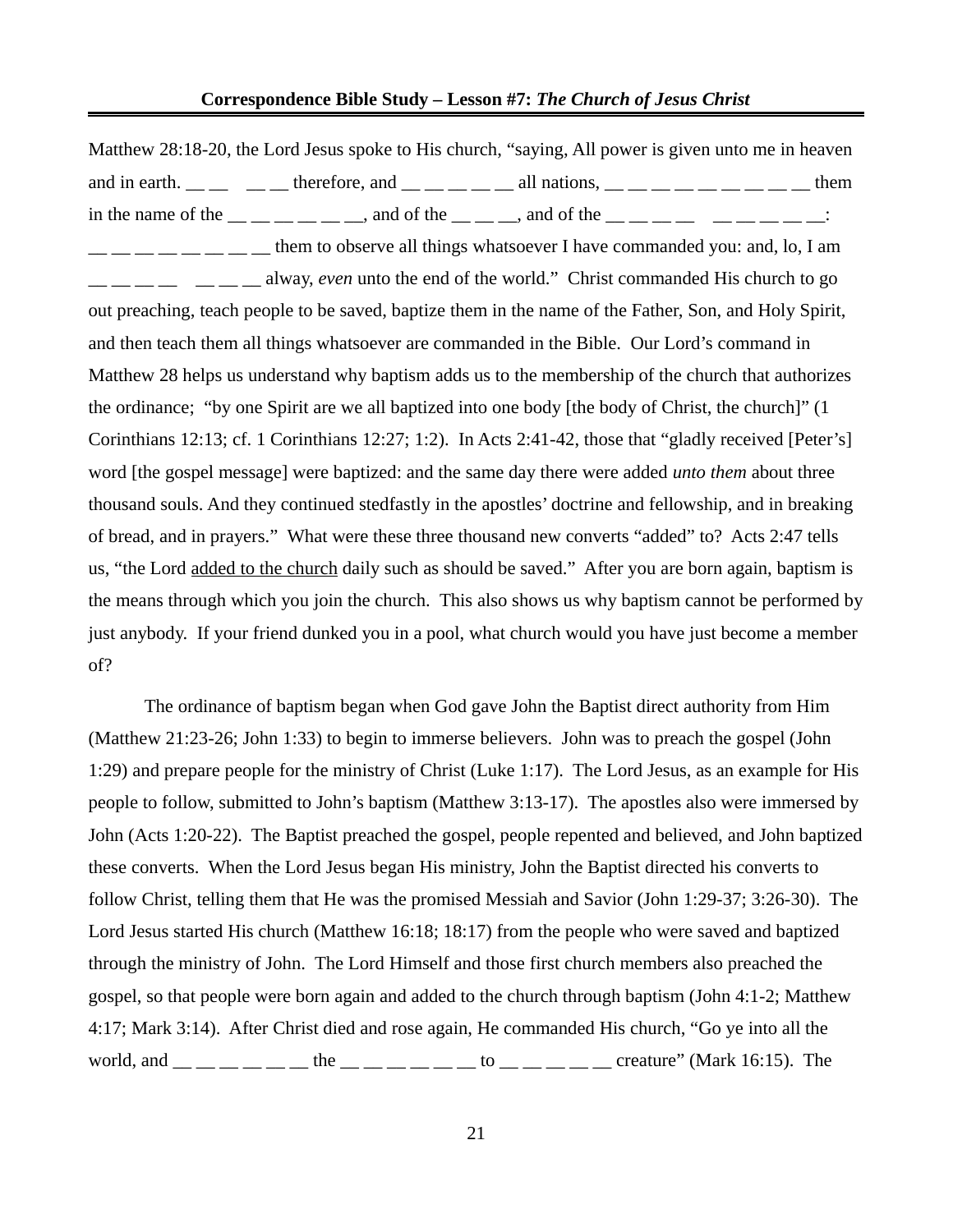#### **Correspondence Bible Study – Lesson #7:** *The Church of Jesus Christ*

resurrected Lord who has "all power . . . in heaven and in earth" (Matthew 28:17) told His congregations to "Go . . . teach all nations [the way of salvation, so that people would receive Christ and be born again] . . . baptiz[e] [the new disciples] in the name of the Father, and of the Son, and of the Holy Ghost, [and] . . . teach them to observe all things whatsoever I have commanded" (Matthew 28:18-20). He gave His church authority to baptize. The first church, which the Lord Jesus had started while on earth, after being empowered by the Holy Spirit (Acts 2), faithfully preached the gospel, baptized converts, and started new assemblies, as is recorded throughout the book of Acts. The true churches of today are the spiritual children of that first church. (We will look at the historical succession of the Lord Jesus' assemblies later in this Bible study.) Authority to baptize was given to John the Baptist, then to the first church, which started new churches, which themselves started churches, and so on, all the way until we come to the Biblical congregations of today. Since John the Baptist died and went to heaven some two thousand years ago, only the church of the Lord Jesus has the right to baptize people today. No individual person, or religious organization other than the church founded by Christ in the first century, can administer a Scriptural baptism.

We have learned that there are four requirements for a Biblical baptism. Baptism requires a Scriptural candidate—a believer in the Lord Jesus Christ, rather than people who have not been transformed by the new birth, including infants. It requires a Scriptural mode—immersion, not sprinkling or pouring. It requires a Scriptural purpose—to picture Christ's death, burial, and resurrection, as well as the saint's death to his old life and resurrection to new life in Christ. Someone who was "baptized" in order to be saved, or for some other unbiblical reason, has not genuinely participated in the ordinance. Baptism also requires a Scriptural authority—the church Jesus started, not any other religious organization within what is called Christianity, or some individual on his own. If you have been born again, it is very important for you to receive Biblical baptism as soon as possible. The ungodly "rejected the counsel of God against themselves, being not baptized" (Luke 7:30), but Acts 2:41-42 tells us that "they that gladly received [the gospel message] were \_\_ \_\_ \_\_ \_\_ \_\_ \_\_ \_\_ \_\_: and the same day there were added *unto them* about three thousand souls. And they  $\frac{1}{2}$   $\frac{1}{2}$   $\frac{1}{2}$   $\frac{1}{2}$   $\frac{1}{2}$   $\frac{1}{2}$   $\frac{1}{2}$   $\frac{1}{2}$   $\frac{1}{2}$   $\frac{1}{2}$   $\frac{1}{2}$   $\frac{1}{2}$   $\frac{1}{2}$   $\frac{1}{2}$   $\frac{1}{2}$   $\frac{1}{2}$   $\frac{1}{2}$   $\frac{1}{2}$   $\frac{1}{2}$   $\frac{1}{2}$   $\frac{1}{2}$   $\frac{1}{$ 

 $\frac{1}{1-\frac{1}{1-\frac{1}{1-\frac{1}{1-\frac{1}{1-\frac{1}{1-\frac{1}{1-\frac{1}{1-\frac{1}{1-\frac{1}{1-\frac{1}{1-\frac{1}{1-\frac{1}{1-\frac{1}{1-\frac{1}{1-\frac{1}{1-\frac{1}{1-\frac{1}{1-\frac{1}{1-\frac{1}{1-\frac{1}{1-\frac{1}{1-\frac{1}{1-\frac{1}{1-\frac{1}{1-\frac{1}{1-\frac{1}{1-\frac{1}{1-\frac{1}{1-\frac{1}{1-\frac{1}{1-\frac{1}{1-\frac{1}{1-\frac{1}{1-\frac{1}{1-\frac{1}{1-\frac{1}{$ people believed in the Lord Jesus Christ and were saved, they all submitted to baptism, and then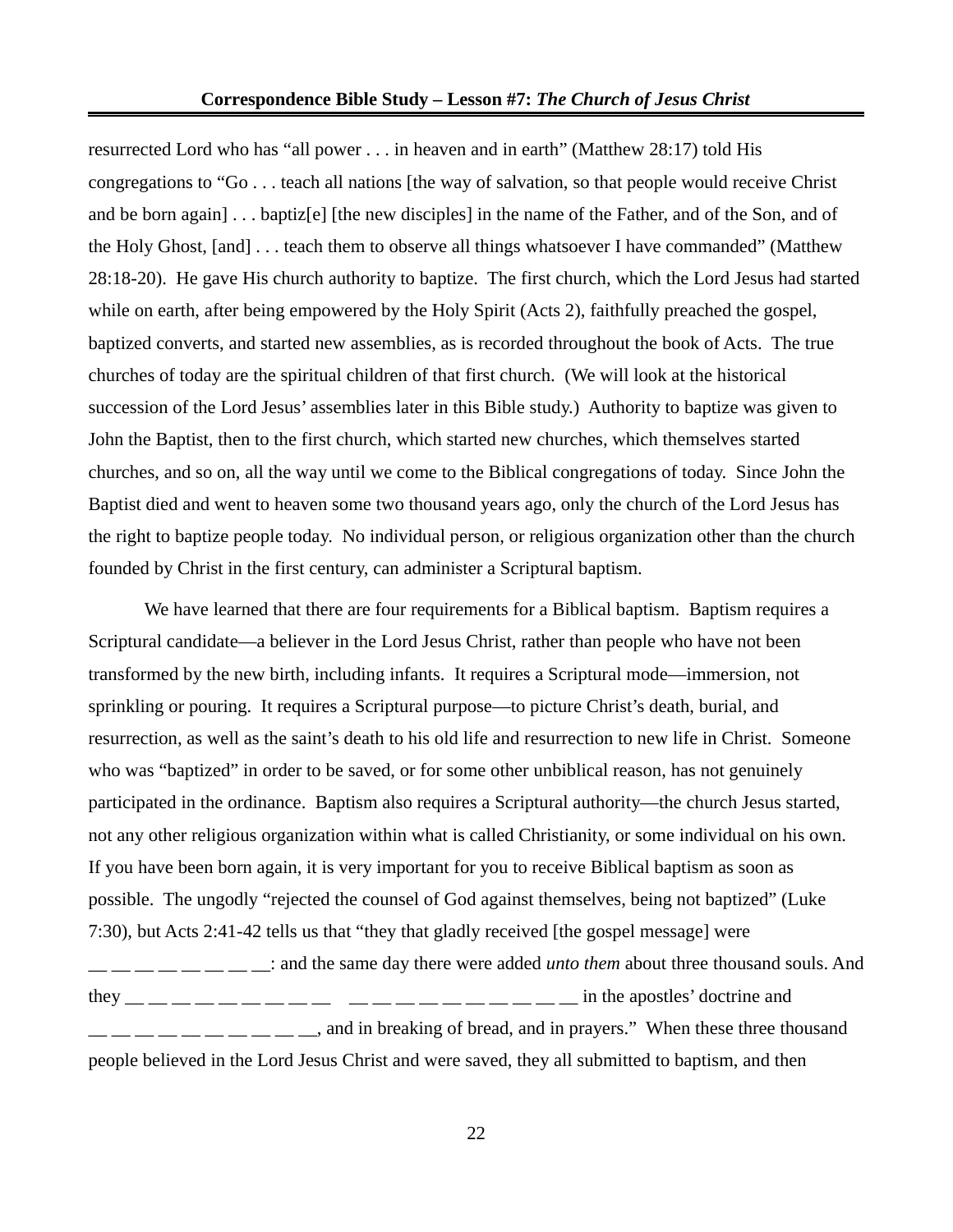faithfully continued in the fellowship of the church (Acts 2:47). This is the pattern throughout the entire New Testament. The Bible gives us no examples of people who received Christ but then stubbornly refused to be baptized. Baptism does not forgive your sins—they must be forgiven before you can be Biblically immersed—but if they have been forgiven, your new heart and new life will direct you to be baptized in the name of the Father, Son, and Holy Spirit, on the authority of one of God's churches. Jesus Christ is Lord—if you are His child, you need to follow His command to be baptized!

#### B. The Lord's Supper

The second ordinance that the church is to observe is the Lord's Supper (1 Corinthians 11:20), also known as *communion* (1 Corinthians 10:16)*.* The Lord Jesus gave this ordinance to His church the night He was betrayed and given to His enemies to be crucified (1 Corinthians 11:23). Matthew 26:26- 28 records the events that took place: "And as they were eating, Jesus took \_\_ \_ \_ \_ \_ \_, and  $\frac{1}{1}$   $\frac{1}{1}$   $\frac{1}{1}$   $\frac{1}{1}$   $\frac{1}{1}$   $\frac{1}{1}$   $\frac{1}{1}$   $\frac{1}{1}$   $\frac{1}{1}$   $\frac{1}{1}$   $\frac{1}{1}$   $\frac{1}{1}$   $\frac{1}{1}$   $\frac{1}{1}$   $\frac{1}{1}$   $\frac{1}{1}$   $\frac{1}{1}$   $\frac{1}{1}$   $\frac{1}{1}$   $\frac{1}{1}$   $\frac{1}{1}$   $\frac{1}{1}$  this is my body. And he took the cup, and gave thanks, and gave *it* to them, saying, Drink ye all of it; For this is my blood of the new testament, which is shed for many for the remission of sins." In 1 Corinthians 11:23-27, the apostle Paul comments on this institution: "For I have received of the Lord that which also I delivered unto you, That the Lord Jesus the *same* night in which he was betrayed took bread: And when he had given thanks, he brake *it*, and said, \_\_ \_\_ \_\_ \_\_, \_\_ \_\_ \_\_: this is my body, which is broken for you: this do in  $\_\_\_\_\_\_\_\_\_\_\_\_\_\_\_\_\_\_$  of me. After the same manner also *he took* the  $\cdot$  , when he had supped, saying, This cup is the  $\frac{1}{2}$   $\frac{1}{2}$   $\frac{1}{2}$   $\frac{1}{2}$   $\frac{1}{2}$   $\frac{1}{2}$   $\frac{1}{2}$   $\frac{1}{2}$   $\frac{1}{2}$   $\frac{1}{2}$   $\frac{1}{2}$   $\frac{1}{2}$   $\frac{1}{2}$   $\frac{1}{2}$   $\frac{1}{2}$   $\frac{1}{2}$   $\frac{1}{2}$   $\frac{1}{2}$   $\frac{1}{2}$   $\frac{1}{2}$   $\frac{1}{2}$   $\frac{1}{2}$   $\frac{1}{1}$   $\frac{1}{1}$   $\frac{1}{1}$   $\frac{1}{1}$   $\frac{1}{1}$   $\frac{1}{1}$   $\frac{1}{1}$   $\frac{1}{1}$  of me. For as often as ye eat this bread, and drink this cup, ye do

 $\frac{1}{1}$   $\frac{1}{1}$   $\frac{1}{2}$  [proclaim] the Lord's death  $\frac{1}{1}$   $\frac{1}{2}$   $\frac{1}{2}$  he  $\frac{1}{2}$   $\frac{1}{2}$   $\frac{1}{2}$ . We can see from this what the Lord did when He instituted communion, and what His church is, therefore, to do. The Lord took the "bread," gave thanks for it, "brake" the bread, distributed or "gave" it to those assembled, and explained that it represented His body, which was to be broken in the death of the cross. He then did the same thing with the "fruit of the vine" (Matthew 26:29), giving thanks for it, distributing its contents to "all" the assembly to drink (Matthew 26:27; Mark 14:23), and explaining that it symbolized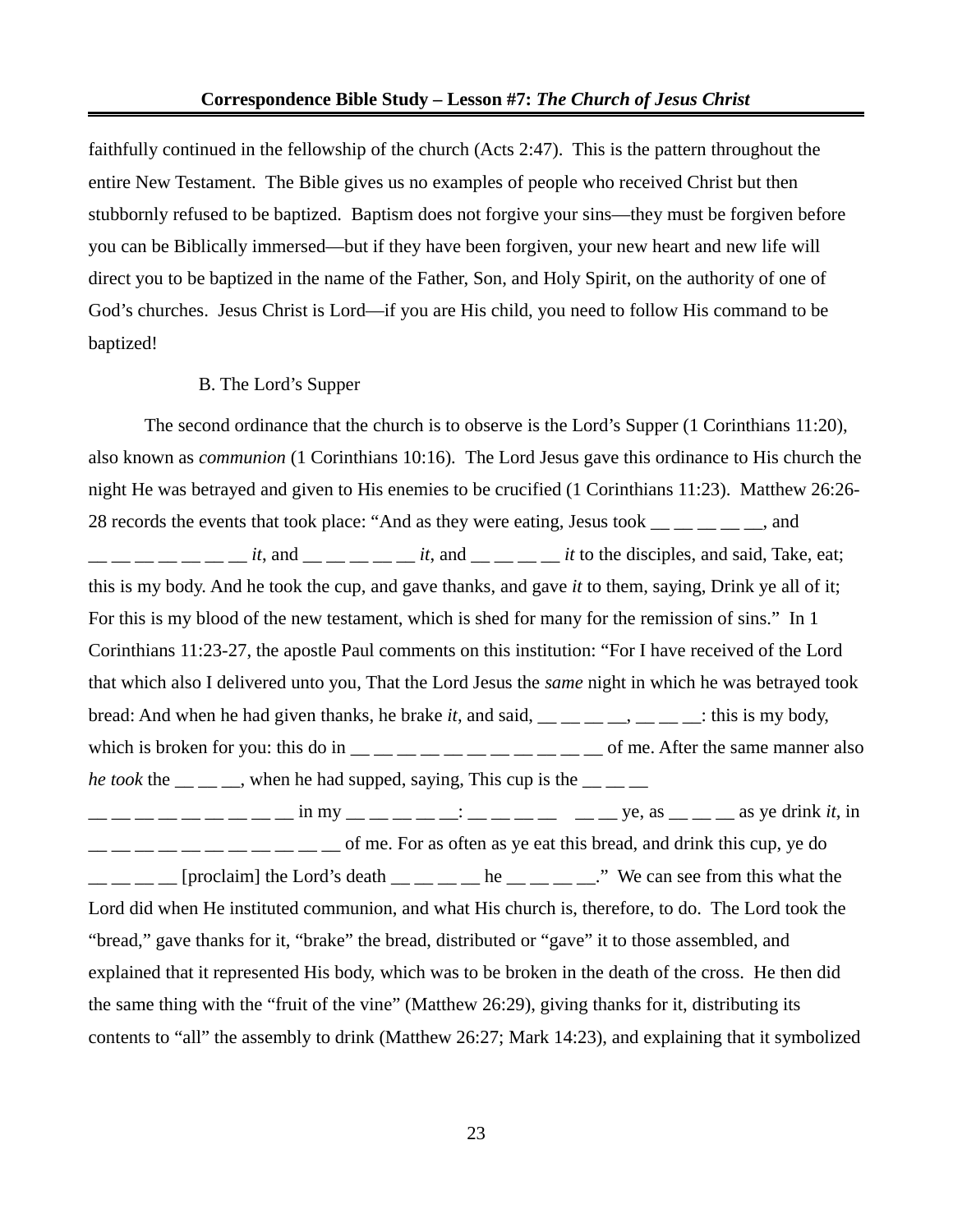the blood He would shed on the cross. When the Lord's churches celebrate the Supper, they follow this procedure set up by their Savior and recorded for them in the Bible.

The two elements of the Supper are bread and the fruit of the vine. Since the bread is a picture of the sinless body of the Lord Jesus, it should be unleavened. Leaven is a picture of sin in the Bible (Matthew 16:6, 11, 12; 1 Corinthians 5:6-8; Galatians 5:9), so using leavened bread would teach the blasphemy that Christ was a sinner! Furthermore, the Redeemer instituted communion in conjunction with the Passover meal (Matthew 26:17-19), which used unleavened bread (Exodus 12:8), so we know what type of bread He used at that time. Grape juice is the other element. Alcoholic wine must not be used in the Lord's Supper. First, as we saw in Bible study #3, drinking alcohol is a sin (Proverbs 20:1). God curses those who give others alcoholic beverages (Habakkuk 2:15)—the Lord Jesus would never have sinned by distributing alcohol to others, especially as a holy reminder of His sacrificial death! Second, the poison of alcohol would be a terrible picture of the precious, perfect, sinless blood of Christ. Unfermented juice is the pure product of the grape vine (Deuteronomy 32:14; 29:6; Genesis 49:11). Third, while the word wine in the Bible often does not refer to an alcoholic beverage at all,<sup>[13](#page-23-0)</sup> the beverage in the Supper is called the "cup" or the "fruit of the vine,"—Scripture never even uses the word *wine* for it! Only unleavened bread and nonalcoholic grape juice are the proper elements in the Lord's Supper.

While someone who just read the Bible would never get this idea, many "Christian" groups teach that something magical happens to the bread and wine<sup>[14](#page-23-1)</sup> in the "sacrament" of communion, so that the elements change into something else. A common false doctrine is that the elements change in substance when a priest says certain words, so that the bread and wine are gone. The bread (supposedly) miraculously changes into the actual flesh of the Lord Jesus, and the alcohol becomes His actual blood. The bread is then worshipped as if it were actually Jesus Christ Himself, and the sacrifice on the cross is said to be repeated by the priest offering the body of "Jesus" again. People who take communion are told that they are actually eating human flesh and drinking blood the priest has created by a miracle—even though what they eat and drink looks, feels, smells, and tastes no different than it did before the priest spoke the magic words over it! Other false teachers claim that Jesus is in, with,

<span id="page-23-0"></span><sup>13</sup> The Greek and Hebrew words for *wine* can refer to either a fermented or unfermented beverage; context will make it clear which is meant. Verses like Proverbs 23:29-31 clearly refer to alcoholic wine, while verses like Isaiah 65:8, where the juice inside grapes still on the grapevine is called "wine," clearly do not involve fermentation.

<span id="page-23-1"></span><sup>14</sup> The groups that believe in sacraments almost always use alcoholic wine instead of grape juice in communion.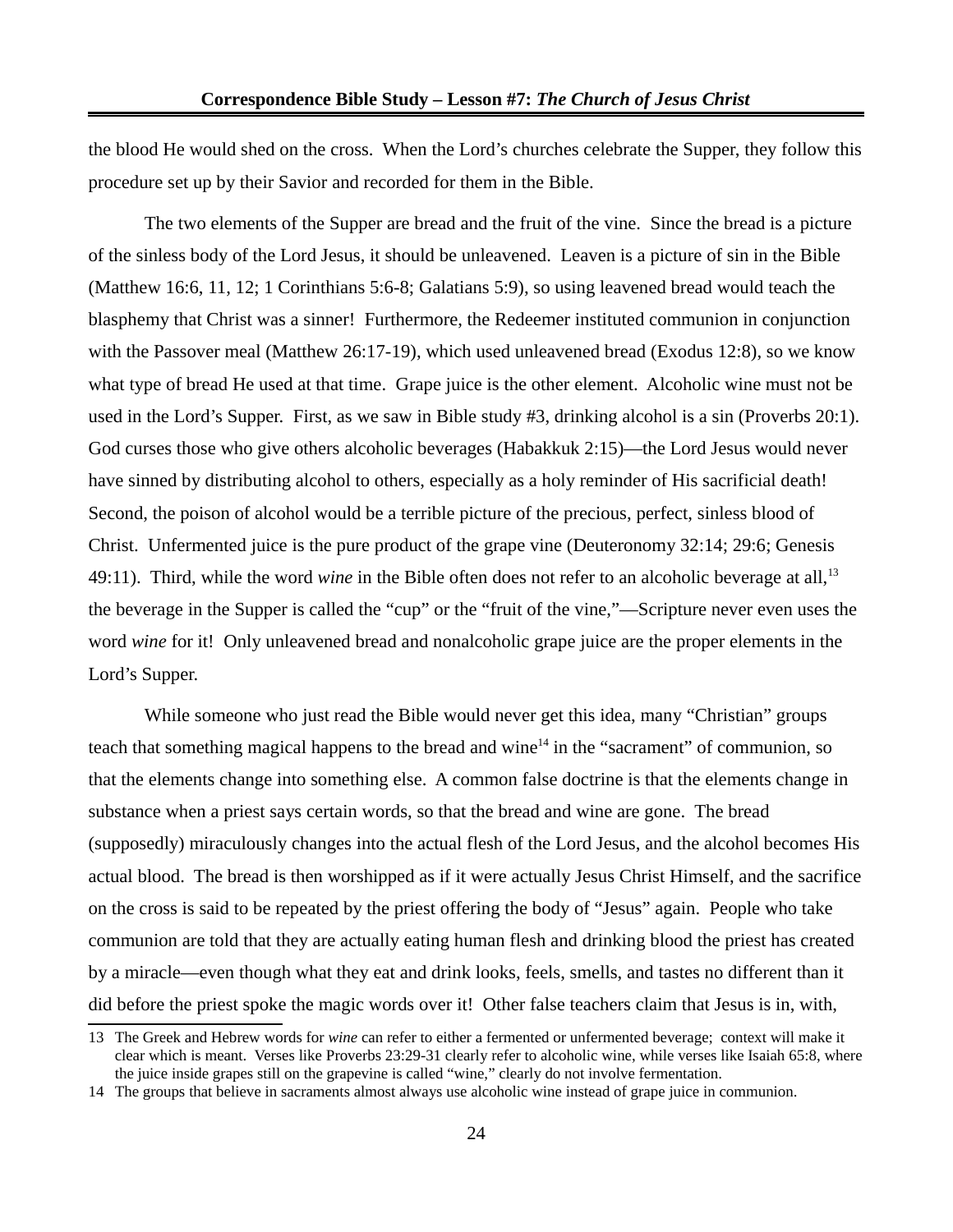and under the bread and wine, so that although the elements are still there, those who take communion still eat and drink the actual body and blood of Christ. Others think that those who trust the "sacrament" of the Supper to help forgive their sins consume Christ's body and blood in a spiritual way when they eat the bread and drink from the cup. All these ideas may sound blasphemous and absurd to you—and so they should, for they are. Yet, amazingly, the large majority of people within Christendom are in denominations that teach one of these three ideas! What does the Bible say? Does a miracle happen to the bread and juice in communion, so that people really eat flesh and drink blood?

Paul, in 1 Corinthians 11:26-27, tells us twice that people "eat this  $\frac{1}{2}$   $\frac{1}{2}$   $\frac{1}{2}$   $\frac{1}{2}$   $\frac{1}{2}$  in the Supper. They do not eat human flesh, but bread. In Matthew 26:29, the Lord Jesus said that what He had given thanks for and given the disciples to drink (Matthew 26:27) was "this fruit of the vine." It was still juice, not human blood. Nothing happens to the bread or the juice—it remains exactly the same.<sup>[15](#page-24-0)</sup> The idea that a priest calls Christ down out of heaven, changes bread and alcohol into His body and blood, worships the bread, and sacrifices the Lord all over again, is abominable idolatry. The Lord Jesus Christ died only one time (Hebrews 9:26-28). He "offered one sacrifice for sins for ever" (Hebrews 10:12), and cannot be resacrificed. His work on the cross was perfect, and must never be added to (Hebrews 10:10, 14). His body in not on earth in a piece of bread, nor on earth anywhere else —He has gone away (John 16:7) into heaven, and is at the right hand of God the Father (Mark 16:19;

<span id="page-24-0"></span><sup>15</sup> Those who defend the false doctrine that the bread and the fruit of the vine change in their substance argue that since Christ said, "This is my body" (Matthew 26:26), not "This represents/symbolizes my body," at that moment He made the bread and juice disappear, changing them into His actual body and blood. However, the Lord is obviously speaking metaphorically to make a spiritual point, just like when He said "I am the door" (John 10:9), "I am the light" (John 8:12), and "I am the vine" (John 15:5). Is the Savior a literal door, or a light ray, or a plant? Of course not! He was using symbolic language to make a point. The same thing is true of when Christ said "This is my body." Besides, when He spoke those words while instituting communion, He was right there, in His human body, in front of the disciples; nothing changed in His humanity so that He was gone and the bread was now His body. Furthermore, in the next verse, He said, "this cup is the new testament in my blood," which cannot possibly be literal, since everyone agrees that the Lord Jesus spoke of the juice in the cup, and not the cup itself. Besides, two sentences after Christ spoke the words "this is my body," supposedly changing the elements into His flesh and blood, He called the contents of the cup the "fruit of the vine" (Matthew 26:29)—so either the juice had never changed into blood at all, or the elements changed from human flesh and blood back into bread and juice within two sentences!

False teachers also use John 6:53 as "proof" that the bread and juice are changed in the Supper—despite the fact that the Lord made it clear that He spoke spiritually (John 6:63) and He repeatedly stated that the eating and drinking metaphor of 6:53 referred to believing in Him, not the Lord's Supper (John 6:29, 30, 35, 36, 40, 47, 64, 69). Those who make John 6 into a discussion about the "sacrament" of communion would make Christ say that everyone would go to hell who did not, from that day forward, take that "sacrament" (John 6:53). Since communion did not even exist yet, and would not until the last week of the Savior's earthly life, everyone in the world who died between the time of John 6 and the institution of the "sacrament," along with all infants for the last two thousand years who died without taking the Lord's Supper, are eternally damned, according to this misinterpretation of Scripture, for dying at the wrong time!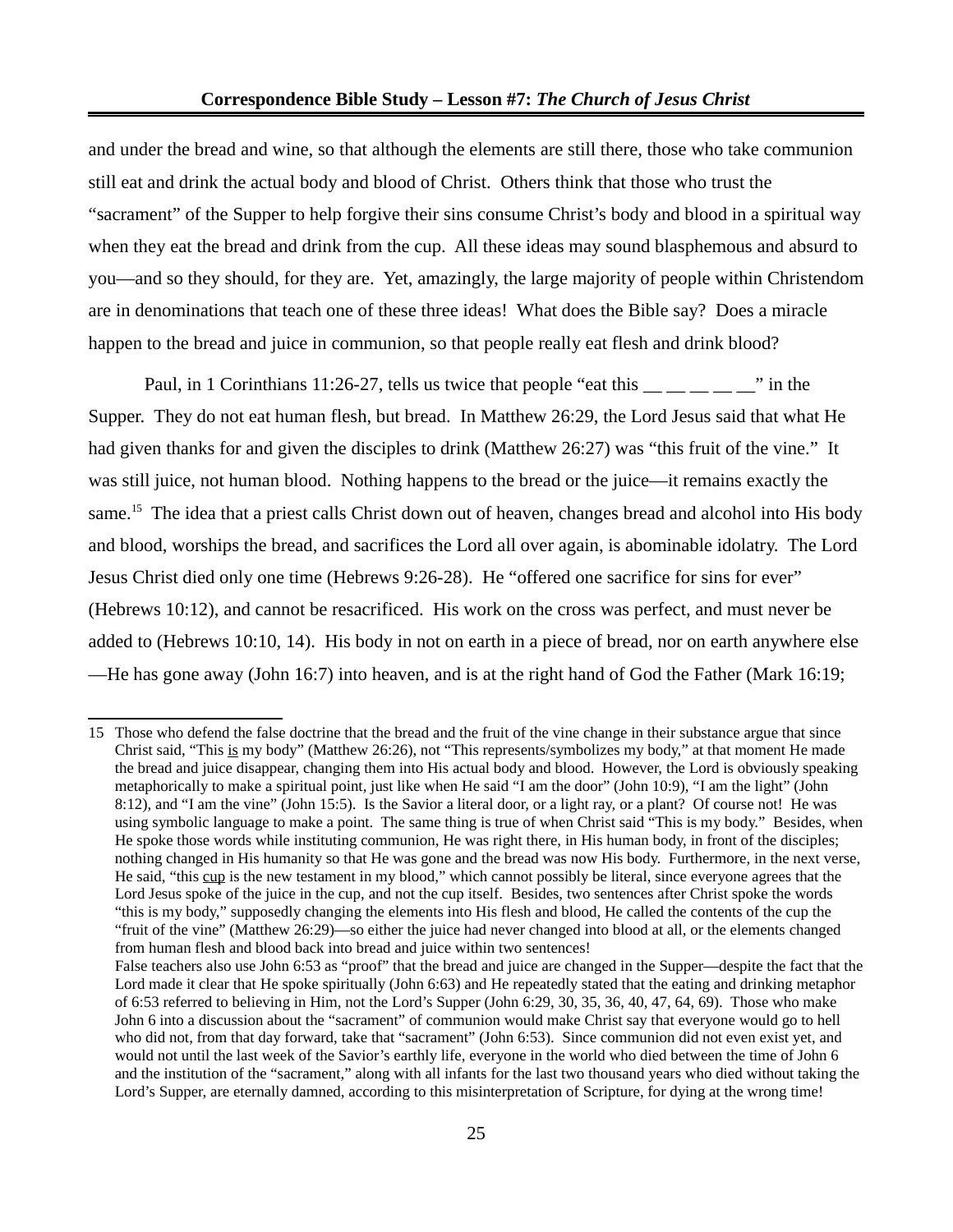Acts 2:33-35; 7:55-56; Ephesians 1:20; Colossians 3:1; Hebrews 12:2). When the church celebrates the Lord's Supper, the bread and juice are reminders, memorials, of the work of salvation the Savior completed through His cross. He said, "this do ye, as oft as ye drink *it*, in

 $\frac{1}{1}$   $\frac{1}{1}$   $\frac{1}{1}$   $\frac{1}{1}$   $\frac{1}{1}$   $\frac{1}{1}$  of me. For as often as ye eat this bread, and drink this cup, ye do shew [show forth, declare, proclaim—not repeat!] the Lord's death till he come" (1 Corinthians 11:25- 26; cf. Luke 22:19; 1 Corinthians 11:24). The elements in communion remain bread and juice. They are wonderful symbols of Christ's body broken for us on the cross, and His blood shed for us there, but they are nothing more.

When a congregation gathers to observe the ordinance of communion, it should practice what Paul told the Corinthian church in 1 Corinthians 11:27-33: "Wherefore whosoever shall eat this bread, and drink *this* cup of the Lord,  $\_\_$   $\_\_$   $\_\_$   $\_\_$   $\_\_$   $\_\_$  shall be  $\_\_$   $\_\_$   $\_\_$  of the body and blood of the Lord. But let a man  $\frac{1}{\frac{1}{2}}$   $\frac{1}{\frac{1}{2}}$   $\frac{1}{\frac{1}{2}}$   $\frac{1}{\frac{1}{2}}$   $\frac{1}{\frac{1}{2}}$   $\frac{1}{\frac{1}{2}}$  and so let him eat of *that* bread, and drink of *that* cup. For he that eateth and drinketh unworthily, eateth and drinketh damnation<sup>[16](#page-25-0)</sup> to himself, not discerning the Lord's body. For this cause many *are* <sub>\_\_</sub> \_\_ \_ \_ and  $\frac{1}{1}$   $\frac{1}{1}$   $\frac{1}{2}$  among you, and many  $\frac{1}{1}$   $\frac{1}{2}$   $\frac{1}{2}$  are dead]. For if we would judge ourselves, we should not be judged. But when we are judged, we are  $\frac{1}{1}$   $\frac{1}{1}$   $\frac{1}{1}$   $\frac{1}{1}$   $\frac{1}{1}$   $\frac{1}{1}$   $\frac{1}{1}$   $\frac{1}{1}$  of the Lord, that we should not be condemned with the world. Wherefore, my brethren, when ye come together to eat,  $\frac{1}{1}$  \_\_ \_\_ \_\_ \_\_ one for another." Everyone who takes the bread and the cup must examine himself to make sure that he is in fellowship with God, not holding on to any unconfessed sin. If a disobedient Christian participates in the Lord's Supper, he risks God punishing him with sickness or even death. "Many" in the church at Corinth had suffered in this way! And if the Lord corrects His erring children with this sort of severity, how much the more does an unsaved person who presumes to participate in the Supper bring the greater eternal condemnation on his head? We can also see from these judgments why it is very important for a church to celebrate communion in the way God has ordained in the Bible —messing around with this holy ordinance is very dangerous. Finally, note that the church should partake of the elements at the same time; they are to "tarry one for another," not do whatever they want

<span id="page-25-0"></span>16 The word *damnation* in Scripture means the same thing as *judgment* or *condemnation.* All three of these English words translate the same Greek word, *krima,* which sometimes refer to someone being eternally lost (Hebrews 6:2), but sometimes refer to other kinds of judgment (such as physical death, Luke 24:20). The damnation/condemnation/judgment in 1 Corinthians 11:29 is the physical sickness and death referred to in v. 30. Verse 32 shows that physical punishment, not loss of salvation (which is impossible) and eternal torment, is in view.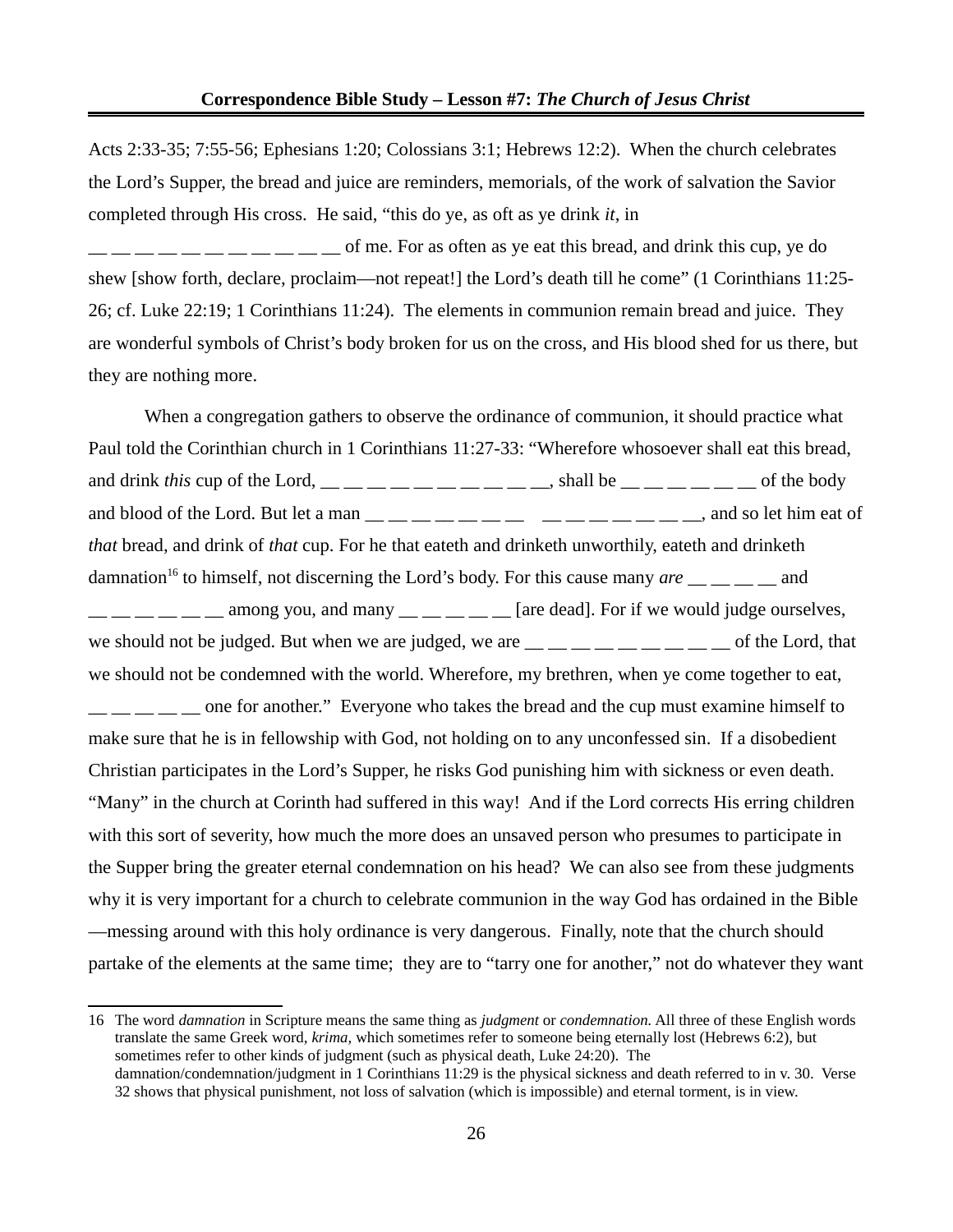on their own, eating the bread and drinking the juice whenever they want. The practice of some "Christian" denominations of having a religious leader take the bread and cup to people in the hospital or other places, where that one person takes the elements without the presence of the church, is here shown to be unbiblical. The Supper is a church ordinance, for members of the congregation who are right with God.

How often should a congregation celebrate communion? The Bible does not require any certain frequency. It simply says that "as oft as" or "as often as" (1 Corinthians 11:25-26) it is done, it is a remembrance and a proclamation of Christ's death (1 Corinthians 11:26). We must not add to the Bible and require a particular frequency when God does not do so. The main thing is that, however often a church practices the Supper, it follows all the requirements that God has revealed.

Since the Lord's Supper is a church ordinance, like baptism, it should be celebrated only by the members of a particular congregation. In 1 Corinthians 11:17-34, Paul is always talking to the particular church at Corinth (1 Corinthians 1:2). Since the Supper is the "communion of the body of Christ" (1 Corinthians 10:16), and every individual congregation is the body of Christ (1 Corinthians 12:27), the Lord's Supper is for members of the particular assembly only. This means that nonmembers who may be present when a congregation celebrates communion are not to take the elements with them. People who are unsaved, or people who are not members of a true church of Christ, even if they belong to other religious organizations, are excluded. People who regularly attend the church that is celebrating the Supper, but have not received Biblical baptism and are not members, cannot participate. People who are members of other true churches, but happen to be visiting the services of a different church of God when that congregation is celebrating the Supper, cannot join in with them; they are to celebrate the ordinance with the church they belong to. The fact that only members of a particular congregation celebrate the Supper together does not mean that they think that they are better than others who are members of other churches, or people who have not obeyed Christ's command to be baptized; they simply want to follow the Bible way in practicing their Savior's holy ordinance.

We have learned that the Lord's Supper, or communion, is a memorial of the Lord Jesus' death and shed blood. Two elements are involved: unleavened bread and grape juice. These elements do not change into anything else in the Supper, nor do they convey salvation to those who partake of them. The Supper is for those who, having been baptized, are members of the particular assembly celebrating

27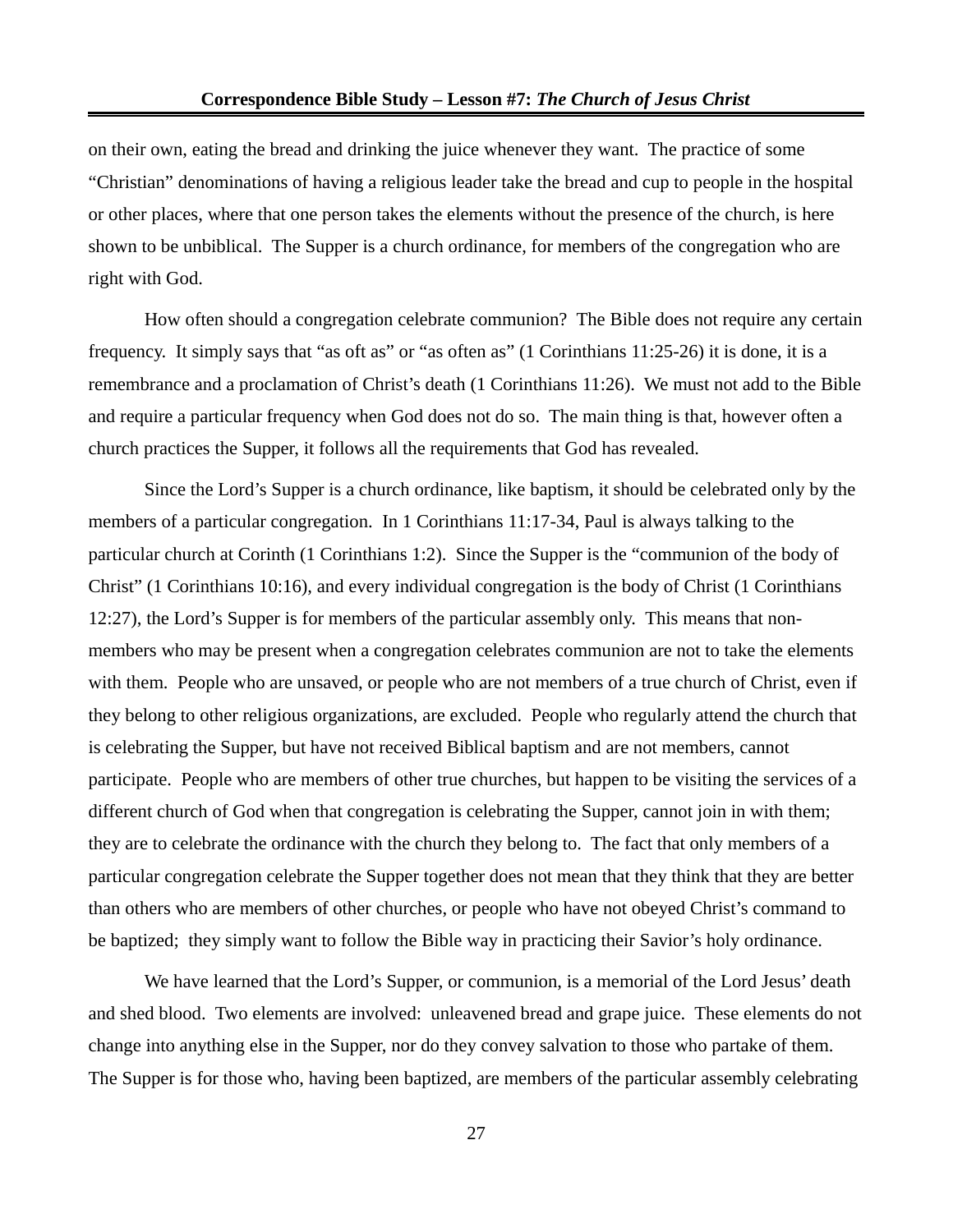the ordinance. Those who participate must examine themselves and be sure that they are in fellowship with their Lord before they participate. Then they can joyfully remember the broken body and shed blood of their Redeemer through this glorious celebration He has ordained.

The fact that communion is for the Lord's congregation gives us another reason to be church members—non-members miss out on the wonderful ability to have fellowship or communion with the Redeemer and His people in the Supper. As soon as someone has been saved, he should seek for baptism and membership in a church of Christ, so that he can join that assembly in celebrating the blessed and holy ordinance of the Lord's Supper. Only in this way can he obey the command, "This do in remembrance of me" (Luke 22:19; 1 Corinthians 11:24).

### IV. Faithfulness to Bible doctrine

Christ's churches will seek to believe every truth found in the Word of God. The church of God will believe the doctrines we have covered in Bible studies #1-6, including: the Bible as the inspired (2 Timothy 3:16) and preserved (Psalm 12:6-7) Word of God; the recognition of only one God, who has eternally existed in three distinct Persons, the Father, the Son, and the Holy Spirit (1 John 5:7); the sinfulness and ruin of the human race on account of the sin of Adam (Romans 5:19), of man's sinful nature (Jeremiah 17:9), and the many personal violations of God's Law by all people (Romans 3:23). Christ's churches believe that the saved will be forever with the Lord in the glory of His presence (1 Thessalonians 4:17), while the lost will suffer eternally in the lake of fire (Revelation 20:15); that Jesus Christ is fully God and fully Man, one Person with two natures (1 Timothy 3:16); that He is the only Redeemer of mankind, so that there is salvation in no other name (Acts 4:12); that the death and blood of Christ are the complete and sufficient payment for the sins of the world (Romans 5:8-10; Hebrews 10:10-14); that the Lord Jesus, having died for our sins, was buried, rose again bodily the third day (1 Corinthians 15:1-4), and then ascended to heaven to the right hand of God the Father (Mark 16:19); that salvation is based only on the work of the Son of God on the cross, not on any works, religious rituals, or any other act or goodness within mankind (Ephesians 2:8-9); that once one is born again, he is eternally saved and secure (Romans 8:28-39) and irrevocably changed (2 Corinthians 5:17); and that this salvation is received through repentant faith alone (Mark 1:15; Romans 4:5).

28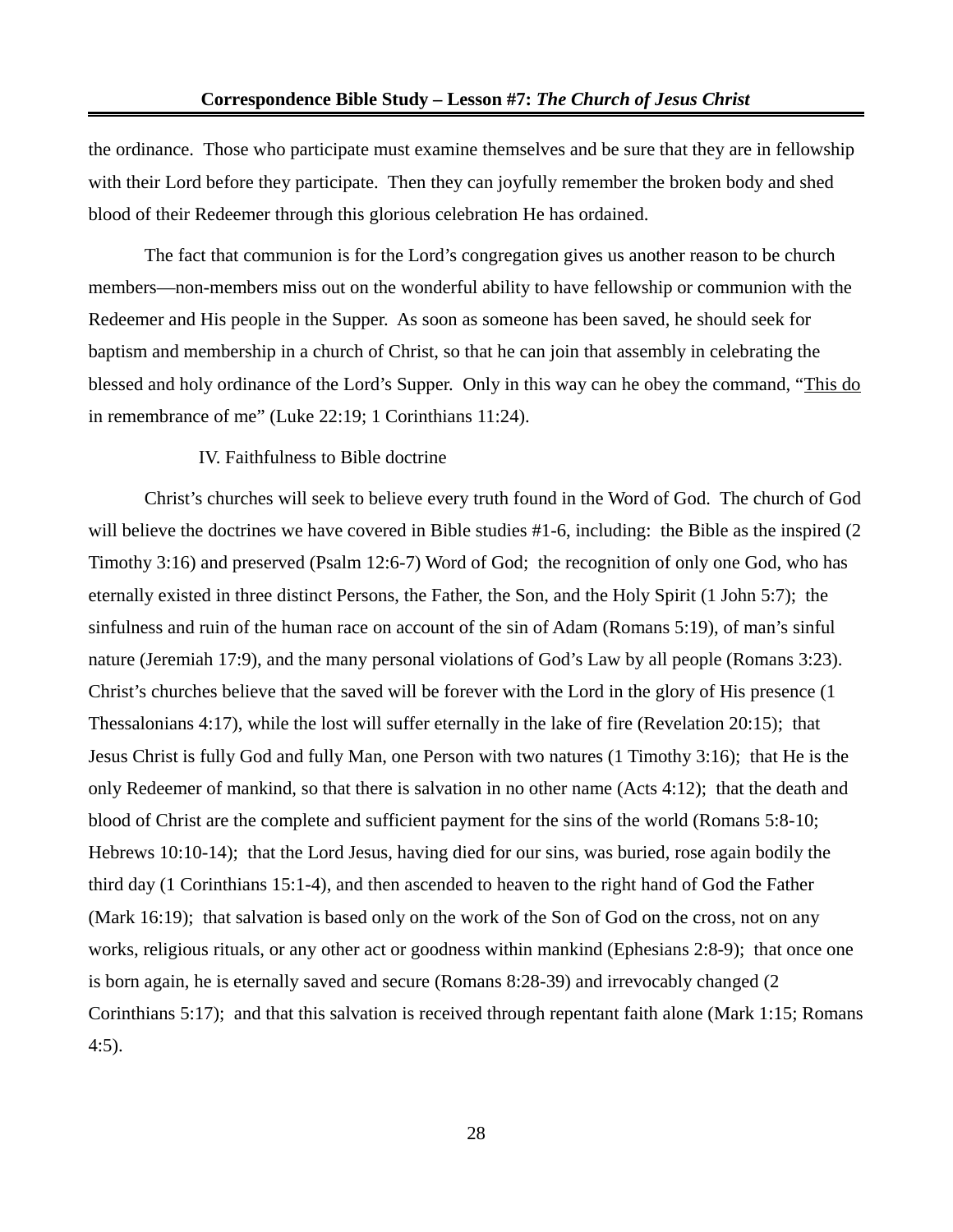A faithful church will also believe correctly about the future, as recorded in Bible prophecy. It will believe that the Lord Jesus could return at any moment to raise the saved dead and catch up all living believers to be with Him (1 Thessalonians 4:13-18; Revelation 3:10). After the saved are taken to heaven, the unsaved people who were left behind on earth will endure a seven-year period of horrible Divine judgment and tribulation over the earth (Daniel 9:27; Matthew 24:21; Revelation 6-19). After this seven-year period, Christ will return with His saints, destroy all the wicked who survived the years of tribulation, and reign over a renewed earth for a thousand years (Revelation 19-20; Isaiah 2; Zechariah 14). Following His thousand-year earthly reign, the unsaved dead will be judged and cast into the lake of fire, while the people of God will live forever in the heavenly city, the New Jerusalem, God having created a new heaven and earth (Revelation 20:7-22:16). The Lord expects His church to also believe the other truths covered in this seventh Bible study—and everything else that is found in the Scriptures!

While the Savior's congregations are made up of people who are still sinners, so church members will fall short and not be perfect, they will nevertheless take everything that the Word of God says to believe and to do very seriously. The church is to "teach no other doctrine" (1 Timothy 1:3) than that of Christ and the apostles. It is to "earnestly contend for the faith which was once delivered unto the saints" (Jude 3), and "fight the good fight of faith" (1 Timothy 6:12). The common idea that there is some tiny body of "essentials" of Christianity, and these are the only doctrines that we are to worry about, while everything else in the Scriptures does not matter, is false. The Lord Jesus said, "Whosoever therefore shall break one of these \_\_ \_\_ \_\_ \_\_ \_\_ commandments, and shall teach men so, he shall be called the  $\frac{m}{m}$   $\frac{m}{m}$  in the kingdom of heaven: but whosoever shall  $\frac{m}{m}$  and  $\frac{1}{1}$   $\frac{1}{1}$   $\frac{1}{1}$   $\frac{1}{1}$   $\frac{1}{1}$   $\frac{1}{1}$   $\frac{1}{1}$   $\frac{1}{1}$   $\frac{1}{1}$   $\frac{1}{1}$   $\frac{1}{1}$   $\frac{1}{1}$   $\frac{1}{1}$   $\frac{1}{1}$   $\frac{1}{1}$   $\frac{1}{1}$   $\frac{1}{1}$   $\frac{1}{1}$   $\frac{1}{1}$   $\frac{1}{1}$   $\frac{1}{1}$   $\frac{1}{1}$  5:19). Both adding human traditions to the Bible and taking away anything from what God commands us to believe are great evils (Deuteronomy 4:2). A congregation that turns away from true doctrine and practice ceases to be a church of Christ (Revelation 1:20; 2:5). The apostle Paul commanded the preacher Timothy to "Take heed unto  $\_\_\_\_\_\_\_\_\_\_$  and unto the  $\_\_\_\_\_\_\_\_\_\_$ in them: for in doing this thou shalt both save thyself, and them that hear thee" (1 Timothy 4:16). Timothy was to carefully guard himself, to make sure that he was right with God,

29

and carefully guard true doctrine. By doing so, he would save or deliver himself and those who heard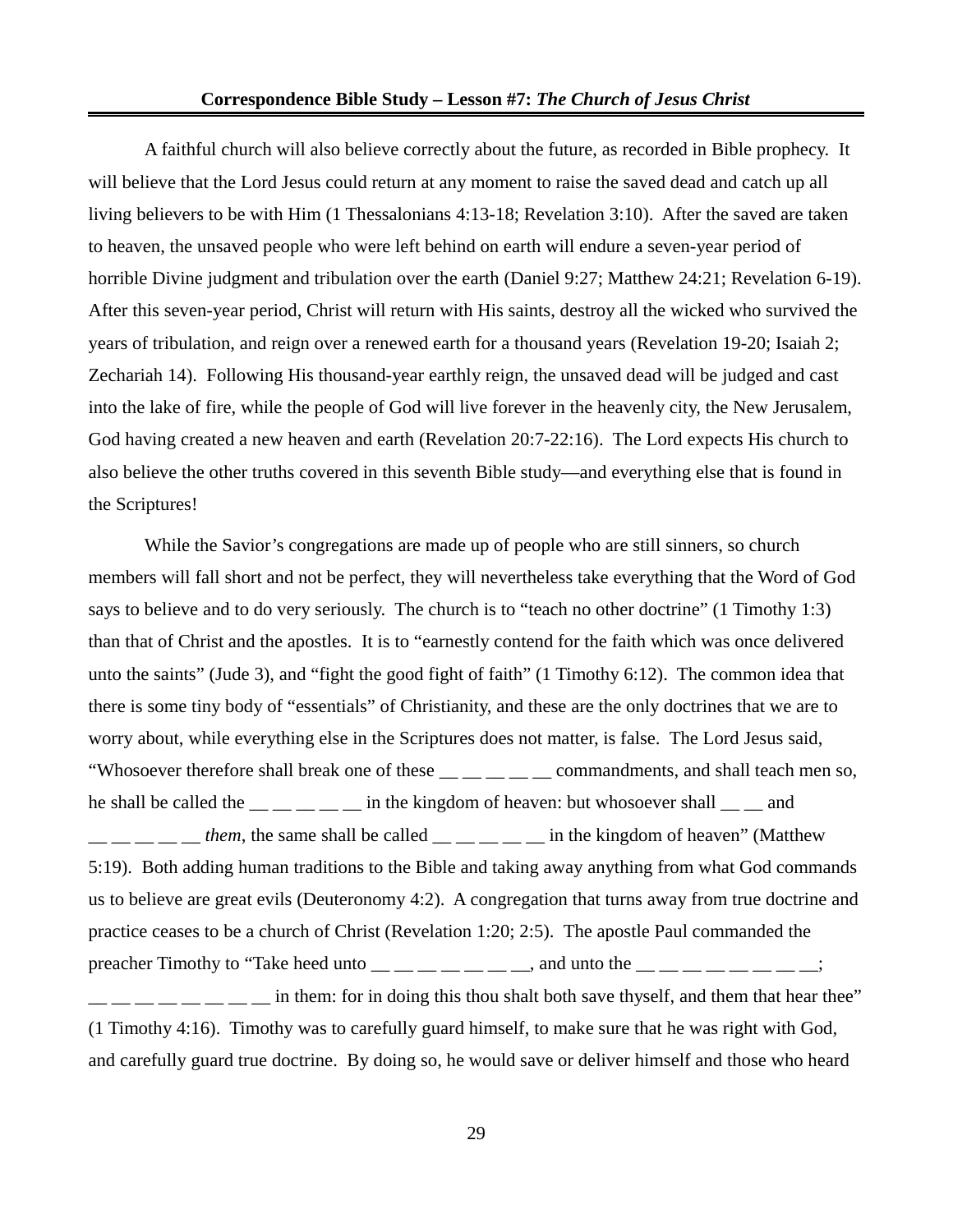him preach from the terrible consequences of falling into error. This attitude is what we expect from one of the Lord Jesus' true churches.

V. Faithfulness to Bible practice

In John 13:17, the Lord Jesus said, "If ye  $\_\_\_\_\_\_\_\_\_\$  these things, happy are ye if ye  $\_\_\_\_\_\_\$ them." God does want us to know what true doctrine is, certainly—but we are not to just know it, but to put it into practice. This is what the Lord's churches characteristically do. What sorts of actions has the Lord commanded His church to observe?

John 4:23-24 tells us that "the hour cometh, and now is, when the  $\frac{1}{\sqrt{2}}$ 

 $\frac{1}{2}$   $\frac{1}{2}$   $\frac{1}{2}$   $\frac{1}{2}$   $\frac{1}{2}$   $\frac{1}{2}$   $\frac{1}{2}$  shall worship the Father in spirit and in truth: for the Father \_\_ \_\_ \_\_ \_\_ \_\_ \_\_ \_\_ such to worship him. God *is* a Spirit: and they that worship him must worship *him* in \_\_ \_\_ \_\_ \_\_ \_\_ \_\_ and in \_\_ \_\_ \_\_ \_\_ \_\_." The Father sought for us and saved us to make us His "true worshippers." Since, as we saw earlier in this study, the church is His spiritual temple for this age (Ephesians 2:21; 1 Corinthians 3:16-17), and our Lord drew us to Himself "that we should be to the praise of his glory" (Ephesians 1:12), one of the important reasons why God redeemed us is so that we could worship Him in His church! We are certainly to worship God as individuals, but we must do so together in the assembly as well. What does it mean to worship God? It is to give Him the honor and reverence He deserves (Hebrews 12:28). God commands us to worship Him in accordance with His explicit commandment—this is part of worshipping in "truth" (John 4:24). We do not get to offer God whatever we want, but must look at the commandments and examples in Scripture and follow them, without adding or taking away anything. The Lord is pleased with our worship only when we offer Him what He has commanded. This principle can be seen in Leviticus 10:1-2: "And Nadab and Abihu, the sons of Aaron, took either of them his censer, and put fire therein, and put incense thereon, and

 $\texttt{---}\,\texttt{---}\,\texttt{---}\,\texttt{---}\,\texttt{---}\,\texttt{---}\,\texttt{---}\,\texttt{---}\,\texttt{---}\,\texttt{---}\,\texttt{---}\,\texttt{---}\,\texttt{---}\,\texttt{---}\,\texttt{---}\,\texttt{---}\,\texttt{---}\,\texttt{---}\,\texttt{---}\,\texttt{---}\,\texttt{---}\,\texttt{---}\,\texttt{---}\,\texttt{---}\,\texttt{---}\,\texttt{---}\,\texttt{---}\,\texttt{---}\,\texttt{---}\,\texttt{---}\,\texttt{---}\,\texttt{---}\,\texttt{---}\,\texttt{---}\,\texttt{---}\,\texttt{---}\,\texttt{$  $\frac{1}{2}$   $\frac{1}{2}$   $\frac{1}{2}$   $\frac{1}{2}$   $\frac{1}{2}$   $\frac{1}{2}$  them  $\frac{1}{2}$   $\frac{1}{2}$ . And there went out fire from the LORD, and devoured them, and  $\frac{1}{1}$   $\frac{1}{1}$   $\frac{1}{1}$   $\frac{1}{1}$   $\frac{1}{1}$   $\frac{1}{1}$  before the LORD." Nadab and Abihu were the sons of the high priest, Aaron. They had just seen the tremendous blessing of God revealed in the nation of Israel as worship in the tabernacle went on in the way Jehovah had commanded (Leviticus 9). Excited, they thought that the Lord would accept worship of their own devising, and they brought an offering to Him. Their offering is called "strange fire" because it was what Jehovah "commanded them not." Did God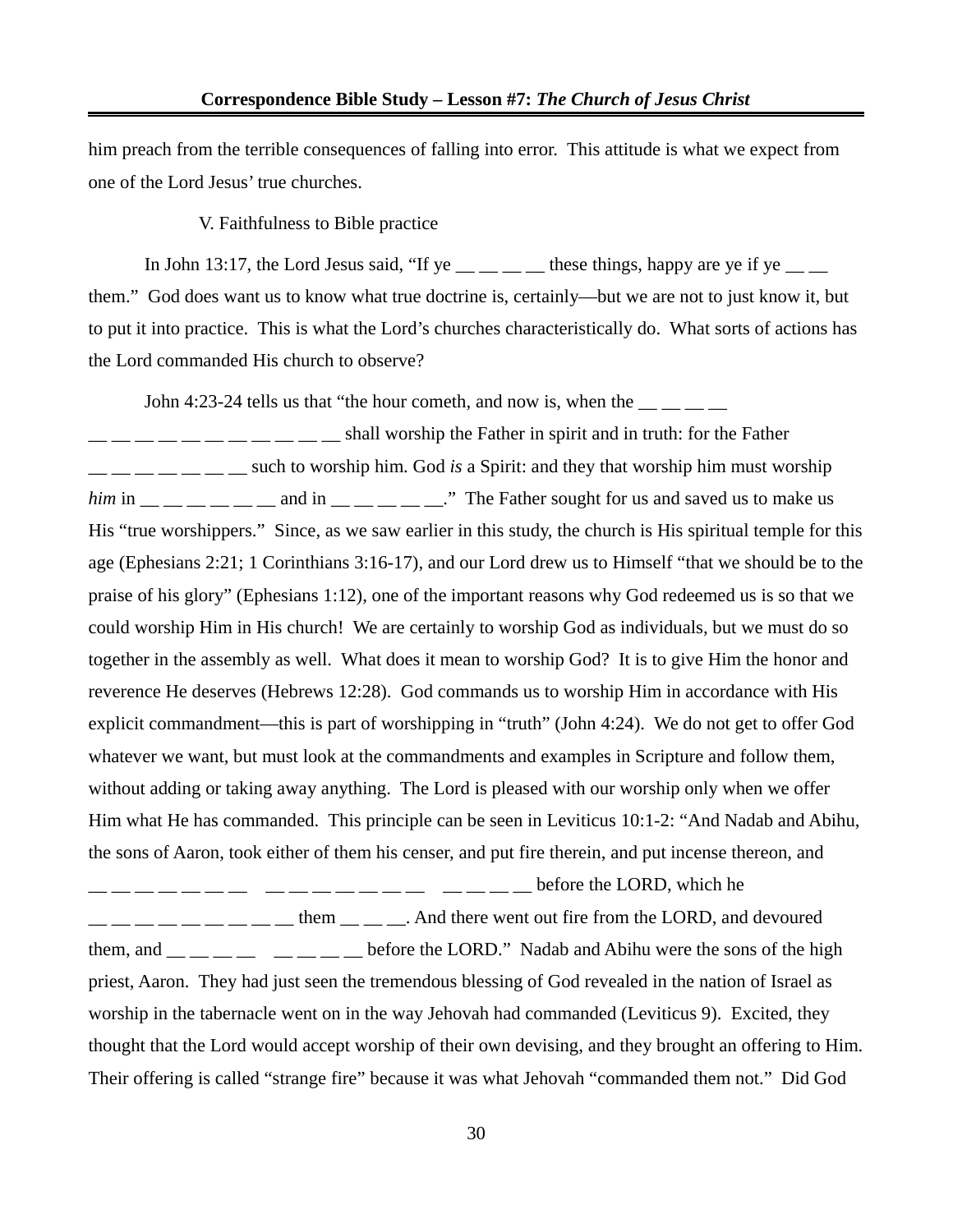accept it? No—He immediately burned them up, and they died! How serious of a sin it is to offer God what we make up instead of only what He has told us! The Lord Jesus Christ repeated this important principle in worship in Matthew 15:9: "In \_\_ \_\_ \_\_ \_\_ they do worship me, teaching *for* doctrines the  $\frac{1}{1}$   $\frac{1}{1}$   $\frac{1}{1}$   $\frac{1}{1}$   $\frac{1}{1}$   $\frac{1}{1}$   $\frac{1}{1}$   $\frac{1}{1}$  of  $\frac{1}{1}$   $\frac{1}{1}$ . We cannot worship God in church with something that we have instituted ourselves. This is "making the word of God of none effect through [man's] tradition" (Mark 7:13) and "will worship" (Colossians 2:23). God has said, "What thing soever  $\mathsf{L} = \mathsf{L} = \mathsf{L} = \mathsf{L} = \mathsf{L}$  you, observe to  $\mathsf{L} = \mathsf{L} = \mathsf{L}$  is thou shalt  $\mathsf{L} = \mathsf{L} = \mathsf{L} = \mathsf{L}$  thereto, nor  $\frac{1}{1-\frac{1}{1-\frac{1}{1-\frac{1}{1-\frac{1}{1-\frac{1}{1-\frac{1}{1-\frac{1}{1-\frac{1}{1-\frac{1}{1-\frac{1}{1-\frac{1}{1-\frac{1}{1-\frac{1}{1-\frac{1}{1-\frac{1}{1-\frac{1}{1-\frac{1}{1-\frac{1}{1-\frac{1}{1-\frac{1}{1-\frac{1}{1-\frac{1}{1-\frac{1}{1-\frac{1}{1-\frac{1}{1-\frac{1}{1-\frac{1}{1-\frac{1}{1-\frac{1}{1-\frac{1}{1-\frac{1}{1-\frac{1}{1-\frac{1}{1-\frac{1}{1-\frac{1}{1-\frac{1$ idolatry and false religion (Deuteronomy 12:31-32; Jeremiah 19:5; Colossians 2:20-23); in fact, since it sets up false views of God and what He wants from us, it violates the second commandment (Exodus 20:4-6). Today many "Christian" groups do not practice this teaching of the Bible; they seek to worship God in their "churches" using things that Christ never commanded His congregation, from incense, holy water, and priests with special garments, to festivals not found in Scripture, from Lent to special healing meetings to rock concerts. Unbiblical "churches" add all sorts of ceremonies, rituals, and human traditions to what the Bible commands in church worship. While God does not usually kill people in these congregations immediately for sinning in this way, as He did Nadab and Abihu, their "worship" is rejected. It still makes the Holy One very angry instead of pleasing Him. In contrast, Christ's true churches take worship very seriously. They have reverence for God and His holy commandments. They want to worship Him just like He has told them to in the Bible (Matthew 28:20).

The Bible shows us that God wants His church to assemble for worship on the first day of the week, Sunday. If churches want to have services on other days as well, or have special meetings sometimes every day of the week, that is just fine (Acts 2:46)—but they must meet on Sunday, the Lord's Day (Revelation 1:10). Jesus Christ rose from the dead on Sunday (Mark 16:9), and appeared to His assembled disciples (Matthew 28:8-10; Luke 24:34; John 20:19-23; etc.), His congregation or church. The church met on Sunday on the day of Pentecost (Leviticus 23:15-16; Pentecost was fifty days after a Saturday Sabbath, and so was always on Sunday), and saw Christ's tremendous blessings (Acts 2:1-41). Church offerings were held, and so the church was obviously meeting, "Upon the first *day* of the week" (1 Corinthians 16:2). In Acts 20:7, "upon the  $\frac{1}{2}$  and  $\frac{dy}{dx}$  of the  $\frac{1}{2}$   $\frac{dy}{dx}$ when the disciples  $\frac{1}{1-\frac{1}{1-\frac{1}{1-\frac{1}{1-\frac{1}{1-\frac{1}{1-\frac{1}{1-\frac{1}{1-\frac{1}{1-\frac{1}{1-\frac{1}{1-\frac{1}{1-\frac{1}{1-\frac{1}{1-\frac{1}{1-\frac{1}{1-\frac{1}{1-\frac{1}{1-\frac{1}{1-\frac{1}{1-\frac{1}{1-\frac{1}{1-\frac{1}{1-\frac{1}{1-\frac{1}{1-\frac{1}{1-\frac{1}{1-\frac{1}{1-\frac{1}{1-\frac{1}{1-\frac{1}{1-\frac{1}{1-\frac{1}{1-\frac{$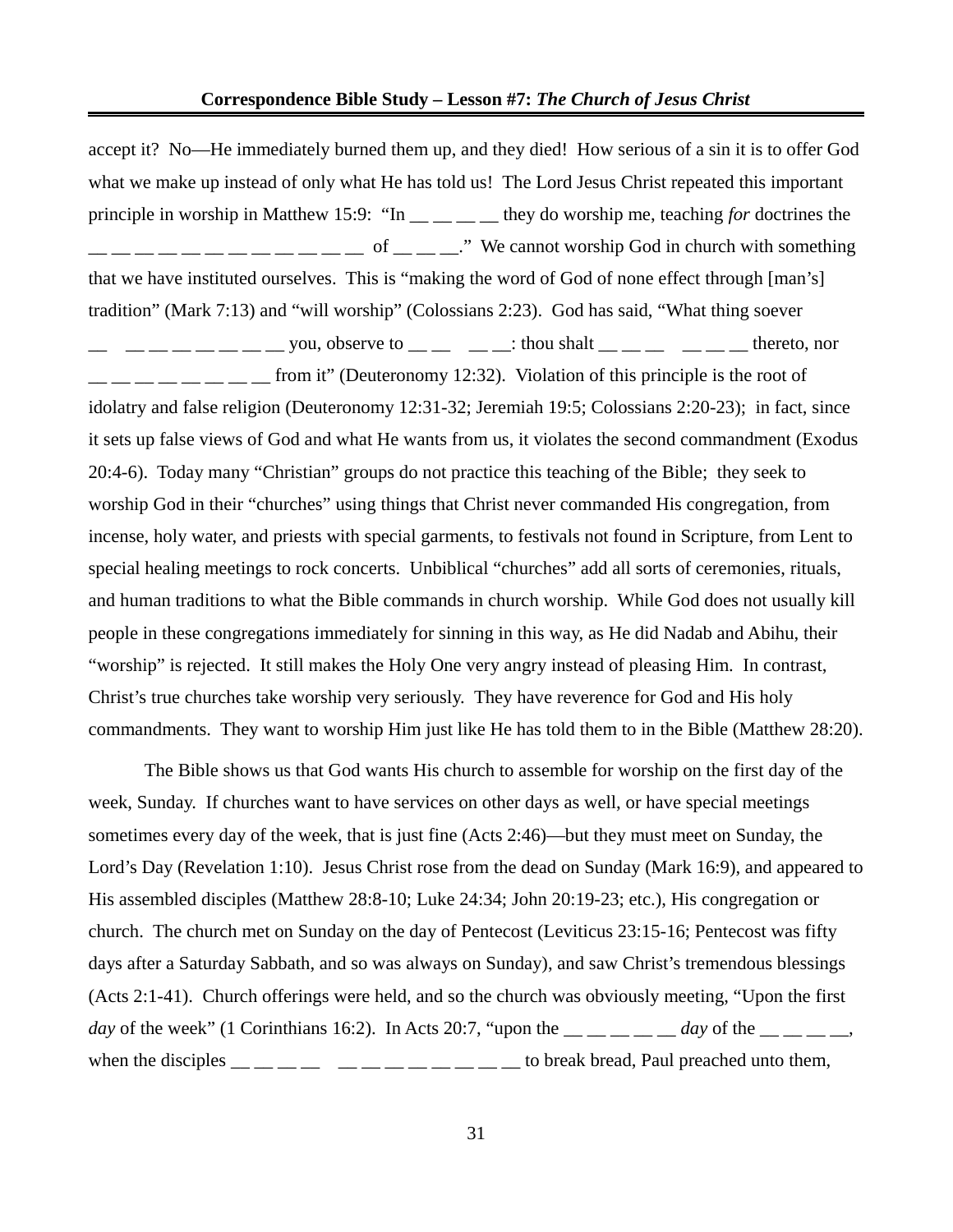ready to depart on the morrow; and continued his speech until midnight." The evidence of the New Testament is uniformly for church assemblies on Sunday.

There are no New Testament examples of churches assembling to keep the Jewish Sabbath, Saturday. The sabbath was not for all people in all times: it was a sign specifically for the nation of Israel, rather than for the church of Christ (Exodus 31:12-17; Ezekiel 20:10-12). The fact that the sabbath was not enforced from the time of creation until Israel left Egypt demonstrates its special relevance to the Jewish nation (Nehemiah 9:13-14). In Colossians 2:16-17, Paul commanded the church in the city of Colossae, "Let no man therefore judge you in meat, or in drink, or in respect of an holyday, or of the new moon, or of the  $\_\_\_\_\_\_\_\_$   $\_\_\_\_$  *days*: Which are a  $\_\_\_\_\_\_\_\_$ things to come; but the body *is* of Christ." The members of the church were not keeping the sabbath, or the other Jewish festivals, and Paul commanded them not to allow anyone to judge them for this and order them to do so. The sabbath and the other Jewish holy days were a "shadow" of Jesus Christ and the salvation that He brought in. Since the Lord Jesus has now come, the picture of salvation, the "shadow" of the sabbath, has been fulfilled (Hebrews 4). Religious organizations that forsake worship on the first day of the week to observe the Jewish sabbath are not following the Bible.

A church of Christ will place great importance upon the Lord's command to "preach the word" (2 Timothy 4:2). It will not teach its own opinions or ideas, but boldly preach the Word of God. The preacher will "reprove, rebuke, and exhort" (2 Timothy 4:2). He will not back down or be afraid to teach certain parts of the Bible that many people do not like. A "pastor" who leaves people feeling comfortable about their sin, and seeks to please the ungodly rather than pleasing God and proclaiming "all the counsel of God" (Acts 20:27) is a false teacher (2 Timothy 4:3-4). God also says, "My house shall be called of all nations the house of prayer" (Mark 11:17; Isaiah 56:7), so the church of Christ, as the Savior's spiritual temple, practices prayer. Just like individual, private prayer, group prayer in the congregation, where Christ is present in a special way (Revelation 1:13, 20), is very important. Hebrews 10:24-25 commands the church, "And let us consider  $\frac{1}{1}$   $\frac{1}{1}$   $\frac{1}{1}$   $\frac{1}{1}$   $\frac{1}{1}$   $\frac{1}{1}$   $\frac{1}{1}$   $\frac{1}{1}$  to  $\frac{1}{1}$   $\frac{1}{1}$   $\frac{1}{1}$   $\frac{1}{1}$   $\frac{1}{1}$   $\frac{1}{1}$   $\frac{1}{1}$   $\frac{1}{1}$   $\frac{1}{1}$  and to  $\frac{1}{1}$   $\frac{1}{1}$   $\frac{1}{1}$   $\frac{1}{1}$   $\frac{1}{1}$   $\frac{1}{1}$   $\frac{1}{1}$   $\frac{1}{1}$   $\frac{1}{1}$   $\frac{1}{1}$   $\frac{1}{1}$   $\frac{1}{1}$   $\frac{$ 

assembling of ourselves together, as the manner of some *is*; but <sub>\_\_</sub> \_\_ \_\_ \_\_ \_\_ \_\_ \_\_ *one another*: and so much the more, as ye see the day approaching." The members of the Lord's congregations help each other grow in grace and in the knowledge of the great Head of the church (cf.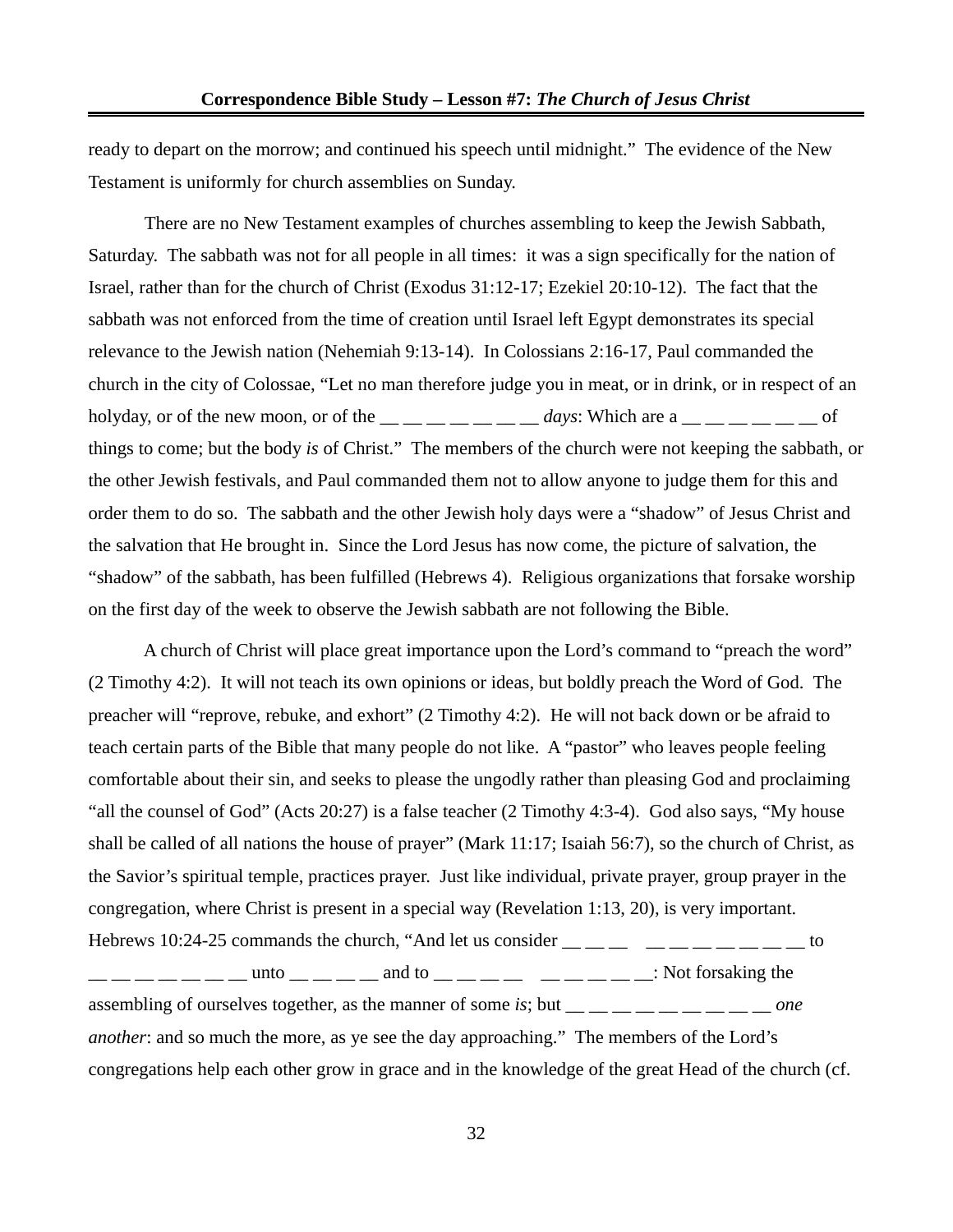Hebrews 10:25). They encourage each other to be ever closer to their Redeemer. They hold each other accountable to do what is right, and seek to "warn them that are unruly, comfort the feebleminded, support the weak, be patient toward all *men*" and "see that none render evil for evil unto any *man*; but ever follow that which is good, both among yourselves, and to all *men*." (1 Thessalonians 5:14-15). The church will also practice, as already described, the ordinances of baptism and the Lord's Supper.

Music should also be sung to God in the church; Scripture commands, "Let the  $\qquad \qquad$  of Christ dwell in you richly in all wisdom; teaching and admonishing one another in  $\frac{1}{1-\frac{1}{1-\frac{1}{1-\frac{1}{1-\frac{1}{1-\frac{1}{1-\frac{1}{1-\frac{1}{1-\frac{1}{1-\frac{1}{1-\frac{1}{1-\frac{1}{1-\frac{1}{1-\frac{1}{1-\frac{1}{1-\frac{1}{1-\frac{1}{1-\frac{1}{1-\frac{1}{1-\frac{1}{1-\frac{1}{1-\frac{1}{1-\frac{1}{1$ 

and  $\_\_\_\_\_\_\_\_\_\$ and spiritual  $\_\_\_\_\_\_\_\$ singing with grace in your hearts  $\_\_\_\_\$ the

 $\frac{1}{1}$   $\frac{1}{1}$   $\frac{1}{2}$  (Colossians 3:16). Psalms, hymns, and spiritual songs should be sung to the Lord. Hymns and spiritual songs should be based on the "word of Christ," teaching and admonishing sound doctrine and practice. They should be rich in content, like the songs in the book of Psalms. (Of course, when singing psalms, rather than hymns, one does not need to worry about the soundness, richness, or accuracy of the content, because the psalms are perfect, having been inspired by God.) The tunes to the songs should not be worldly, fleshly, or sensual. The believer is to "make not provision for the flesh, to *fulfil* the lusts *thereof*" (Romans 13:14), and to "abstain from fleshly lusts, which war against the soul" (1 Peter 2:11). Worship is not fleshly, but spiritual (John 4:24), so the rhythms of the music should not dominate and appeal to the body. Nor will godly music be worldly (1 John 2:15-17). Rock, jazz, blues, country-western, pop, and rap songs glorify the devil, lust, and ungodly, worldly evils.<sup>[17](#page-32-0)</sup> Replacing the

<span id="page-32-0"></span><sup>17</sup> Musicians, marketers, and students of these types of music know that their songs are ungodly and against Jesus Christ and the Bible. Rock stars and those who study such music openly declare that its goal is "to change one set of values to another … free minds … free dope … free bodies … free music" (*The Rolling Stone Interviews*, 1971). "Rock music . . . is anti-religious, anti-nationalistic and anti-morality" (John Lennon). "'Rock-and-roll,' itself a blues-music term for sex, suggested rebellion and abandon as much as it did a new style of music when it first jarred adult sensibilities in the 1950s" (*U.S. News & World Report*, October 28, 1985). "If any music has been guilty by association, it is rock music. It would be impossible to make a complete list, but here are a few of the 'associates' of rock: drug addicts, revolutionaries, rioters, Satan worshippers, drop-outs, draft-dodgers, homosexuals and other sex deviates, rebels, juvenile criminals, Black Panthers and White Panthers, motorcycle gangs, blasphemers, suicides, heathenism, voodooism, phallixism, Communism in the United States (Communist Russia outlawed rock music around 1960), paganism, lesbianism, immorality, demonology, promiscuity, free love, free sex, disobedience (civil and uncivil), sodomy, venereal disease, discotheques, brothels, orgies of all kinds, night clubs, dives, strip joints, filthy musicals such as 'Hair' and 'Uncle Meat'; and on and on the list could go almost indefinitely" (Frank Garlock, *The Big Beat)*. "Sex, violence, rebellion—it's all part of rock 'n' roll" (John Mellencamp, *Larson's Book of Rock*). "Rock 'n' Roll . . . is . . . demonic. . . . A lot of the beats in music today are taken from voodoo, from the voodoo drums. If you study music in rhythms, like I have, you'll see that is true . . . I believe that kind of music is driving people from Christ. It is contagious" (Little Richard). "[T]he sudden mingling of so many different tribes produced new variations [of music] like candomble, santeria, and vodun [demonic religion] . . . and out of this severing came jazz, the blues, the backbeat, rhythm and blues, and rock and roll—some of the most powerful rhythms on the planet. . . . It is hard to pinpoint the exact moment when I awoke to the fact that my tradition—rock and roll—did have a spirit side, that there was a branch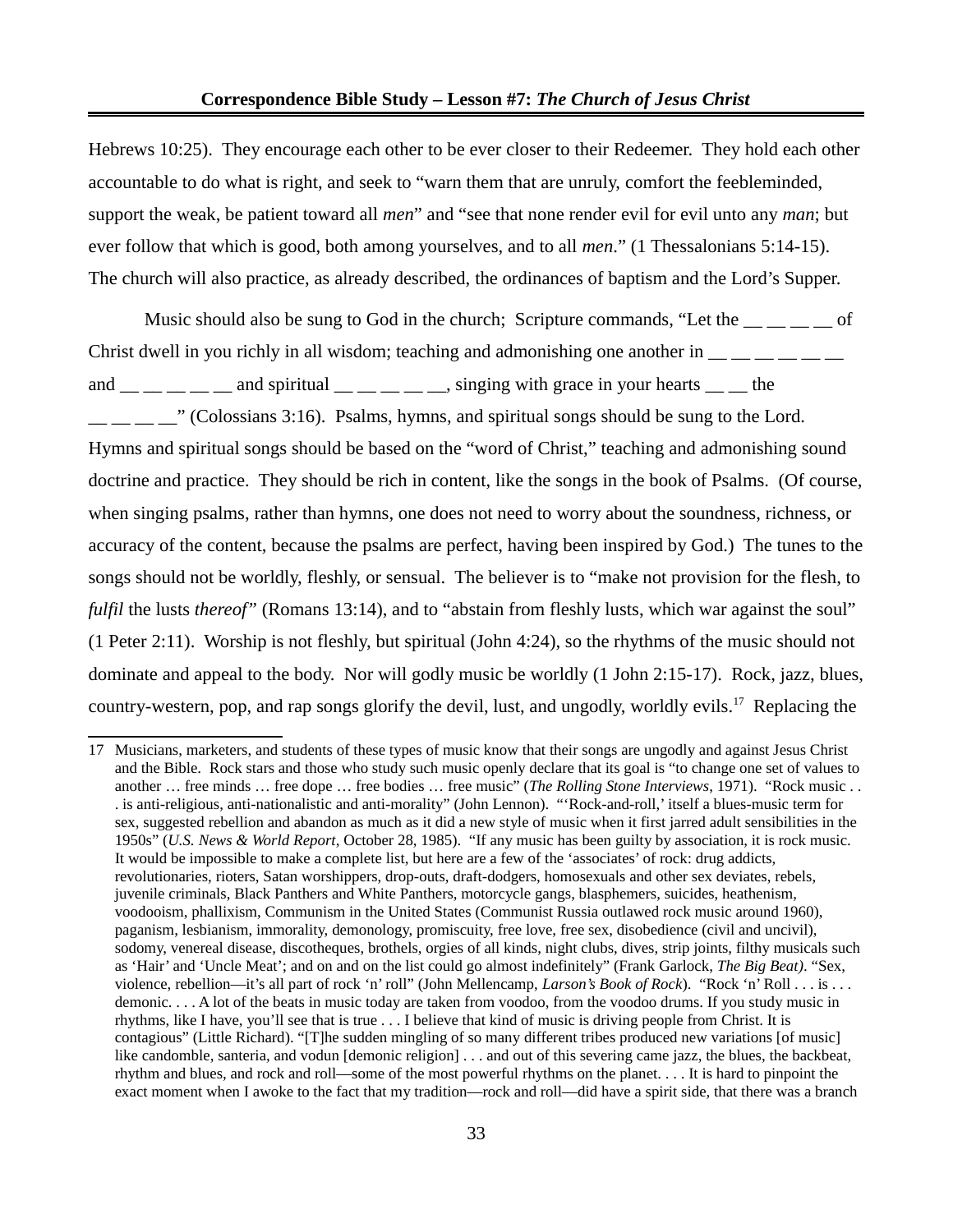wicked words of evil music with "Christian" content does not make such songs acceptable to God—He still finds them loathsome and detestable (Deuteronomy 12:30-32). The old, evil song is gone for the child of God. He can say, "[The Lord] hath put a new song in my mouth, *even* praise unto our God" (Psalm 40:3). Ungodly music has no place in God's church—or in the life of the believer the rest of the week.

Indeed, acceptable praise in the Lord's church requires that the members are living holy lives when they are not assembled for public worship. The worship of people living in sin is "an abomination . . . iniquity . . . [an action Jehovah's] soul hateth . . . a trouble unto [him, so that he is] weary to bear [it]" (Isaiah 1:13-15). God wants His people to live (Titus 3:8), talk (Ephesians 4:29), dress (Deuteronomy 22:5; Zephaniah 1:8; 1 Timothy 2:9; Isaiah 47:1-3), think (Philippians 4:8), look (1 Corinthians 11:14-15), and be (1 Corinthians 3:17) holy. When unholy people pray, Jehovah says, "I will hide mine eyes from you: yea, when ye make many prayers, I will not hear" (Isaiah 1:13-15). Paul writes, "I beseech you therefore, brethren, by the mercies of God, that ye  $\frac{m}{m}$   $\frac{m}{m}$   $\frac{m}{m}$   $\frac{m}{m}$ your  $\underline{\hspace{1cm}}$   $\underline{\hspace{1cm}}$   $\underline{\hspace{1cm}}$   $\underline{\hspace{1cm}}$   $\underline{\hspace{1cm}}$   $\underline{\hspace{1cm}}$   $\underline{\hspace{1cm}}$   $\underline{\hspace{1cm}}$   $\underline{\hspace{1cm}}$   $\underline{\hspace{1cm}}$   $\underline{\hspace{1cm}}$   $\underline{\hspace{1cm}}$   $\underline{\hspace{1cm}}$   $\underline{\hspace{1cm}}$   $\underline{\hspace{1cm}}$   $\underline{\hspace{1cm}}$   $\underline{\hspace{$ *which is* your reasonable  $\_\_\_\_\_\_\_\_\_\_\_\_$ . And be not  $\_\_\_\_\_\_\_\_\_\_\_\_\_\_\_\_\_$  to this world: but be ye  $\frac{1}{1}$   $\frac{1}{1}$   $\frac{1}{1}$   $\frac{1}{1}$   $\frac{1}{1}$   $\frac{1}{1}$   $\frac{1}{1}$   $\frac{1}{1}$   $\frac{1}{1}$  by the renewing of your mind, that ye may prove what *is* that good, and acceptable, and perfect, will of God" (Romans 12:1-2). This is what the child of God should do continually—his entire life should be one of holiness, of worship, as he offers himself continually as a spiritual sacrifice to his Father. The fact that worship in church requires a life

of the family that had maintained the ancient connection between the drum and the gods [demons]" (Mickey Hart, drummer for *The Grateful Dead)*. "Pop music revolves around sexuality. I believe that if there is anarchy, let's make it sexual anarchy rather than political" (Adam Ant, *From Rock to Rock*). "Many rock performers grew up with country and western music, and its characteristic forms and sounds are close to the ensemble sound of rock—instrumental combinations and techniques are closely parallel. . . . The division between country-and-western and urban pop has now blurred almost to vanishing" (William J. Schafer, *Rock Music*). "As a country artist, I'm not proud of a lot of things in my field. There is no doubt in my mind that we are contributing to the moral decline in America" (Jacob Aranza, *More Rock Country*). "The overwhelming theme of country music is triangle relationships. In addition, lost loves, broken homes, and the glorification of liquor frequently pervade the lyrics of the songs" (David Cloud). "The origin of the word 'jazz' is most often traced back to a vulgar term used for sexual acts. Some of the early sounds of jazz were associated with whore houses and 'ladies of ill repute'" (http://www.jazzhistory/introduction). "'Jazz' (also called 'jass' in its early days), like 'rock and roll' a couple of generations later, had its origins as a slang term for sex; the word's risqué roots no doubt boosted its popularity in that age-old search by hormonal, rebellious young people looking for edgy, exciting new ways to express themselves and, if at all possible, worry their parents as well" (Larry Nager, *Memphis Beat*). For more information, and original sources for these quotations, see "The Character of Rock and Roll Music," "Country Music," "Is There a Connection Between Rock Music and Voodoo or African Paganism?" "Jazz," and other articles on music in the database at http://wayoflife.org, published by Way of Life Literature. Quotes above are taken from the *Fundamental Baptist CD-ROM Library,* ed. David Cloud. London, Ontario: Bethel Baptist Church/Way of Life Literature, 2003).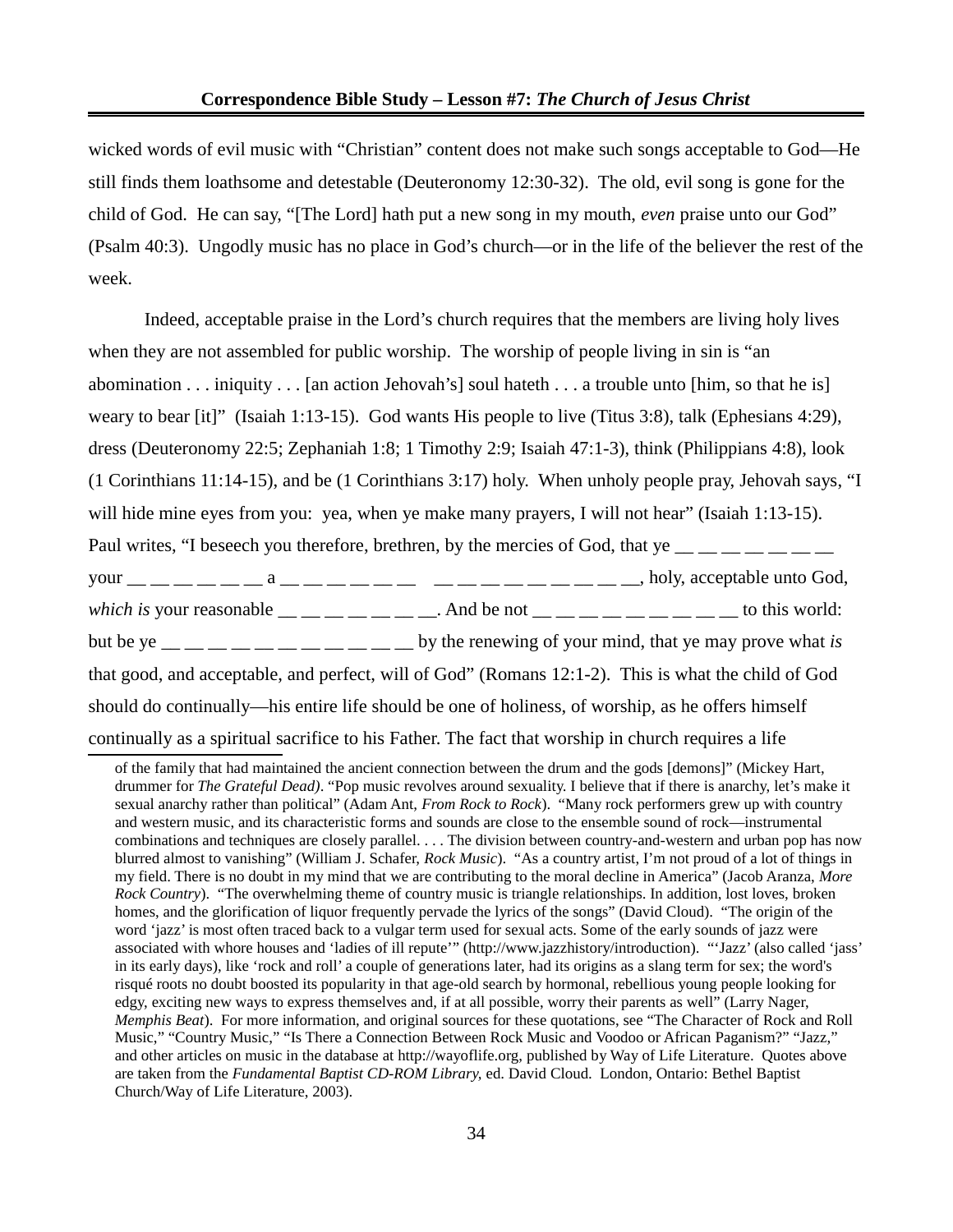characterized by holiness is one of the reasons why, as was discussed earlier, the churches of God do not allow people who are not born again and are wicked to become members, and they remove from their membership roll people who turn from God to live in unrepentant sin. Of course, this does not mean that nobody can worship the Lord who has not reached sinless perfection—nobody has that until he is glorified at the return of Christ or at death (1 John 1:8-10). The Spirit often convicts saints of sin in some area of their lives as they listen to preaching, read and meditate upon the Bible, and talk about spiritual things with others. When thus convicted, the new nature God has given believers makes them want to confess and forsake the sin they now realize they have committed.

Churches also worship God through evangelism. Paul said that he was "the minister of Jesus Christ to the Gentiles, ministering the gospel of God, that the  $\_\_\_\_ \_\_ \_\_ \_\_ \_ \_ \_ \_ \_ \_ \_ \_ \_$ Gentiles might be acceptable, being sanctified by the Holy Ghost" (Romans 15:16). Proclaiming the gospel is part of worshipping God. The Bible commands all Christians to "be filled [controlled by] the Spirit" (Ephesians 5:18). The Holy Spirit will both produce godly character qualities in believers as they follow His leading and surrender to Him (Galatians 5:22-23; Ephesians 5:9) and give them boldness in giving out the gospel. When the disciples "were all  $\frac{m}{m}$   $\frac{m}{m}$   $\frac{m}{m}$  with the Holy Ghost, [then] they \_\_ \_\_ \_\_ the \_\_ \_\_ \_\_ of God with \_\_ \_\_ \_\_ \_\_ \_\_ \_\_ " (Acts 4:31; cf. Acts 1:8). Church members are supposed to testify of Christ with their words and their lives to their family, friends, neighbors, co-workers, and other acquaintances (Matthew 5:14-16). They are also supposed to be involved in "go[ing] . . . into all the world" to "preach the gospel to every creature" (Mark 16:15). The churches in the Bible were filled with Christians who were good examples to people they knew personally, but they did not stop there—they sought to reach everybody. "Daily in the temple [in Jerusalem], and in every house, [the apostles] ceased not to teach and preach Jesus Christ" (Acts 5:42). The apostles were involved in preaching the gospel in public forums, like the temple, synagogues (Acts 13:5), and marketplaces (Acts 17:17)—they sought to get the gospel out to great groups of people at one time. They also preached "in every house" (Acts 5:42). They went house to house trying to reach, one at a time, every single person in their area with the gospel. The apostle Paul taught others how to "publickly [mass evangelism of groups], and from house to house [one-on-one evangelism reaching every household]" preach "repentance toward God, and faith toward our Lord Jesus Christ" (Acts 20:20-21). Evangelism is by no means the responsibility only of church leadership.

35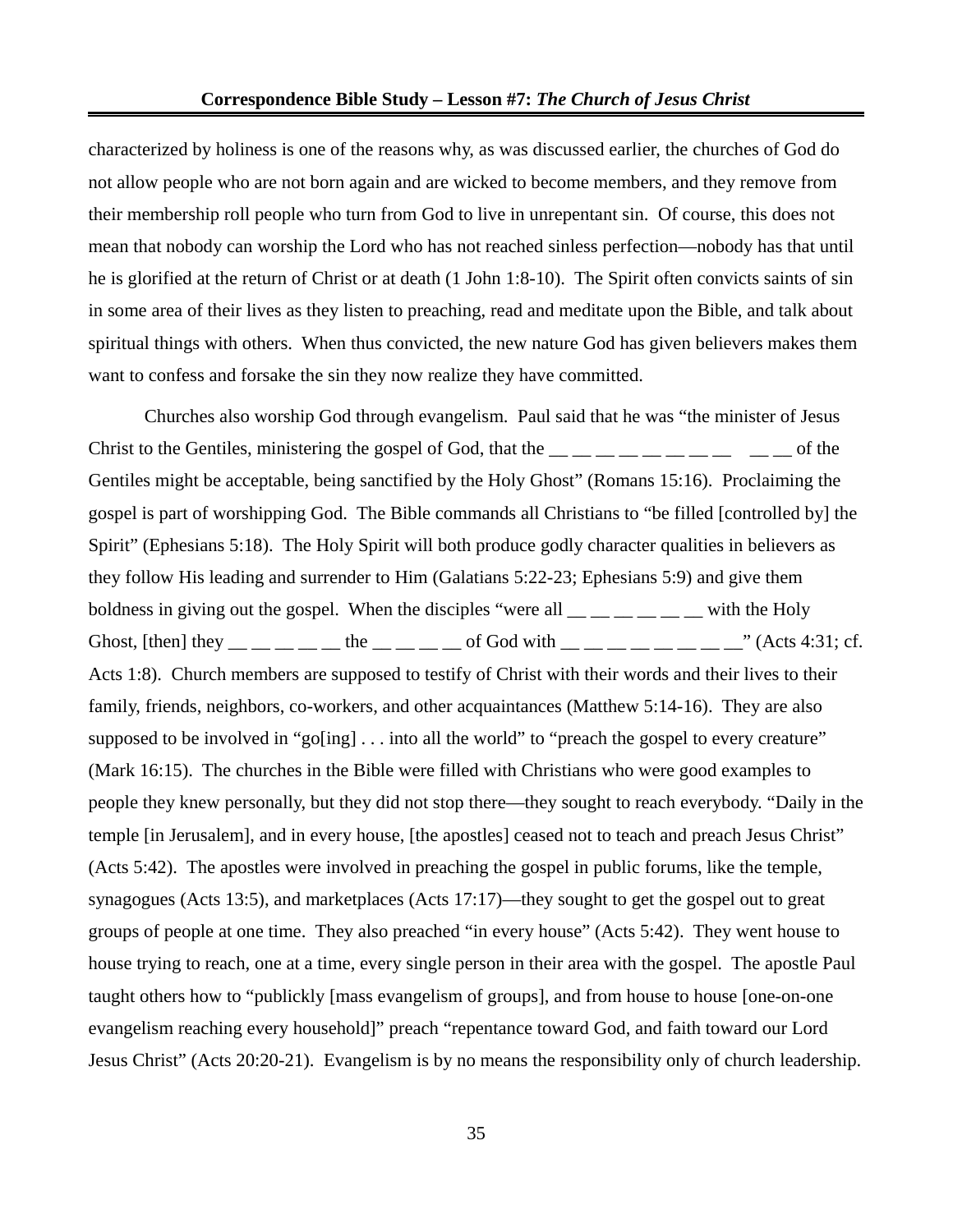Acts 8:1, 4 mentions that the membership of the church at Jerusalem, "except the apostles" (v. 1), was scattered on account of persecution. As they "were scattered abroad," they "went every where preaching the word" (v. 4). The normal church members were proclaiming the message of salvation in Acts 8:1, 4, the apostles, that is, the church leaders, are specifically not in view! A faithful church of Jesus Christ will obey its Lord's command to "Go . . . into all the world, and preach the gospel to every creature" (Mark 16:15). It will follow the pattern in the Bible and try to reach every single person in the local community using methods like systematic house-to-house evangelism. It will look for and make opportunities to reach groups of people at once, using methods like distributing gospel literature, teaching and offering Bible study courses, and preaching on the streets, in nursing homes, in jails, or wherever else one can find a crowd. It will strive to fill its community with the message of salvation (Acts 5:28), and support church planters to evangelize and establish new churches in other parts of the country and around the world, even "unto the uttermost part of the earth" (Acts 1:8; Matthew 28:19; Luke 24:47).

Refusing to evangelize is a great sin. God declares, "When I say unto the wicked, Thou shalt surely die; and thou  $\frac{m}{m}$   $\frac{m}{m}$   $\frac{m}{m}$  him not  $\frac{m}{m}$   $\frac{m}{m}$   $\frac{m}{m}$  and speakest to warn the wicked from his wicked way, to \_\_ \_\_ \_\_ \_\_ his \_\_ \_\_ \_\_ \_\_; the same wicked *man* shall die in his iniquity; but his  $\_\_\_\_\_\_\_\_\_\_$  will  $I \_\_\_\_\_\_\_\_\_\_$  at  $\_\_\_\_\_\_\_\_$  hand. Yet if thou warn the wicked, and he turn not from his wickedness, nor from his wicked way, he shall die in his iniquity; but thou hast  $\frac{1}{1}$  \_\_ \_\_ \_\_ \_\_ thy soul" (Ezekiel 3:18-19; cf. Acts 20:26; 18:6). If a church fails to fulfill its role in getting out the gospel to the world, God holds it accountable for the blood of the lost souls it failed to evangelize. If you are not faithful to do your part in evangelizing the world, you are likewise guilty of soul-manslaughter—your hands are filled with the blood of lost souls! On the other hand, if you are faithful in spreading the gospel and doing your part to see people are taught the way of salvation, you will receive great eternal reward. "The fruit of the righteous *is* a tree of life; and he that winneth souls *is* wise" (Proverbs 11:30), and "they that be wise shall  $\frac{m}{m}$   $\frac{m}{m}$   $\frac{m}{m}$  as the brightness of the firmament; and they that  $\frac{1}{\sqrt{2}}$   $\frac{1}{\sqrt{2}}$   $\frac{1}{\sqrt{2}}$   $\frac{1}{\sqrt{2}}$   $\frac{1}{\sqrt{2}}$   $\frac{1}{\sqrt{2}}$   $\frac{1}{\sqrt{2}}$   $\frac{1}{\sqrt{2}}$   $\frac{1}{\sqrt{2}}$   $\frac{1}{\sqrt{2}}$   $\frac{1}{\sqrt{2}}$   $\frac{1}{\sqrt{2}}$   $\frac{1}{\sqrt{2}}$   $\frac{1}{\sqrt{2}}$   $\frac{1}{\$ the for ever and ever" (Daniel 12:3). The Lord Jesus commanded His churches to " $\frac{1}{2}$  ye therefore, and  $\frac{1}{2}$   $\frac{1}{2}$   $\frac{1}{2}$   $\frac{1}{2}$   $\frac{1}{2}$  nations [how to be saved; make them disciples],  $\frac{1}{1}$   $\frac{1}{1}$   $\frac{1}{1}$   $\frac{1}{1}$   $\frac{1}{1}$   $\frac{1}{1}$   $\frac{1}{1}$  them in the name of the Father, and of the Son, and of the Holy Ghost: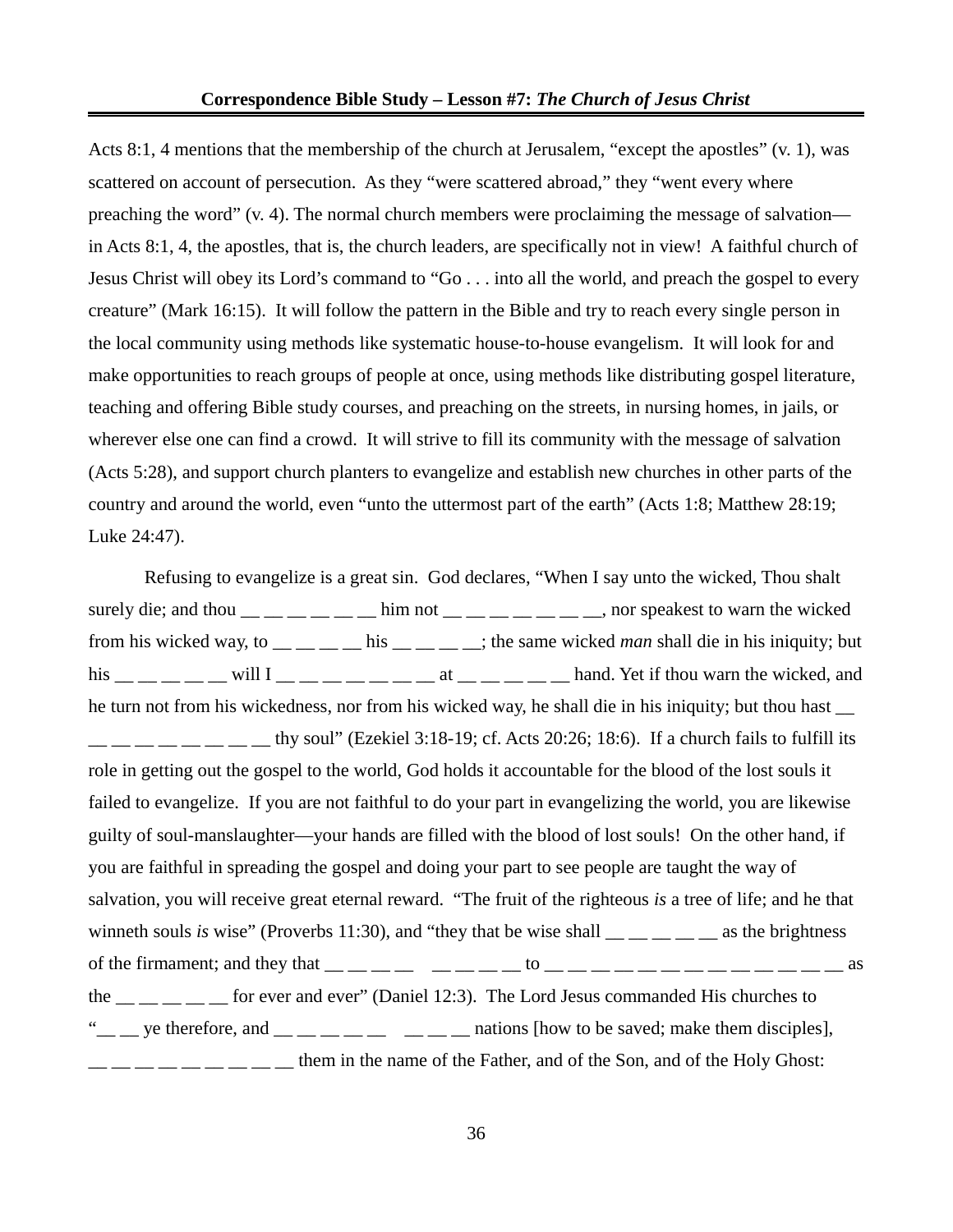#### **Correspondence Bible Study – Lesson #7:** *The Church of Jesus Christ*

 $\frac{1}{2}$   $\frac{1}{2}$   $\frac{1}{2}$   $\frac{1}{2}$   $\frac{1}{2}$   $\frac{1}{2}$  them to  $\frac{1}{2}$   $\frac{1}{2}$   $\frac{1}{2}$   $\frac{1}{2}$   $\frac{1}{2}$   $\frac{1}{2}$   $\frac{1}{2}$   $\frac{1}{2}$   $\frac{1}{2}$   $\frac{1}{2}$   $\frac{1}{2}$   $\frac{1}{2}$   $\frac{1}{2}$   $\frac{1}{2}$   $\frac{1}{2}$   $\frac$  $z_1 = 2 - 2 - 2 - 3 = 2$  you" (Matthew 28:19-20). The fact that a faithful congregation will take these orders very seriously is another reason why it is so important to join one of the Lord's churches. Not only is it impossible for a believer who is not a church member to fulfill his role properly in proclaiming the gospel locally and, through church-planters, to "all nations," but he cannot be involved in seeing converts baptized and taught "all things whatsoever" that are in the Bible. Proper evangelism and discipleship is only possible through Christ's church. The Lord Jesus gave His congregations the commission to multiply disciples of His, baptize them, establish them in the faith, and start new assemblies throughout the world. A "church" that is not involved in this work is not one someone who loves the Lord Jesus Christ should be associated with. It is not possible to properly worship God, do His work on earth, or be free from the blood of lost souls, without being part of one of the Lord's faithful churches and diligently working with that congregation to evangelize the world.

A faithful church will not be in religious union with false religious organizations, unbelievers, or even disobedient, compromising Christians. Titus 3:10 commands, "A man that is an  $\frac{1}{2}$   $\frac{1}{2}$   $\frac{1}{2}$   $\frac{1}{2}$  after the first and second admonition  $\frac{1}{2}$   $\frac{1}{2}$   $\frac{1}{2}$   $\frac{1}{2}$   $\frac{1}{2}$   $\frac{1}{2}$   $\frac{1}{2}$   $\frac{1}{2}$   $\frac{1}{2}$   $\frac{1}{2}$   $\frac{1}{2}$   $\frac{1}{2}$   $\frac{1}{2}$   $\frac{1}{2}$   $\frac$ commands concerning false teachers, "If there come any unto you, and bring not this [true] doctrine, receive him not into *your* house, neither bid him God speed [wish them well, greet them, etc.]: For he that biddeth him God speed is partaker of his evil deeds" (2 John 9-11). Believers are not to support false teachers and false doctrine in any way, but "from such turn away" (2 Timothy 3:1-5). The Lord wants His church to be "holy and without blemish" (Ephesians 5:27), but congregations become defiled and impure (cf. Revelation 17:1-6) when they band together in religious organizations and denominations with those who believe damnable heresies, such as denying the true God, the resurrection of Christ, or the inspiration of Scripture. Those who preach a false "gospel" are "accursed" (Galatians 1:6-9), but many disobedient churches will band together with those under God's wrath and curse! In fact, an obedient church of the Lord will not have fellowship with other congregations or people who are rejecting teachings of Scripture, even if the true gospel is being preached and the disobedient people are born again. 2 Thessalonians 3:6, 14-15 states, "Now we command you, brethren, in the name of our Lord Jesus Christ, that ye  $\frac{1}{1}$   $\frac{1}{1}$   $\frac{1}{1}$   $\frac{1}{1}$   $\frac{1}{1}$   $\frac{1}{1}$   $\frac{1}{1}$   $\frac{1}{1}$   $\frac{1}{1}$   $\frac{1}{1}$   $\frac{1}{1}$   $\frac{1}{1}$   $\frac{1}{1}$   $\frac{1}{1}$   $\frac{1}{1}$   $\$ yourselves from every  $\_\_\_\_\_\_\_\_\_\_$  that walketh  $\_\_\_\_\_\_\_\_\_\_$   $\_\_\_\_\_\_$  and not after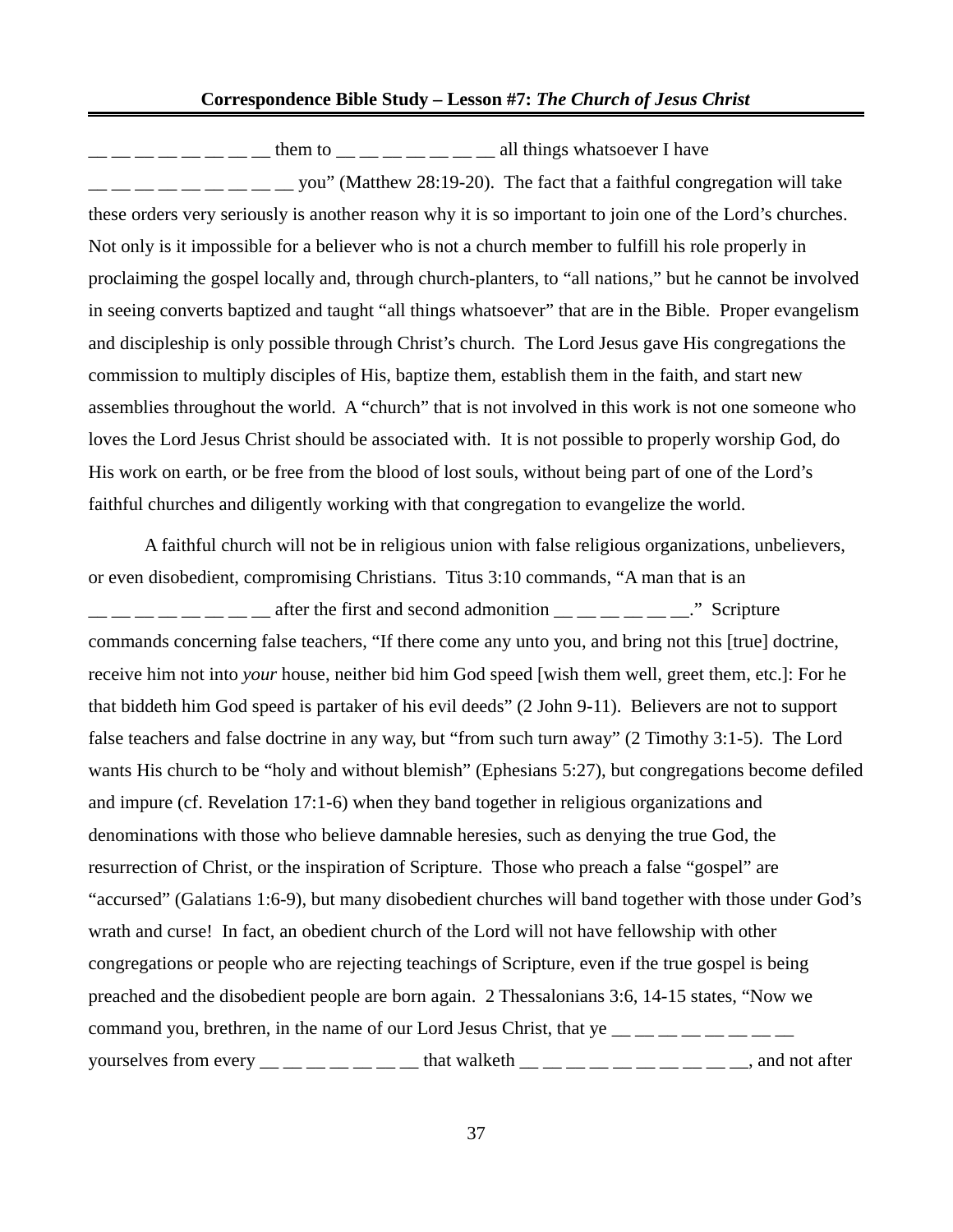#### **Correspondence Bible Study – Lesson #7:** *The Church of Jesus Christ*

| the tradition which he received of us And if any man $\_\_\_\_\_\_\_$ $\_\_\_\_\_\_$ our word by this         |  |
|---------------------------------------------------------------------------------------------------------------|--|
| epistle, $\_\_\_\_\_\_\_\$ that man, and have $\_\_\_\_\_\_\_\_\_\_\_\_\_\_\_\_\_\_$ with him, that he may be |  |
| ashamed. Yet count him not as an enemy, but $\_\_\_\_\_\_\_\_\_\_\_\_\_$ him as a $\_\_\_\_\_\_\_\_\_\_\_\_$  |  |
| People who are not God's enemies, but are brethren in Christ, and churches that teach a true gospel,          |  |
| must still be separated from if they are unwilling to be obedient to things that the Bible teaches.           |  |
| Faithful churches and Christians are to withdraw from and admonish them about their error. "No other          |  |
| doctrine" (1 Timothy 1:3) than what is in the Bible must be allowed in an obedient church.                    |  |

We have now looked at a number of practices that characterize true and obedient churches. Christ's faithful congregations will serve God in spirit and in truth, worshipping Him in accordance with His commandments, instead of using their own ideas and following traditions not found in the Bible. They praise God in psalms, hymns, and spiritual songs, using music in worship that is not worldly, fleshly, or devilish, but such as is suitable to His holy character. They follow the New Testament pattern and gather for worship on the first day of the week, Sunday, instead of on the Jewish Sabbath. They treasure bold preaching of all the truths in the Bible. They highly value prayer. They practice baptism and the Lord's Supper the Bible way. Members of faithful churches seek to build each other up in the faith. They seek to always follow Christ, rather than hypocritically putting on a show for Sunday while they serve Satan the rest of the week. They testify of Christ with their words and lifestyle to their friends and acquaintances, work to reach every single person in their local area with the gospel, and support church-planting efforts to evangelize the rest of the world. Obedient churches do not join hands with false religion, the lost, or disobedient brethren, but strive to be pure and faithful to Christ in their religious fellowship. They remember that the Lord Jesus said, "If ye love me, keep my commandments" (John 14:15), and they look forward joyfully to the time when they are together with their Lord, for then He will tell each of His faithful children, "Well done, *thou* good and faithful servant: thou hast been faithful over a few things, I will make thee ruler over many things: enter thou into the joy of thy lord" (Matthew 25:21).

We have studied five distinguishing marks of the Lord Jesus Christ's true and faithful churches. They have the Bible as their only authority for faith and practice. They are self-governing, independent congregations, rejecting all forms of unbiblical hierarchy. They conform to Scripture in their practice of baptism and the Lord's Supper. They believe the doctrines in the Word of God, and they follow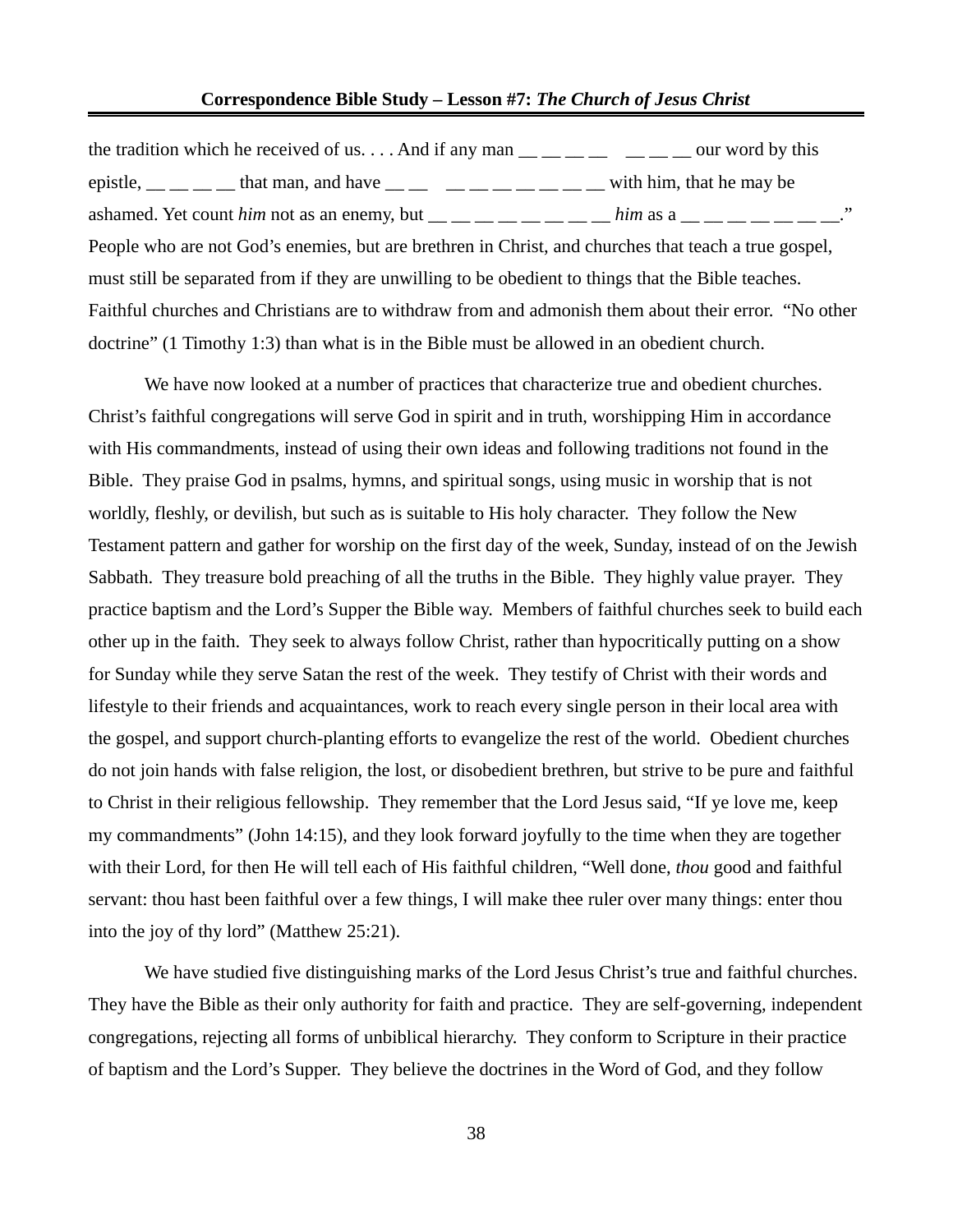Bible practices. Having studied the importance of, definition of, and marks of the church, we now turn to an examination of church history. Have Bible-believing congregations existed since the Lord Jesus Christ started His church in the first century? If so, where were they—and where are they now? Among all the religious organizations that now fill the world, can we identify the true church today?

## **The Church:**

#### **Its History**

### I. *The History of True Churches*

The Lord Jesus gave His church many precious promises of continued existence or perpetuity from the first century until the second coming. In Matthew 16:18, Christ promised, "I will build my church; and the gates of hell shall not prevail against it." He told His church, "lo, I am with you alway, *even* unto the end of the world" (Matthew 28:20). This is why Ephesians 3:21 reads, "Unto him [God] *be* glory in the \_\_ \_ \_ \_ \_ \_ by Christ Jesus \_\_ \_ \_ \_ \_ \_ \_ \_ \_ \_ \_ \_ \_ \_ \_ , world without end. Amen." These churches would be doing God's will until the Savior returned for them. If there ever was a time between the first century and the present day that Biblical churches vanished from the earth, Christ's promise would have failed—which, of course, can never

happen! While Scripture guarantees a continued succession of true churches, it also predicted a great falling away, an apostasy, from the truth. We would therefore expect that most of "Christianity" would not represent the true religion: "Now the Spirit speaketh expressly, that in the latter times some shall  $\frac{1}{1}$   $\frac{1}{1}$   $\frac{1}{1}$   $\frac{1}{1}$  from the  $\frac{1}{1}$   $\frac{1}{1}$   $\frac{1}{1}$   $\frac{1}{1}$   $\frac{1}{2}$   $\frac{1}{1}$   $\frac{1}{2}$   $\frac{1}{2}$   $\frac{1}{2}$   $\frac{1}{2}$   $\frac{1}{2}$   $\frac{1}{2}$   $\frac{1}{2}$   $\frac{1}{2}$   $\frac{1}{2}$   $\frac{1}{2}$   $\frac{1}{2}$   $\$  $\frac{1}{1}$   $\frac{1}{1}$   $\frac{1}{1}$   $\frac{1}{1}$   $\frac{1}{1}$   $\frac{1}{1}$   $\frac{1}{1}$   $\frac{1}{1}$   $\frac{1}{1}$   $\frac{1}{1}$   $\frac{1}{1}$   $\frac{1}{1}$   $\frac{1}{1}$   $\frac{1}{1}$   $\frac{1}{1}$   $\frac{1}{1}$   $\frac{1}{1}$   $\frac{1}{1}$   $\frac{1}{1}$   $\frac{1}{1}$   $\frac{1}{1}$   $\frac{1}{1}$  a hot iron; \_\_ \_\_ \_\_ \_\_ \_\_ \_\_ \_\_ \_\_ \_\_ \_\_ to \_\_ \_\_ \_\_ \_\_ \_\_, *and commanding* to \_\_ \_\_ \_\_ \_\_ \_\_ \_\_ \_\_ from  $\frac{1}{1}$  \_ \_ \_ \_ \_ , which God hath created to be received with thanksgiving of them which believe and know the truth" (1 Timothy 4:1-3; cf. Acts 20:28-31). What the Bible predicted was fulfilled historically.

Christ's churches endured a period of severe persecution from the first century to the early fourth century. After the last of the apostles died around A. D. 100, false teaching began to rapidly grow among many, so that great numbers of congregations went into apostasy and fell into errors such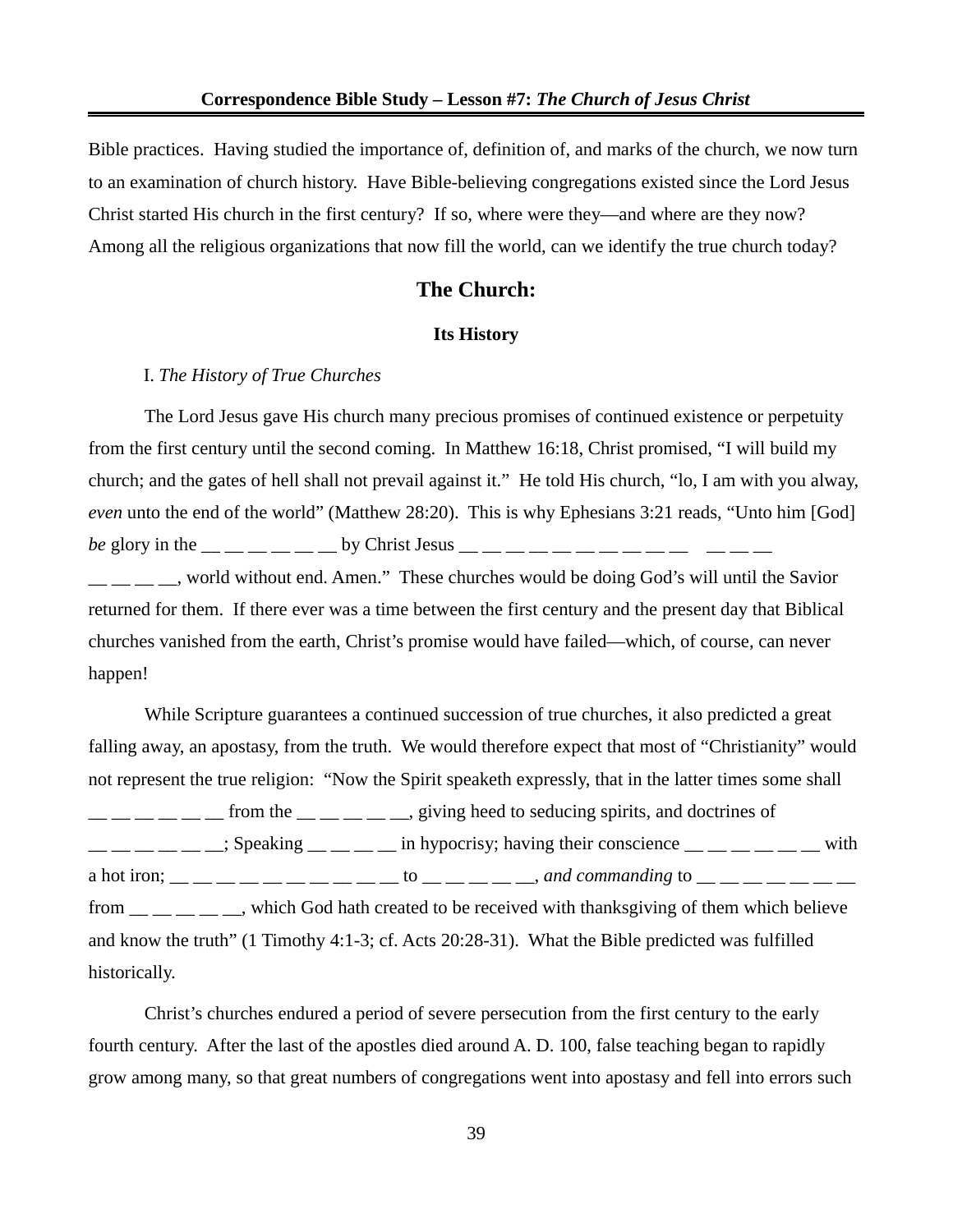as salvation by means of baptism and other works. This false "Christianity" united with the Roman empire during the days of the emperor Constantine, who reigned from A. D. 306-337. The union of "church" and State, which was entirely contrary to Scripture (Matthew 22:21), greatly accelerated the moral and spiritual decline of most of Christendom, as pagan Roman practices and beliefs saturated the new Roman State-church. This "Christian" religious organization rejected the Biblical teaching that every congregation is independent and self-governing to adopt a hierarchical form of "church" government modeled after the Roman government. It gradually developed into the medieval Roman Catholic church, which dominated Europe until the sixteenth-century Reformation. (The Roman Catholic church, Protestant groups which attempted to reform it, and other sects within modern Christendom will be examined below in the section "What About Other Churches?") However, the apostasy was not by any means universal. Bible-believing churches and Christians continued to exist, in accordance with Christ's promise. The heretical "Christian" majority persecuted, tortured, and martyred true believers by the millions. Christ's churches during the dark days of the dominance of Catholicism in the medieval era were given many different names, such as Waldenses, Donatists, Paulicians, Albigenses, and Cathari. However, they were most commonly designated *Anabaptists* ("rebaptizers"), because their Catholic opponents charged that they "re-baptized" those who, having come to genuine faith in the Lord Jesus Christ, left Catholicism to join true churches. Since the Roman Statechurch was a false religion, and the infant "baptism" which gradually became universal in the Middle Ages was not the true ordinance instituted by the Lord Jesus and confirmed by His apostles, the Anabaptist practice of immersing Catholics who truly received Christ and joined their congregations was not a "re" baptism at all. A false "church" cannot truly administer the church ordinances of baptism and the Lord's Supper, and infant "baptism" is really not baptism. During the time of the Reformation and in the following centuries, the prefix *ana* gradually dropped off, and the true churches were simply called *Baptist.* Congregations that believed and practiced like modern Bible-believing Baptist churches have existed since the days of their Founder and Savior, the Lord Jesus Christ, until today.

Non-Baptist historians, both Catholic and Protestant, have admitted that Baptists by no means originated at the time of the Reformation, but have existed from antiquity: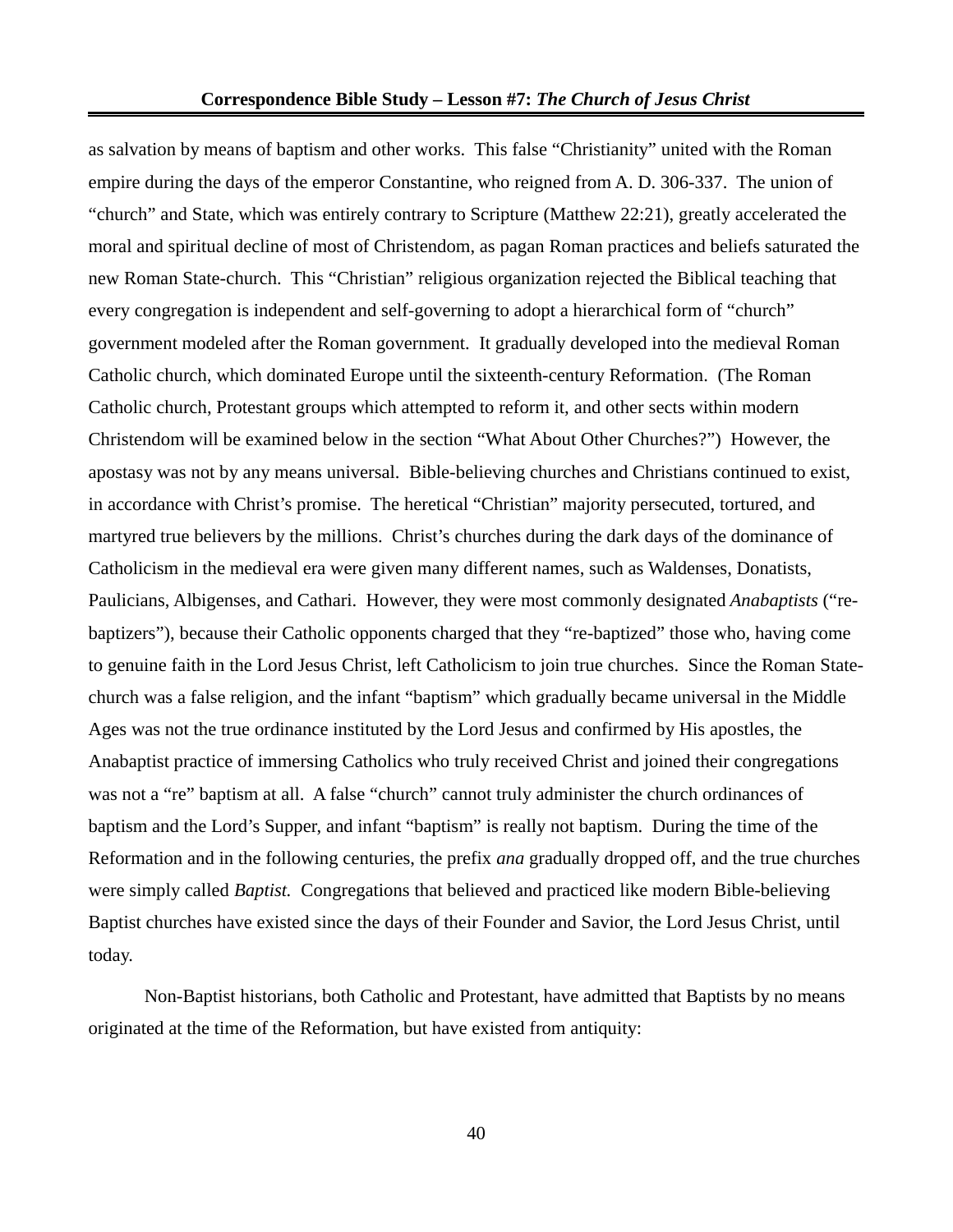The Catholic cardinal Hosius, writing at the time of the Reformation, stated that "were it not for the fact that the Anabaptists have been grievously tormented and cut off with the knife during the past 1200 years, they would swarm greater than all the Reformers" (Hosius, *Letters Apud Opera,* pgs. 112- 113).

The Dutch Reformed historians A. Ypeij and J. J. Dermount wrote, "We have now seen that the Baptists, who were formerly called Anabaptists . . . were the original Waldenses, and have long in history received the honor of that origin. On this account the Baptists may be considered as the only Christian community which has stood since the days of the Apostles, and as a Christian society which has preserved pure the doctrines of the Gospel through all ages" (*Geschiedenis der Netherlandsche Hervomke Kerk, I,* pg. 148).

The Methodist scholar John Clark Ridpath wrote, "I should not readily admit that there was a Baptist church as far back as 100 AD, though without doubt there were Baptists then, as all Christians were then Baptists" (W. A. Jarrell, *Baptist Church Perpetuity,* pg. 59).

The Lutheran J. L. von Mosheim wrote, "the origin of . . . the Anabaptists . . . is lost in the remote depths of antiquity. . . . Before the rise of Luther and Calvin, there lay concealed in almost all the countries of Europe, persons who adhered tenaciously to the principles of the modern Dutch Baptists" (*Institute of Ecclesiastical History,* vol. 2, pgs. 119-120).

The Quaker historian Robert Barclay wrote, "the rise of the Anabaptists took place prior to the Reformation of the Church of England, and there are also reasons for believing that on the Continent of Europe small hidden Christian societies, who have held many of the opinions of the Anabaptists, have existed from the time of the Apostles" (*Inner Life of the Societies of the Commonwealth,* pgs. 11-12).

The founder of the "Christian Church," "Disciples of Christ," and "Church of Christ" denominations, Alexander Campbell, stated, "From the apostolic age to the present time, the sentiments of Baptists have had a continued chain of advocates, and public documents of their existence in every century can be produced" (*McCalla-Campbell Debate,* pgs. 378-379).

Naturally, Baptists also affirm their own succession. The famous Baptist, Charles H. Spurgeon, stated, "We believe that the Baptists are the original Christians. We did not commence our existence at the Reformation, we were reformers before Luther or Calvin were born; we never came from the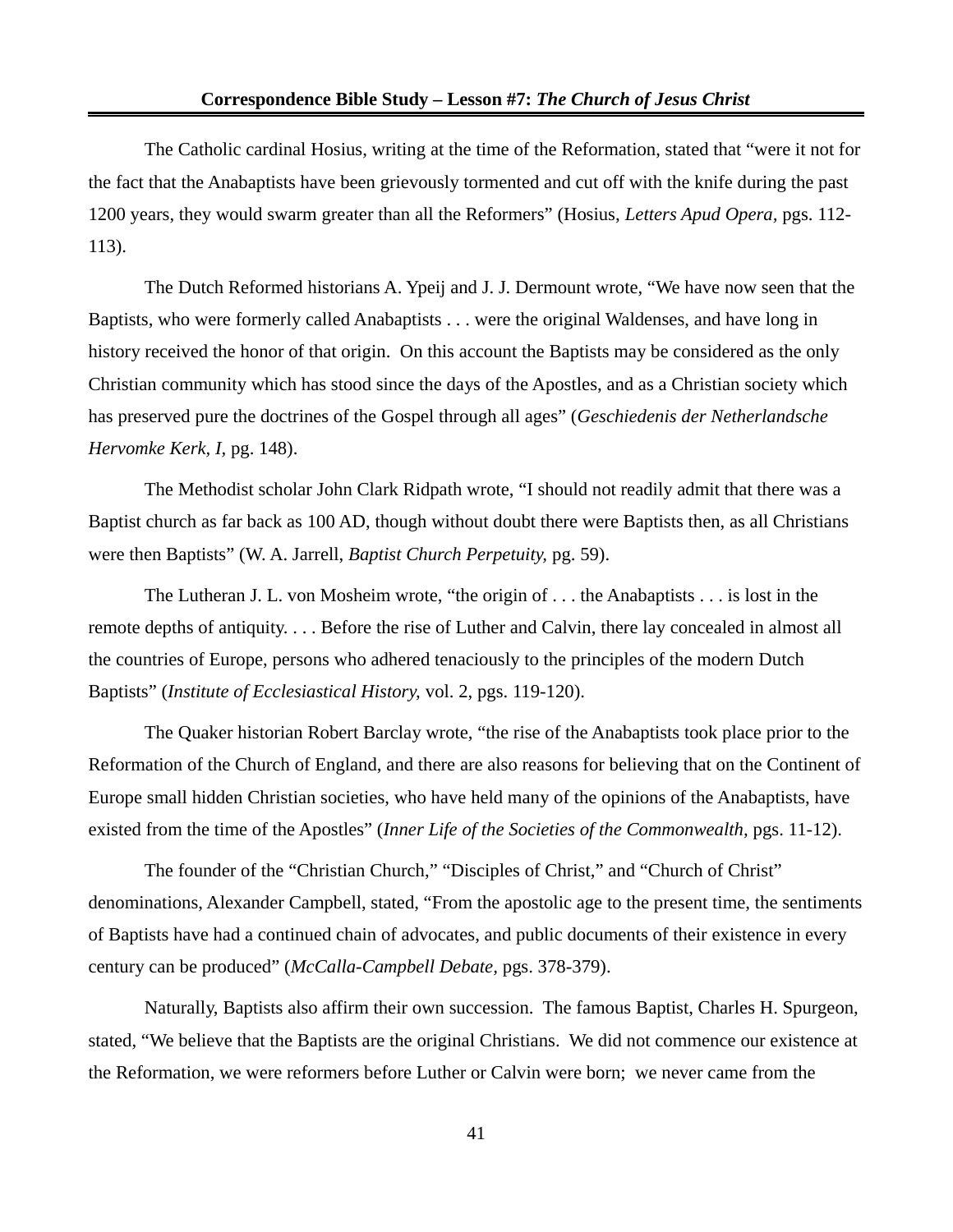Church of Rome, for we were never in it, but we have an unbroken line up to the Apostles themselves" (*Metropolitan Tabernacle Pulpit,*1861, pg. 225).[18](#page-41-0)

God has kept His promise! True churches, ones that believe the doctrines and follow the practices we have learned about from the Scriptures in these seven Bible studies, have indeed existed in every generation from the first century until now. They are found today among those churches called *Baptist.* Baptist churches are the true churches of Jesus Christ.<sup>[19](#page-41-1)</sup>

#### II. *What About Other Churches?*

Baptist churches fulfill all the qualifications given in Scripture for the congregations of the Lord. They teach Biblical doctrine and follow Biblical practice. They match the promise of Christ to have preserved His church from the time that He founded it to the end of the world. No other religious group fulfills the requirements of Scripture for true churches. All other groups hold to a variety of false teachings. All other groups originated after the first century.

We will now state the founder, and sample the false teachings, of many of the religious divisions, sects, and cults within Christendom.<sup>[20](#page-41-2)</sup> It will not be possible to cover every single religious group, nor will the heresies of the sects covered be studied comprehensively. Furthermore, varying degrees of divergent belief are tolerated in these groups; within some, the variation is very great. We welcome questions about any of the material covered here and will gladly provide further information about these religions to all who request it.

<span id="page-41-0"></span><sup>18</sup> These quotes are taken from *The History of Baptists,* Douglas Hammett, Emmaus, PA: Challenge Press, 2004, pg. 9-10. For more information on the history of Christ's churches, please ask us for a free copy of *The Trail of Blood: Following the Christians Down Through the Centuries, or The History of Baptist Churches from the Time of Christ, their Founder, to the Present Day,* J. M. Carroll. This excellent resource also provides extensive sources for those who wish to do even further study.

<span id="page-41-1"></span><sup>19</sup> While Christ's churches are Baptist churches, not every church that has the name "Baptist" on its sign really follows the Bible and practices the one true religion. Just as the Scriptures repeatedly warn of false prophets and teachers (1 John 4:1; 2 Peter 2:1; Matthew 7:15), so today false teachers control some churches that attempt to deceive people and call themselves Baptist, although they have nothing to do with the teachings of the Bible. Generally, Bible-believing Baptist churches are styled "Independent, Fundamental" Baptists, while compromising or false "Baptist" churches are found within various groups that have given up church independence and joined denominational conventions, such as the Southern Baptist Convention ("Southern Baptists,"), the American Baptist Convention, National Baptist Convention, etc. You can have confidence that the Baptist church that gave you this Bible study is a true church of Christ, and, if you are born again, you can happily join yourself to it and serve the Lord in it. If you are too far away from the congregation that has provided you this study to worship there, please indicate in the appropriate section at the end of this Bible study that you wish to attend a true church in your area, and we will help you find one.

<span id="page-41-2"></span><sup>20</sup> The dates mentioned below are sometimes approximate, because some denominations emerged over a period of time. Also, human founders listed were often associated with other prominent individuals in the development of new groups.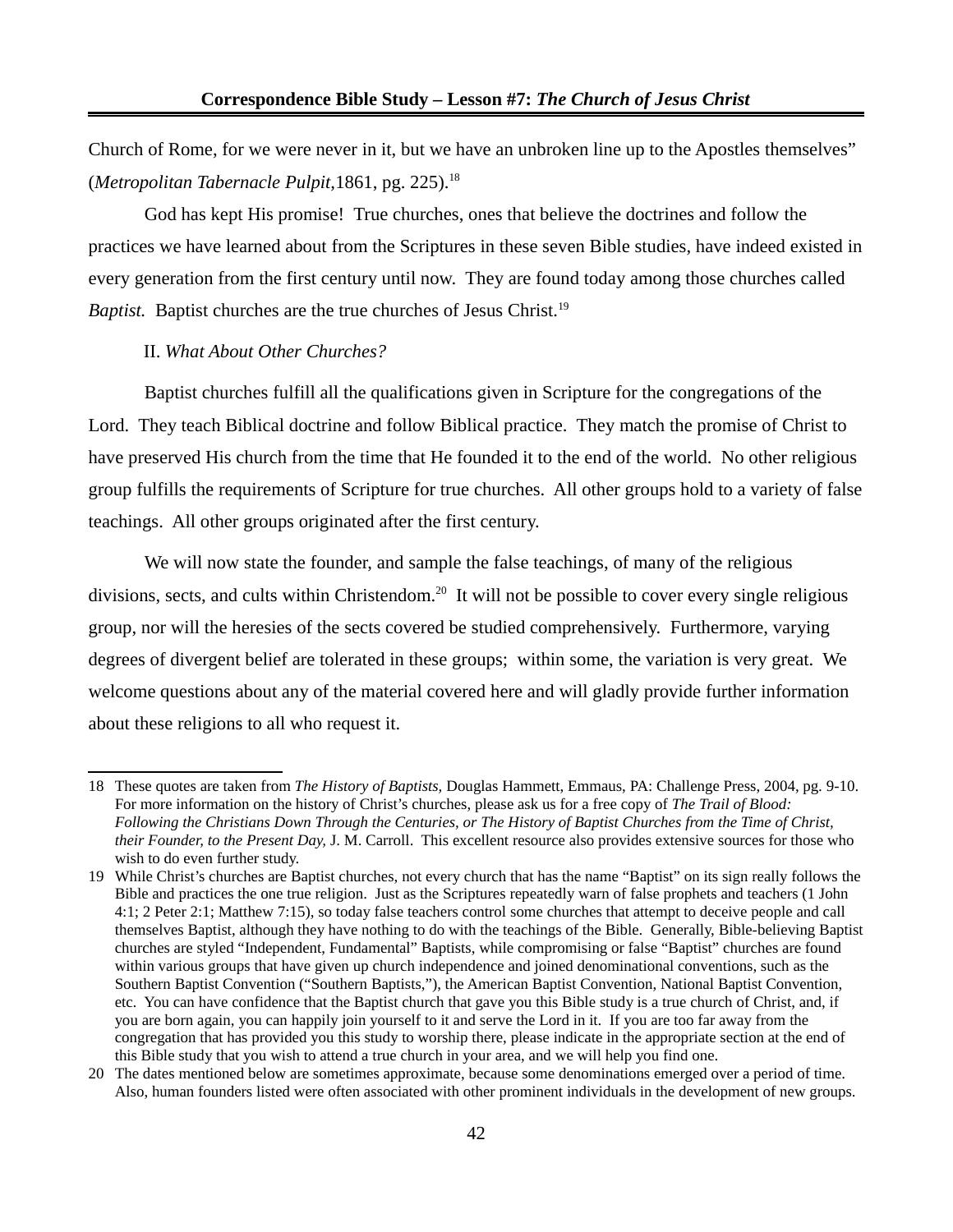**Roman Catholicism.** Founder: The emperor Constantine united "church" and State, A. D. 325; first real Pope, Leo I (A. D. 440-461). Heresies: Tradition is equal to the Bible; the Apocrypha is added to the Bible; the "infallible" decrees of the Pope are added to the Bible; idolatry is committed by worshipping Mary, other dead people, and images; idolatry is committed by worshipping bread in the Mass; salvation is received by following the seven sacraments and doing good works; infant "baptism" is practiced; "baptism" by sprinkling or pouring is practiced; the Lord's Supper is supposedly eating Christ's human flesh and drinking His literal blood; the new birth and holiness are not required for church membership; the eternal security of the believer's salvation is rejected; a hierarchy of priests, bishops, archbishops, cardinals, popes, etc. is created; most believers allegedly do not go to heaven right away but go to an imaginary place called purgatory where they get tortured; numerous other heresies are accepted, which have gradually increased in number over time. $^{21}$  $^{21}$  $^{21}$ 

**Eastern Orthodoxy (Greek Orthodox, Russian Orthodox, etc.).** Founder: Michael Cerularius, A. D. 1054. Heresies: Very similar to those of Roman Catholicism, but without an "infallible" Pope.

**Lutheranism.** Founder: Martin Luther, A. D. 1517. Heresies: idolatry is committed by teaching that Christ's human body fills the universe; salvation is received by means of the sacraments of baptism and the Lord's Supper; the eternal security of the believer is denied; infant "baptism" is practiced; "baptism" by sprinkling or pouring is practiced; in the Lord's Supper Christ's human body and blood are supposedly literally consumed; the new birth and holiness are not required for church membership; a hierarchy in church government is created.

**Anglicanism/Episcopalianism.** Founder: Henry VIII, A. D. 1534. Heresies: salvation is received by means of the sacraments of baptism and the Lord's Supper; salvation is by works; infant "baptism" is practiced; "baptism" by sprinkling or pouring is practiced; the new birth and holiness are not required for church membership; an episcopal form of hierarchy in church government is created.

<span id="page-42-0"></span><sup>21</sup> Dates for the origination of various Catholic heresies: Priests began to wear special clothing, A. D. 500/ Prayers offered to Mary, dead saints, and angels, A. D. 600/ Bishop of Rome assumed the title of Pope, A. D. 607/ Power of Popes over civil government, A. D. 750/ Worship of the cross, images, and relics, A. D. 788/ Marriage of Priests forbidden, A. D. 1079/ Rosary beads invented, A. D. 1090/ Sale of Indulgences, A. D. 1190/ Sacrifice of Mass, A. D. 1215/ Auricular confession of sins to a priest, A. D. 1215/ Worship of the bread used in the Mass, A. D. 1220/ Purgatory proclaimed, A. D. 1439/ Tradition held equal to Bible, A. D. 1545/ Apocryphal books added to the Bible, A. D. 1546/ Mary said to be completely sinless, A. D. 1854/ Infallibility of the Pope, A. D. 1870/ Bodily assumption of Mary to heaven, A. D. 1950/ Mary proclaimed the "Mother of the Church," A. D. 1965.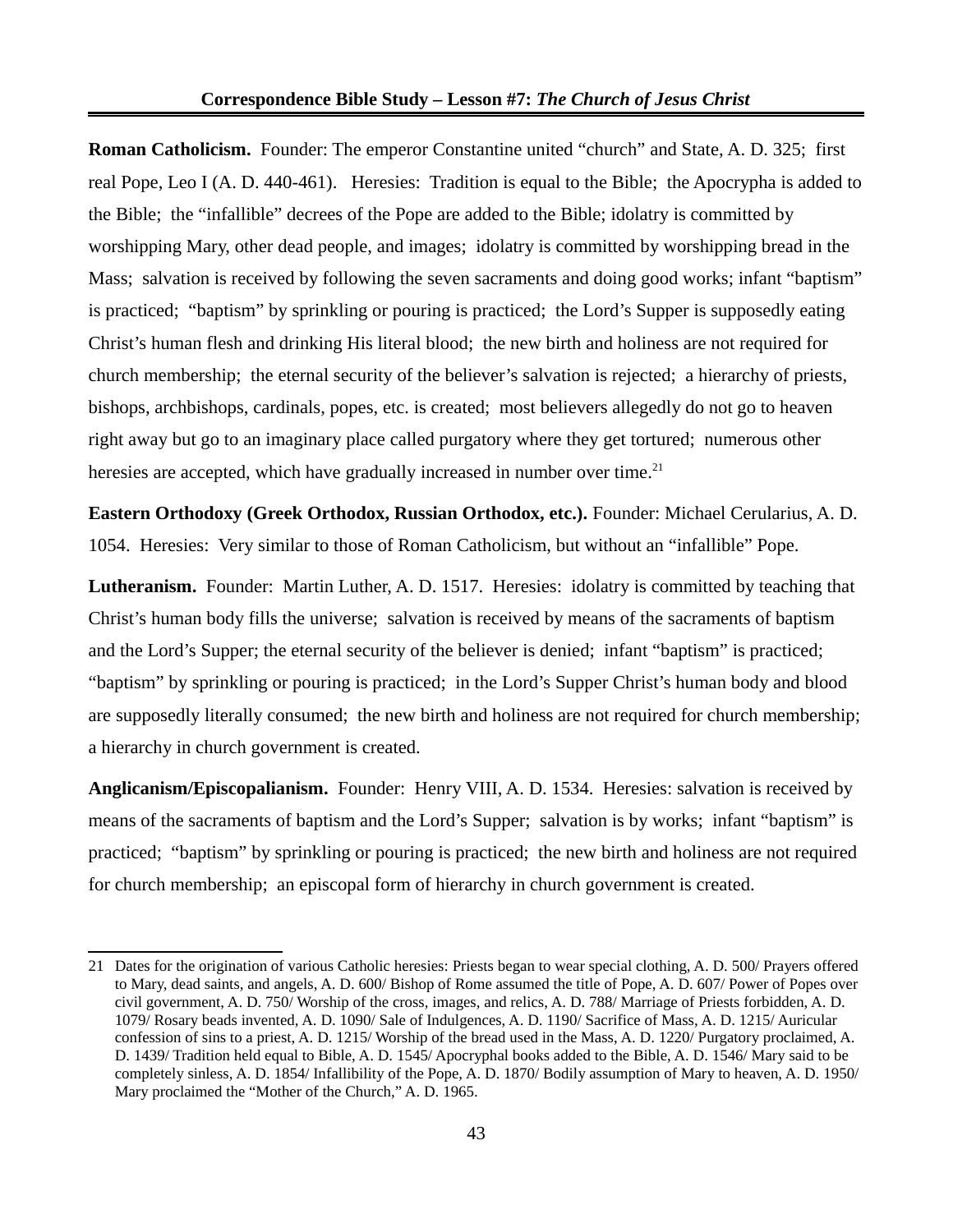**Presbyterian/Reformed.** Founder: John Calvin, A. D. 1534. Heresies: salvation is by means of the sacraments of baptism and the Lord's Supper; infant "baptism" is practiced; "baptism" by sprinkling or pouring is practiced; the new birth and holiness are not required for church membership; A Presbyterian form of hierarchy in church government is created.

**Methodism.** Founder: John Wesley, A. D. 1740. Heresies: salvation is by means of the sacraments of baptism and the Lord's Supper; eternal security is denied; infant "baptism" is practiced; "baptism" by sprinkling or pouring is practiced; the new birth and holiness are not required for church membership; A hierarchy in church government is created.

**Christian Church/Disciples of Christ/Church of Christ.** Founder: Alexander Campbell, A. D. 1830. Heresies: salvation is by baptism and by good works; the imputation of Adam's sin and the full sinfulness of man is denied; eternal security is denied.

**Charismatic churches/Pentecostalism.[22](#page-43-0)** Founder: Charles Parham, A. D. 1901. Heresies: The sole authority of Scripture is denied or undermined by adding new so-called prophecies, visions, etc.; the devil is worshipped through so-called tongues speaking and other demonic miracles; some Pentecostals commit idolatry by denying the Trinity (Oneness Pentecostalism); eternal security is denied; worldly, fleshly "worship" is practiced.

**Bible Church/"Non-denominational" Church/Community Church.** Founder: William McCarrell, A. D. 1930. Heresies: The diversity of belief among these churches is so great that they cannot be generally classified. However, if one went through these Bible studies with any particular one of them, they would deviate from Scripture in some way. They also were started some 1,900 years after Christ's church was.

**Seventh Day Adventism.** Founder: Ellen G. White, A. D. 1844. Heresies: The sole authority of Scripture is denied by adding the "inspired" visions of Ellen White; salvation by works based on Christ's coming to a "heavenly sanctuary" in A. D. 1844 is taught; eternal security is denied; the Lord's day for worship is rejected for the Jewish Sabbath; hell is denied.

<span id="page-43-0"></span><sup>22</sup> These denominations include the Assemblies of God, Church of God in Christ, Pentecostal Apostolic Church, Vineyard Church, United Pentecostal Church, etc. For more information on the errors of the charismatic and Pentecostal movements, please request a free copy of the tract, "A Scriptural Analysis of the Charismatic Movement," by Kent Brandenburg.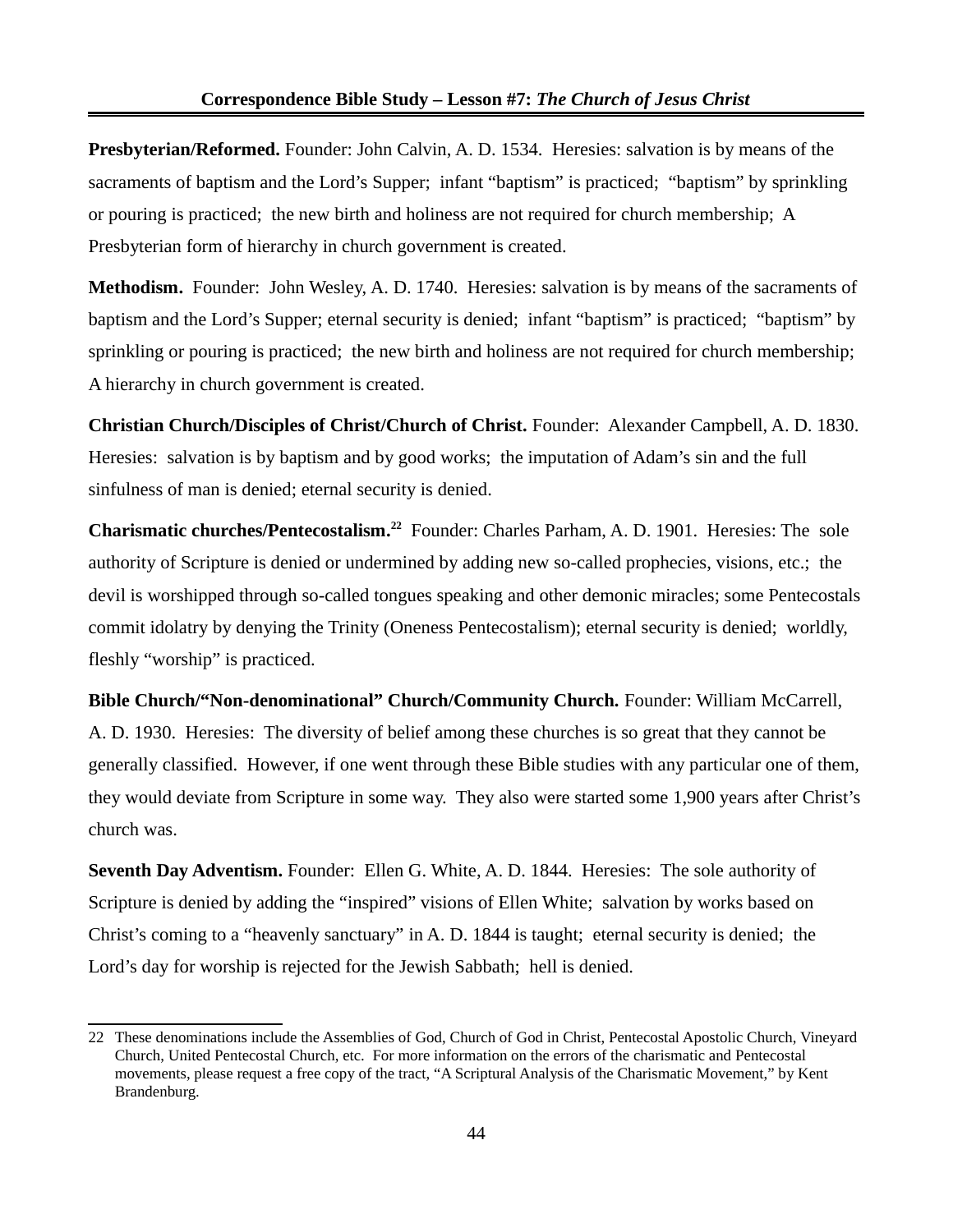**Watchtower Society ("Jehovah's Witnesses")**. Founder: Charles Taze Russell, A. D. 1884. Heresies: The sole authority of Scripture is denied by ascribing a "prophetic" role to the Governing Body in New York City, and by making up its own corrupt version of the Bible (the *New World Translation*); idolatry is committed by teaching that God the Father is not omnipresent, but has a body; idolatry is committed by teaching that the Lord Jesus Christ is not Jehovah but Michael the Archangel, a second and lesser god; idolatry is committed by teaching that the Holy Spirit is not God, but an impersonal force like electricity; the bodily resurrection of Jesus Christ is denied; salvation by works is taught; the eternal security of the believer is rejected; the fact that saved dead are in heaven is rejected; eternal punishment in hell is rejected; the myth that Jesus Christ came back to earth in A. D. 1914 is taught; many other heresies are affirmed.

**Mormonism.** Founder: Joseph Smith, A. D. 1820. Heresies: The sole authority of Scripture is denied by claiming that the *Book of Mormon, Doctrine and Covenants,* and *Pearl of Great Price* are also the Word of God; the doctrine is advocated that outside of their "church," which is led by a "prophet" who still receives new revelation, there is no salvation; salvation by baptism and good works is taught; the one true God is denied by teaching that there are many gods, and that a faithful male Mormon and his wife can become a god and goddess and rule their own planet; the blasphemy is taught that God the Father was once a man who became a god like Mormons can today; the blasphemy is taught that Jesus Christ and Satan are brothers; the lie that God the Father has a body of flesh and bones is advocated; the vile notion that Jesus Christ was conceived by the sexual union of their "God the Father" and Mary is advanced; many other sick and abominable blasphemies and heresies are advocated.

The fact is that only true Baptist churches meet the Biblical requirements set out for the church of Christ. No other religious group teaches everything in the Bible. Also, all non-Baptist "churches" were started after the first century, when Christ started His church. The Catholic denomination split from true churches in the early centuries as it went off into apostasy. Eastern Orthodoxy and the various Protestant denominations split from Roman Catholicism. Numerous cult groups and new denominations have sprung up after the time of the Reformation. All of these groups show by their disobedience to Bible doctrine and practice, and their origin centuries after the life of Christ, that they are not His church. They are all guilty of schism, of separating themselves from the one church the Lord Jesus founded. People who are members of these religious organizations are not members of the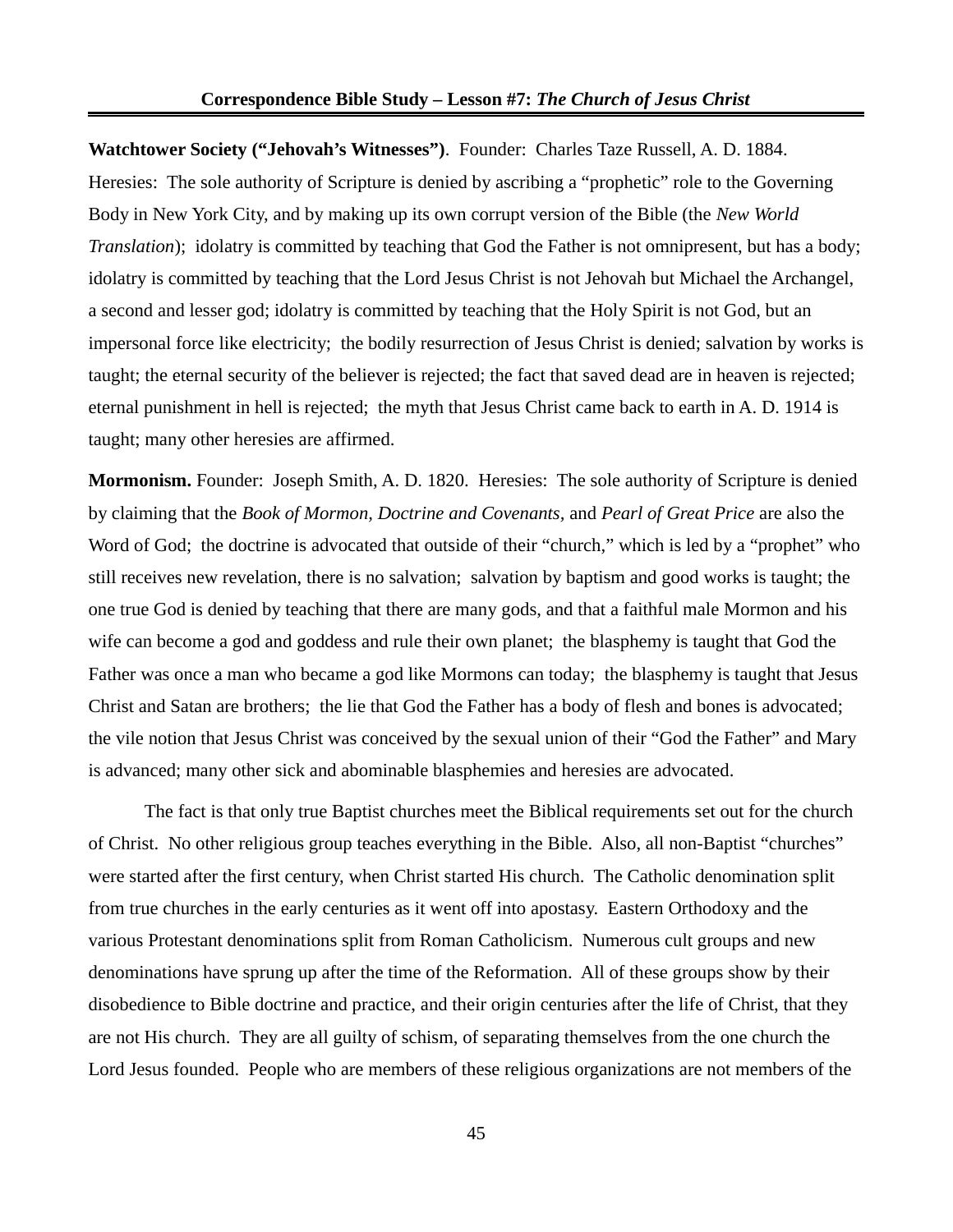church of Christ. They do not enjoy the wonderful benefits and blessings the Savior promised those in His congregations. Their members are unable to offer God the worship that He has willed to receive in His church. They are unable to Biblically baptize or practice the Lord's Supper. The existence and religious rituals of such false "churches" offend God, rather than pleasing Him. Christians should have nothing to do with these organizations.

# **The Church:**

#### **God's Will for My Life**

Over the course of this Bible study, we have learned many things about the Lord's church. We learned it is extremely important—Christ has a special love for His church; not worshipping in it is disobedience to plain commands of Scripture; characteristic non-attendance is a mark of the unconverted; it is the place where we can grow under God-ordained leadership and be protected from false teaching; and it is the place of the Savior's special presence, for Christ's congregation is His body, temple, and bride. A believer cannot be obedient to His Redeemer without serving faithfully in His church. In addition to all the benefits already mentioned, the Christian is not able to strengthen and be strengthened by his companions in the assembly, receive Biblical baptism, participate in the Lord's Supper, and properly fulfil his role in the work of evangelism and discipleship, without joining the church of God.

We also learned that the word *church* means *assembly* or *congregation.* The church of Christ is an assembly of baptized believers, organized to carry out the Lord's work. A church is not a building where people meet for worship, or a religious denomination. The church is not made up of all believers everywhere all together—that is the family of God. Christ's church is a particular, local, visible congregation, not something universal or invisible. Recognizing that a *church* is an *assembly,* we were ready to look at the marks that distinguish Christ's assembly from other types of assemblies.

We then studied five marks of the Lord's church: the Bible is its sole authority, it is a selfgoverning, independent congregation, it properly practices baptism and communion, it is faithful to other Biblical doctrine, and it conforms to other Biblical practices. The Bible is the church's only authority for faith and practice because every word of Scripture was inspired and perfectly preserved by God. Since the traditional Hebrew and Greek texts, which are faithfully translated into English in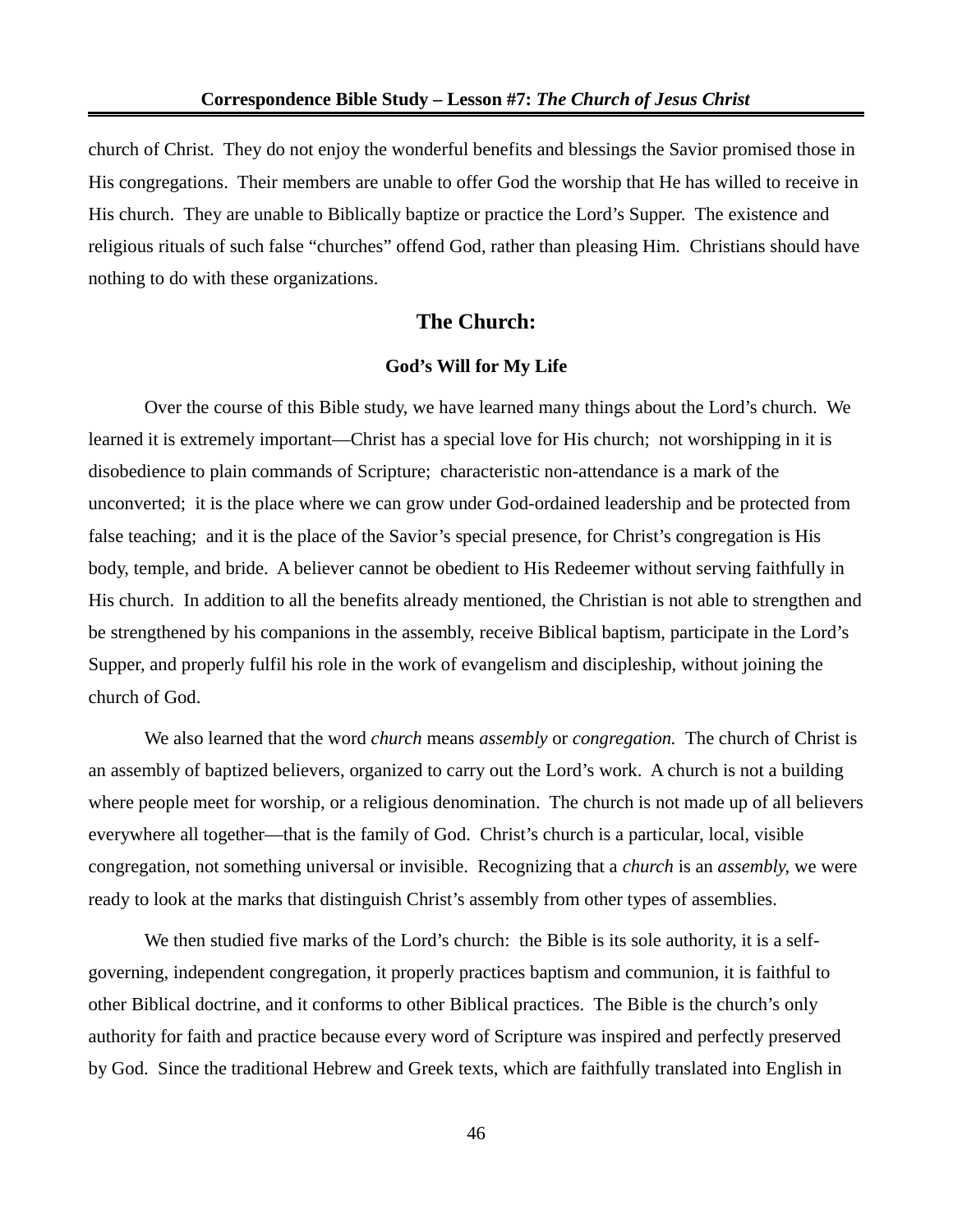the King James Bible, represent the perfectly preserved text of the inspired Scriptures, faithful churches use the King James Bible instead of the many modern "Bible" versions that are filled with Satanic corruptions. Because Scripture teaches that, in submission to Christ's headship, the members of the assembly have ultimate decision-making authority, true churches are self-governing, independent congregations. The only two offices in the congregation are pastors—who are also called elders, bishops, or overseers—and deacons. Pastors and deacons must meet specific and strict spiritual qualifications. Church membership is only for those who have been born again and are living a life consistent with the new birth. Believers join congregations by baptism. This ordinance is performed properly when a church immerses a Christian in the name of the Father, Son, and Holy Spirit. Baptism pictures the Lord Jesus' death, burial, and resurrection and the saint's identification with Him in dying to his old life of sin and rising to new life in Christ. Neither baptism nor the Lord's Supper is a sacrament that takes away sin—one's sins must be paid for before he can properly participate in either ordinance. The Lord's Supper is celebrated when the members of a church, having examined themselves to make sure they are right with God, partake of unleavened bread and grape juice in remembrance of Christ. Nothing happens to the bread and the fruit of the vine—they do not change into anything else in the ordinance. Christ's congregations are also faithful to other Biblical doctrines. They take everything taught in the Bible, from the nature of God to the way of salvation to the details of Christ's return, very seriously. They earnestly contend for truth and fight against error.

Obedient churches are also faithful to Biblical practice. They assemble the first day of the week to worship God in spirit and in truth, in accord with His explicit commandment, and not adding the traditions of men. They boldly preach the Bible, are faithful in prayer, and encourage their members in righteousness, recognizing that a righteous life is central to acceptable worship. They praise the Lord in psalms, hymns, and spiritual songs, using holy tunes and rejecting worldly, fleshly, and devilish music. They also serve their Savior by faithful and consistent evangelism, seeking to reach every single person in their area with the gospel and to establish new churches in their country and around the world. They strive to maintain their purity by avoiding religious affiliations with false teachers, unbelievers, and disobedient and compromising Christians. The sole authority of Scripture, church independence, proper practice of baptism and communion, and faithfulness to Bible doctrine and practice are clear marks which distinguish Christ's church from "Christian" groups founded by man.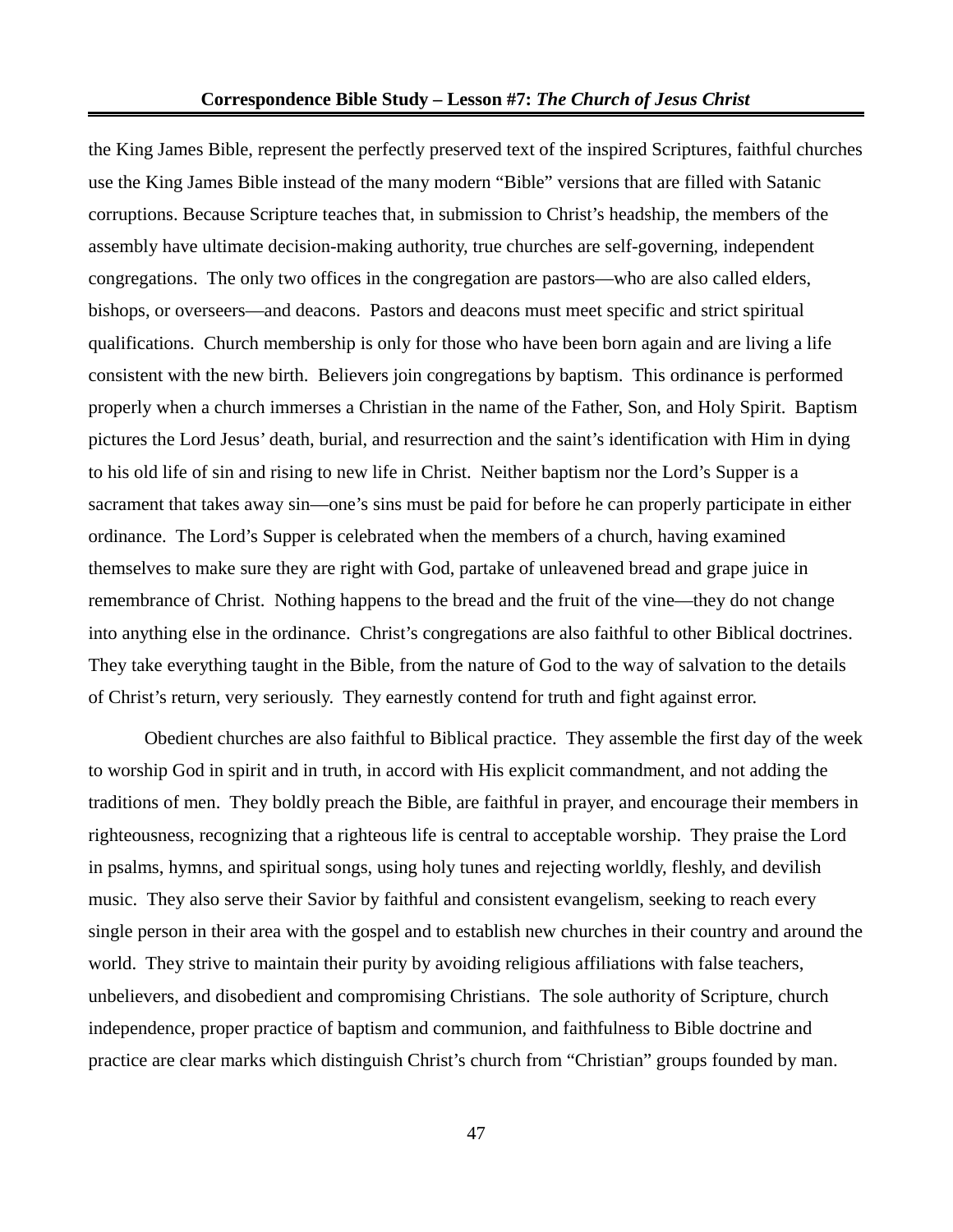Finally, we examined the history of the church of God. We learned that the Savior promised His church a continued existence from the time of its founding until the end of the age, despite the fact that many would fall away into error. The apostasy associated with the union of the pagan Roman government with the "church" of the fourth century developed into the medieval Roman Catholic denomination, while true churches rejected the union of "church" and State and the heresies of Catholicism. They Scripturally baptized those that truly believed the gospel and came to be known as *Anabaptists* because of their stand for the truth on baptism and other Biblical doctrine. Despite terrible persecution by the "Christian" majority, their assemblies continued to exist through the centuries to the time of the Reformation in the sixteenth century, when the prefix *ana* was gradually dropped and the true churches were simply called *Baptist.* Non-Baptist historians confirm the truth of the Baptist claim that their churches have existed since the first century. All other religious groups—Catholics, Protestants, and modern cults—fail to believe and practice everything in the Bible. These religious denominations also all started many, many years after the Lord Jesus founded His church in the first century. History confirms the teaching of Scripture—modern Bible-believing Baptist churches are the true churches of Jesus Christ, practicing the one true religion.

In John 14:23, the Lord Jesus said, "If a man  $\frac{1}{\sqrt{1-\frac{1}{n}}}$  me, he will  $\frac{1}{\sqrt{1-\frac{1}{n}}}$  my words: and my Father will love him, and  $\_\_$   $\_\text{will} \_\_\_\_\text{in}$  unto  $\_\_\_\text{in}$  and make our  $\_\_\_\text{in}$ with him." Do you love the Lord Jesus Christ? You do not, and cannot, love Him unless you have been born again. Have you come to Him as a helpless sinner, in repentance trusting in His blood and righteousness alone for mercy, as explained in Bible study #5? If you have not, then the truths about the church you have learned in this Bible study, while certainly helpful to you, as is every teaching of Scripture, will not keep you from eternal damnation. You should receive Christ as your Lord and Savior immediately.

If you have been born again, God has given you a new heart (Hebrews 8:10; Ezekiel 36:26-27), and you do love the Lord Jesus Christ. This love will lead you to "keep [Christ's] words" (John 14:23), and you will consequently enjoy fellowship with your loving heavenly Father, your Savior, and the Holy Spirit, as God dwells within you and abides with you. He who has given you eternal life, and who has given His very Son to die for and redeem you from your awful, despicable, damnationdeserving sins, commands you to join His church and serve Him there. This is what the Bible teaches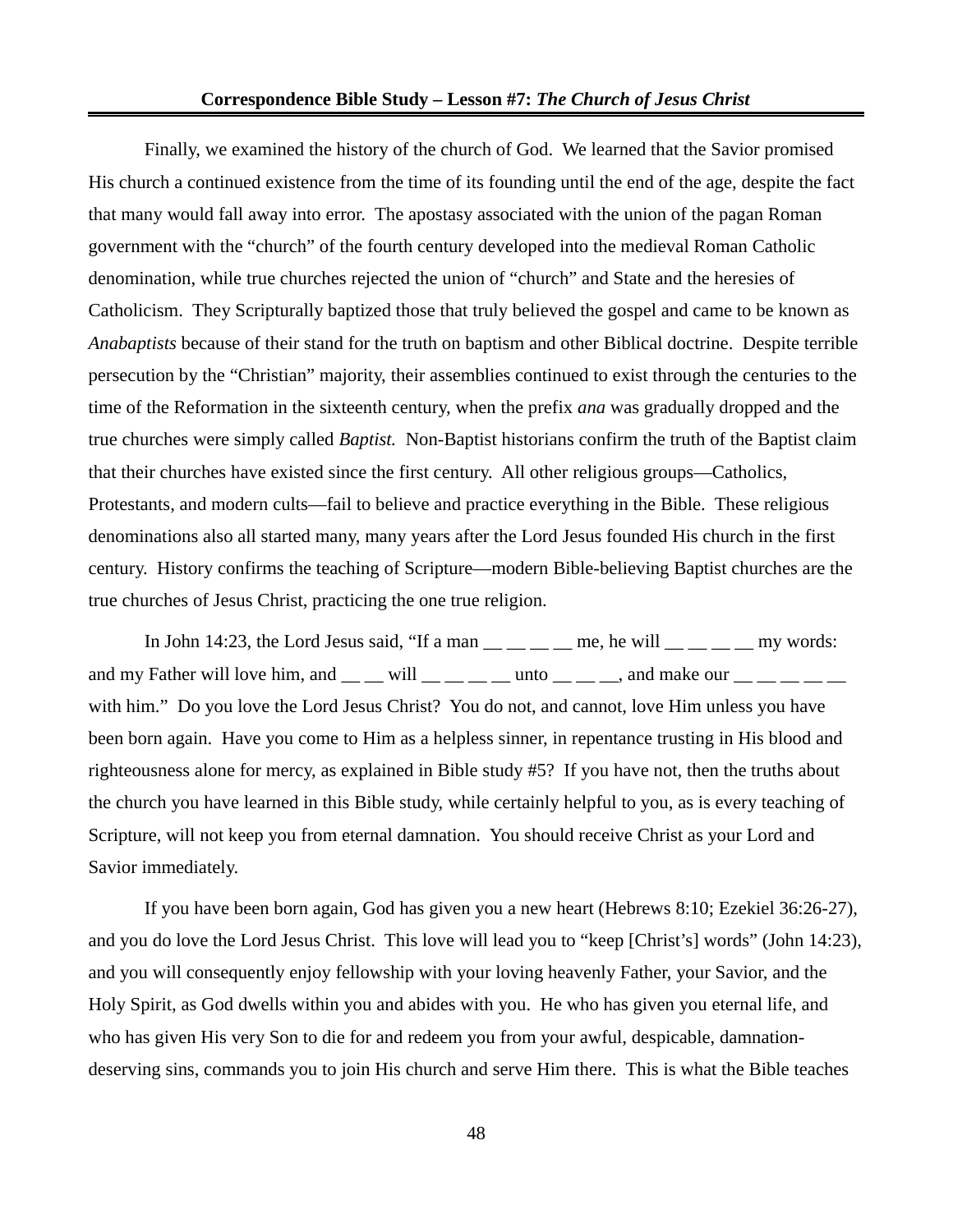Christians do (Acts 2:41, 47). If you wish to be obedient to Christ, you must attend, be baptized into, and serve in His true church. While church membership definitely cannot take away your sin—you must be born again before you can join the Lord's church—Scripture provides no grounds for assurance of salvation to those who reject baptism and church membership (1 John 2:19). If you have not been going to any sort of church, you should find out where a good Baptist church is, be baptized, and begin to wholeheartedly serve the Lord there. Contact us, and we will help you find one. If you have been going to worship at some other kind of "Christian" religious organization, or are a member of any other kind of "church" than a Bible-believing Baptist church, one that teaches and practices everything we have learned in these Bible studies, you should immediately forsake your man-made religion and unite with the type of church Jesus Christ started. God must come first—before your own desires, before the traditional way you have done things, before your family, before everyone and everything. "He that loveth father or mother more than me is not worthy of me: and he that loveth son or daughter more than me is not worthy of me. And he that taketh not his cross, and followeth after me, is not worthy of me. He that findeth his life shall lose it: and he that loseth his life for my sake shall find it" (Matthew 10:37-39). You agreed unconditionally to follow Christ when you repented—now it is time to put the truth into practice. 2 Timothy 2:5 reads, "And if a man also strive for masteries, *yet* is he \_\_ \_\_ \_\_ \_\_ \_\_ \_\_ \_\_ \_\_ .except he \_ \_ \_ \_ \_ \_ \_ \_ \_ \_\_ \_\_ \_\_ \_\_ \_\_ ..." You do not get to serve the Lord Jesus any way you want—you lose out on eternal reward unless you serve Him "lawfully," in the way that He has commanded. Consider the blessing promised to obedience, and the judgment promised to disobedience, stated in Matthew 10:32-33: "Whosoever therefore shall  $\texttt{---}\_\texttt{---}\_\texttt{---}$   $\_\texttt{---}$  before  $\_\texttt{---}$   $\_\texttt{---}$ , him will  $\_\texttt{---}$  confess  $\_\texttt{---}\_\texttt{---}$  before my Father which is in heaven. But whosoever shall  $\frac{m}{m}$   $\frac{m}{m}$   $\frac{m}{m}$  before men, him will  $\frac{m}{m}$   $\frac{m}{m}$ before my Father which is in heaven." Unite yourself with Christ's church immediately!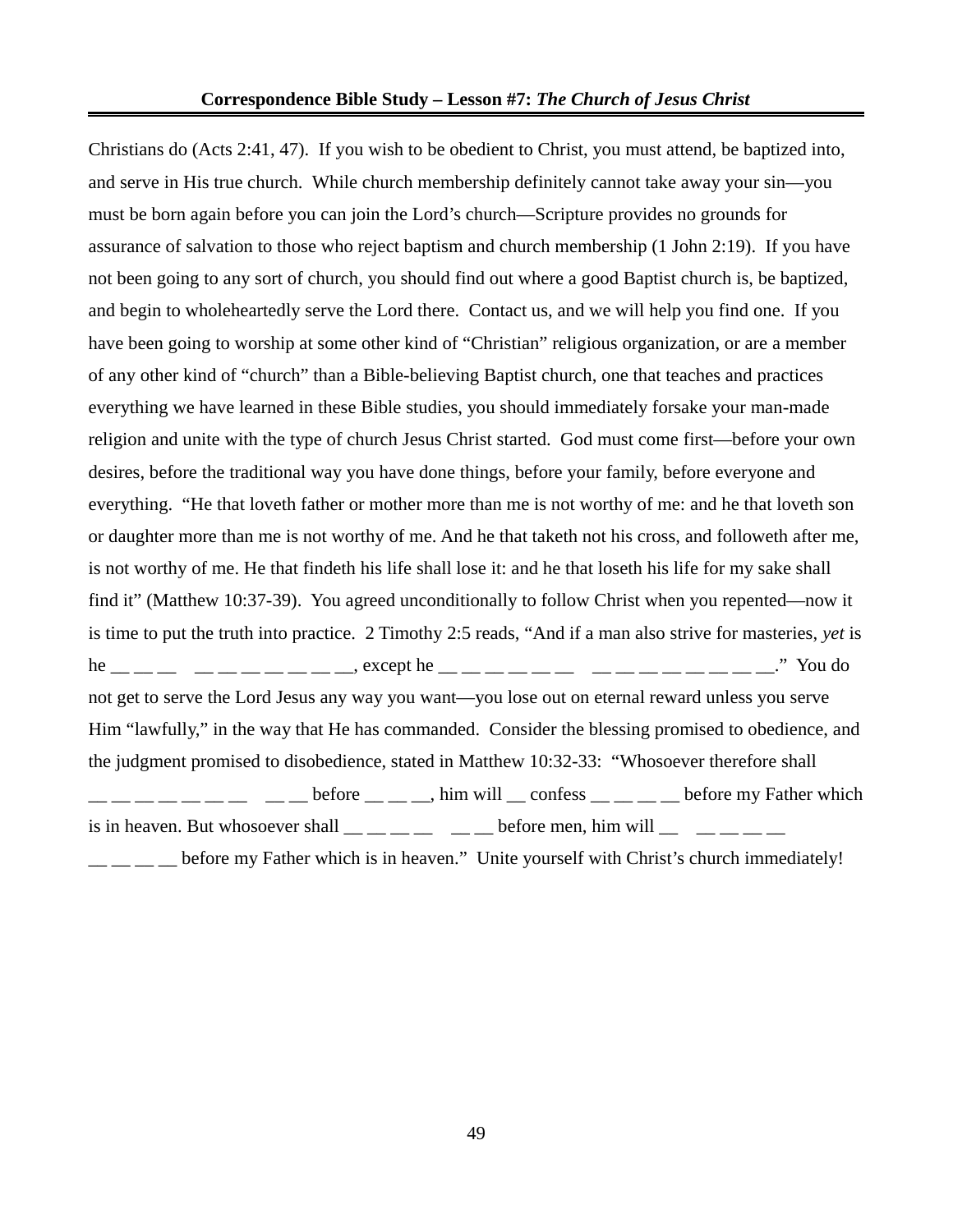# **Review Quiz For Bible Study #7**

| 1.) God does not care if we go to church, as long as we are saved and on our<br>way to heaven.                                                                                         | <b>TRUE</b> | <b>FALSE</b> |
|----------------------------------------------------------------------------------------------------------------------------------------------------------------------------------------|-------------|--------------|
| 2.) The word church means congregation or assembly. The church of Christ is<br>an assembly of baptized believers, organized to carry out the Lord's work.                              | <b>TRUE</b> | <b>FALSE</b> |
| 3.) All believers in the whole world are the one universal and invisible<br>church.                                                                                                    | <b>TRUE</b> | <b>FALSE</b> |
| 4.) All English Bible versions are basically the same; we can use whichever<br>one we want, for they are all equally accurate and faithful translations of the<br>original writings.   | <b>TRUE</b> | <b>FALSE</b> |
| 5.) In Bible times, every congregation was independent of every other one,<br>and each church had the authority to run its own affairs.                                                | <b>TRUE</b> | <b>FALSE</b> |
| 6.) Bishops are the highest rank office in the church; elders are the second<br>highest, and pastors are the third rank. The three are definitely not the same.                        | <b>TRUE</b> | <b>FALSE</b> |
| 7.) Baptism must be by immersion, and it is only for those who have believed<br>in Christ, not for infants.                                                                            | <b>TRUE</b> | <b>FALSE</b> |
| 8.) The bread and fruit of the vine in the Lord's Supper become the literal<br>body and blood of Jesus Christ.                                                                         | <b>TRUE</b> | <b>FALSE</b> |
| 9.) Church membership is restricted to obedient saved people.                                                                                                                          | <b>TRUE</b> | <b>FALSE</b> |
| 10.) Jesus Christ will rule over the earth for a thousand years after He returns.                                                                                                      | <b>TRUE</b> | <b>FALSE</b> |
| 11.) We can add our own ideas to what Scripture commands us to offer God<br>in worship, and He will be pleased by whatever we decide to offer Him, as<br>long as we are sincere.       | TRUE        | <b>FALSE</b> |
| 12.) Christians and churches should always be united with fellow believers,<br>even if these believers are disobeying Scripture. Separation from anyone<br>who is born again is wrong. | <b>TRUE</b> | <b>FALSE</b> |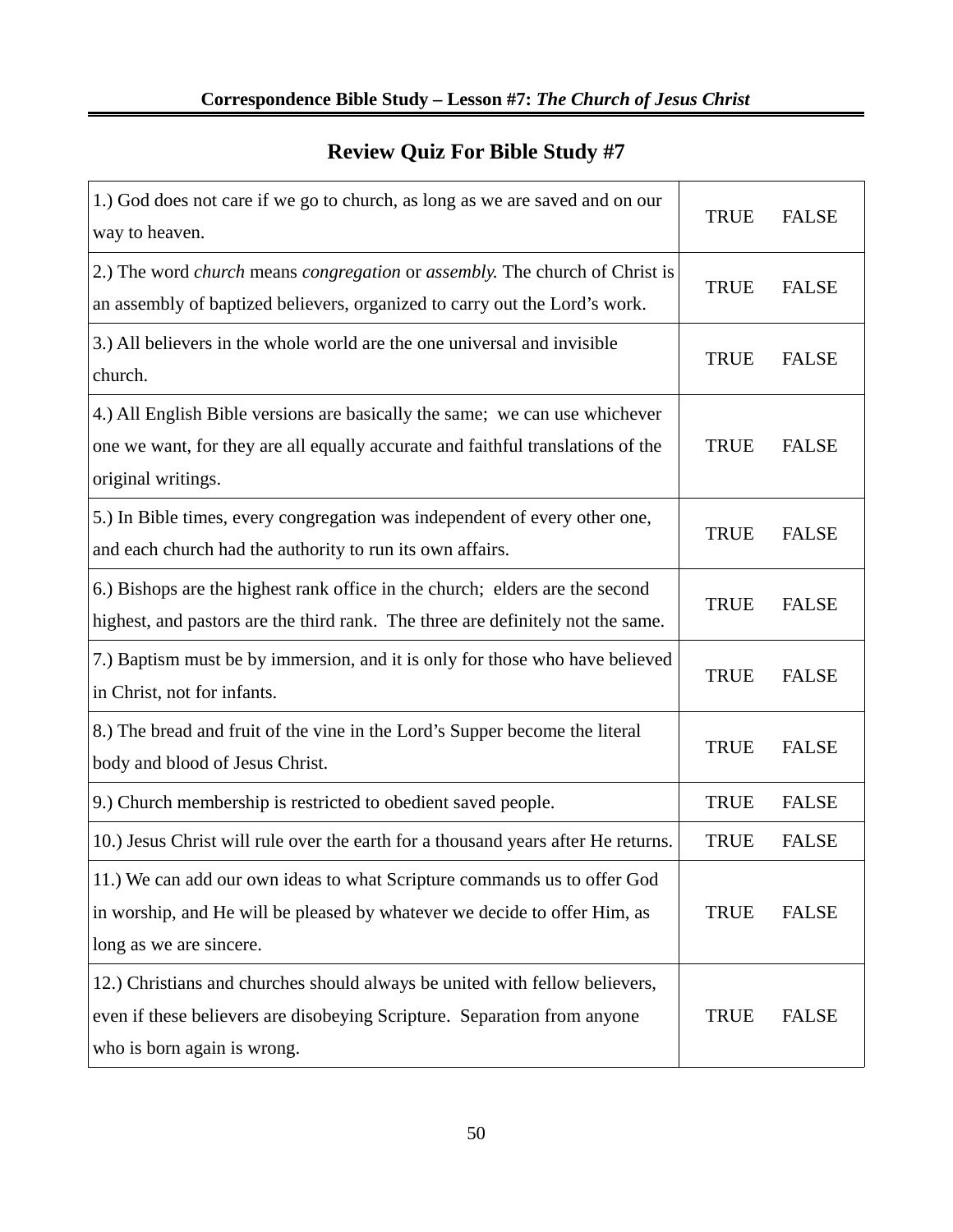| 13.) Because of the power of the devil, the churches of Christ ceased to exist |             |              |
|--------------------------------------------------------------------------------|-------------|--------------|
| after several centuries. After a period of time when there were no true        | <b>TRUE</b> | <b>FALSE</b> |
| churches on earth, a godly man restarted the church, and these restored        |             |              |
| churches exist even to this very day.                                          |             |              |
| [14.] Only Bible-believing Baptist churches have all the marks of true         |             |              |
| churches today. Churches that believe like current, Bible-believing Baptist    | <b>TRUE</b> | <b>FALSE</b> |
| churches have existed ever since the days of Christ and the apostles.          |             |              |

## **Request for Further Material**

\_\_\_ I have returned the seventh Bible study to you with the answer blanks filled in and answered the review quiz questions. Please send me my certificate of completion for the Bible study course.

\_\_\_ I would like to continue to study the Bible. Please enroll me in the Bible study course, *Disciplines for Disciples of Christ.*

\_\_\_ I would like more information on the history of true churches from Christ's day to the present. Please send me a free copy of *The Trail of Blood: Following the Christians Down Through the Centuries, or The History of Baptist Churches from the Time of Christ, their Founder, to the Present Day,* by J. M. Carroll.

\_\_\_ I have questions about the Pentecostal and charismatic movements. Please send me a free copy of the tract, "A Scriptural Analysis of the Charismatic Movement."

\_\_\_ I have questions about the teaching that one must be baptized in order to be forgiven of sin. Please send me a free copy of the book *Heaven Only For The Baptized? The Gospel of Christ vs. Pardon through Baptism,* by Thomas Ross.

\_\_\_\_ I have questions about the \_\_\_\_\_\_\_\_\_\_\_\_\_ religious denomination within Christendom; please provide me with more information about it.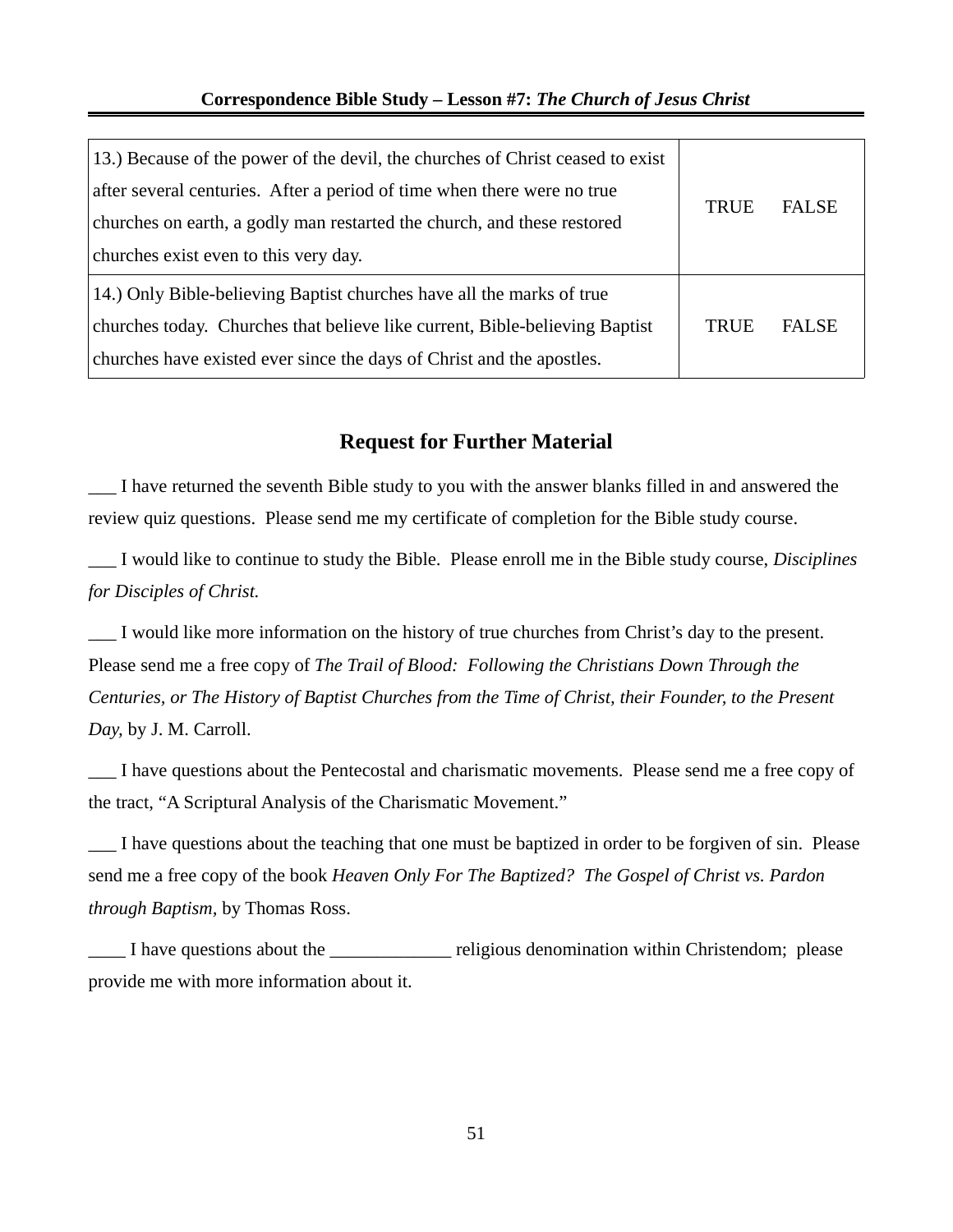\_\_\_\_ I would like more information about the issue of Bible texts and versions and the superiority of the King James Bible to modern translations of Scripture.

\_\_\_\_ Please send me \_\_\_\_\_\_\_\_\_\_\_\_\_\_\_\_\_\_\_\_, a work mentioned as available in a previous Bible study.

\_\_\_ I would like to meet with or talk to someone in person. I have put information in the spaces below (phone number, times available, etc.) to contact me.

I would like to become a member of a Bible-believing Baptist church. Please help me to find one in my area. I have provided my address below.

Please use the space below to tell us if you go to church. If you do not, please let us know if you plan to start regularly attending the services of a good Baptist church. If you already attend some kind of assembly, please tell us the name and the religious denomination connected with this church, how long you have been affiliated with it, and how regularly you attend its services. If it is not a Bible-believing Baptist church, please tell us if you intend to leave it and join one of Christ's churches. If you do not, please state the reasons why. Also, if you are not saved, please tell us why you still have not repented and believed the gospel. If you have been born again but have not already explained the way you were converted at the end of a previous Bible study, please also explain in the space below when and how you came to receive Christ. You can also ask any other question related to the Bible. Please record in addition any changes of address, as well as the names and addresses of people you know who might also like to do this Bible study. Congratulations on completing all seven Bible studies! We are so glad to have been able to study the Bible with you.

\_\_\_\_\_\_\_\_\_\_\_\_\_\_\_\_\_\_\_\_\_\_\_\_\_\_\_\_\_\_\_\_\_\_\_\_\_\_\_\_\_\_\_\_\_\_\_\_\_\_\_\_\_\_\_\_\_\_\_\_\_\_

\_\_\_\_\_\_\_\_\_\_\_\_\_\_\_\_\_\_\_\_\_\_\_\_\_\_\_\_\_\_\_\_\_\_\_\_\_\_\_\_\_\_\_\_\_\_\_\_\_\_\_\_\_\_\_\_\_\_\_\_\_\_

\_\_\_\_\_\_\_\_\_\_\_\_\_\_\_\_\_\_\_\_\_\_\_\_\_\_\_\_\_\_\_\_\_\_\_\_\_\_\_\_\_\_\_\_\_\_\_\_\_\_\_\_\_\_\_\_\_\_\_\_\_\_

\_\_\_\_\_\_\_\_\_\_\_\_\_\_\_\_\_\_\_\_\_\_\_\_\_\_\_\_\_\_\_\_\_\_\_\_\_\_\_\_\_\_\_\_\_\_\_\_\_\_\_\_\_\_\_\_\_\_\_\_\_\_

\_\_\_\_\_\_\_\_\_\_\_\_\_\_\_\_\_\_\_\_\_\_\_\_\_\_\_\_\_\_\_\_\_\_\_\_\_\_\_\_\_\_\_\_\_\_\_\_\_\_\_\_\_\_\_\_\_\_\_\_\_\_

\_\_\_\_\_\_\_\_\_\_\_\_\_\_\_\_\_\_\_\_\_\_\_\_\_\_\_\_\_\_\_\_\_\_\_\_\_\_\_\_\_\_\_\_\_\_\_\_\_\_\_\_\_\_\_\_\_\_\_\_\_\_